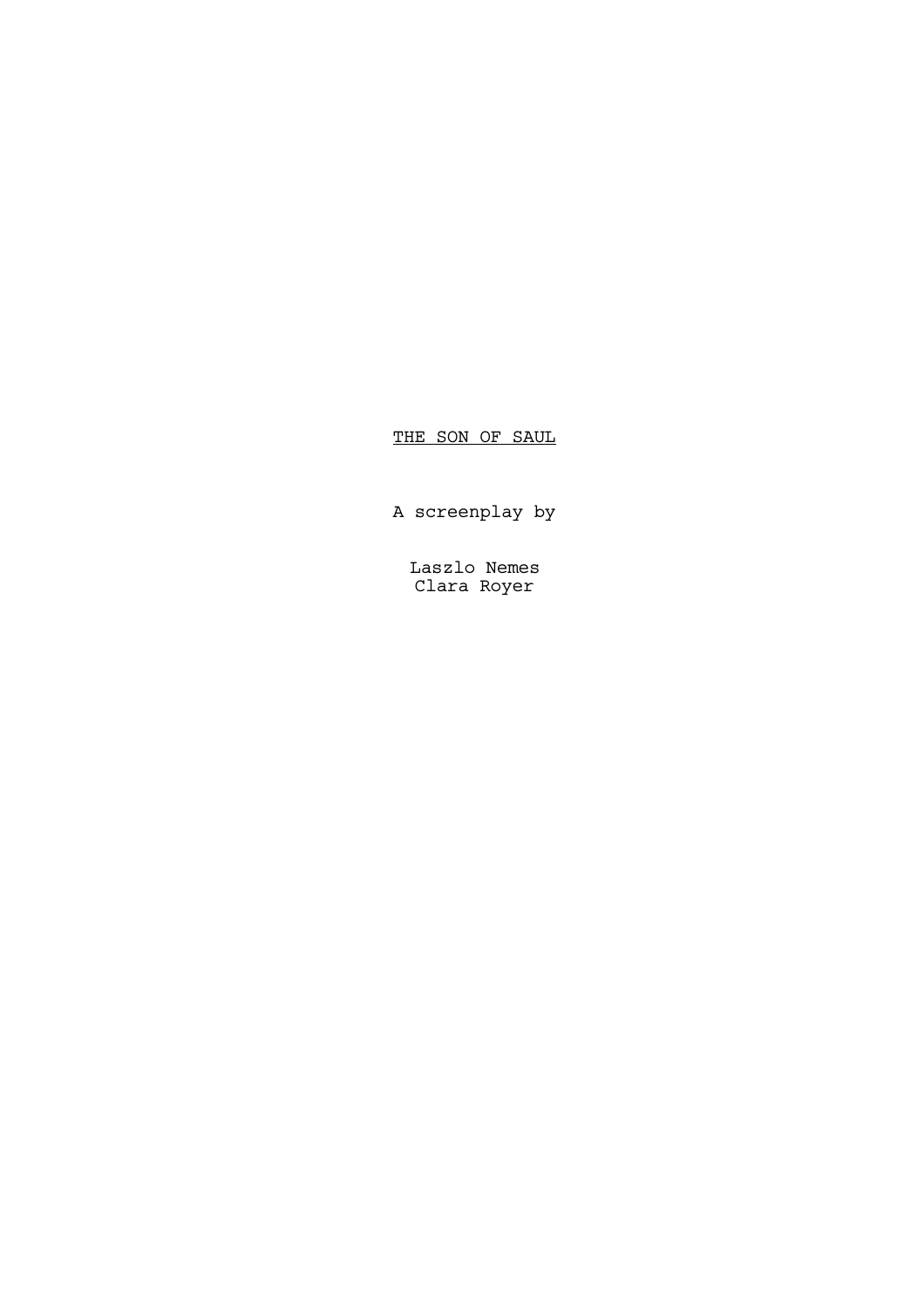1 I/E. GROVE / UNDRESSING ROOM / PASSAGE - MORNING

IN A GROVE

Trees.

A gentle warm light shines on the face of a 40 year-old looking man, as he walks in what seems to be a grove.

His name is SAUL AUSLANDER. He wears a white shirt under his + dark jacket, with a half-hidden number on it: B-7005. On the + back of his jacket, a red X is painted. He wears a flat + civilian hat. He walks with determination, at a regular pace, his lips tight. The trees around give some shelter from the sun, birds *sing* amidst the branches.

He stops for a while and glances around, at some older people around taking off their heavy winter coats, sitting on the grass. The *voices* of children, calling for water, can be heard. A YOUNG BOY stands on the side, carrying a water can. +

Sounds of *branch cracking*, of *steps on the ground. Footsteps* + of many more people. Pieces of *words* can be heard, in a continuous *humming* of different voices and languages.

Behind Saul, children play. Someone comes to him and talks to him, he mumbles something, looks away and moves on.

| Four other SONDERKOMMANDO PRISONERS pass Saul by. They all   |  |
|--------------------------------------------------------------|--|
| start instructing the civilians to get up and leave. The     |  |
| civilians are gathered in rows of 5, and pushed to the road. |  |

Three SOLDIERS appear on the side, waiting.  $+$ 

*Orders* are shouted and the group starts advancing on the slight slope of a dusty road.

The Sonderkommando prisoners accompany the civilians who + carry suitcases, bundles, cans and other objects. Some people + carry infants. We only catch glimpses of some of the faces  $+$ and clothes. These are weary, slightly disorientated faces,  $+$ most of them in dark-colored heavy clothes. +

On Saul's right, a large GROUP OF PEOPLE walks as well, quietly.

Saul looks in the direction of the people beside him, as if to check. His pace slows down, other people catch up with him. Some of them stare at him. Saul doesn't engage with them.

The group comes to a halt. Saul faces them, but keeps on walking quietly. Further down some of the people have taken off their heavy winter coats and sit on the grass.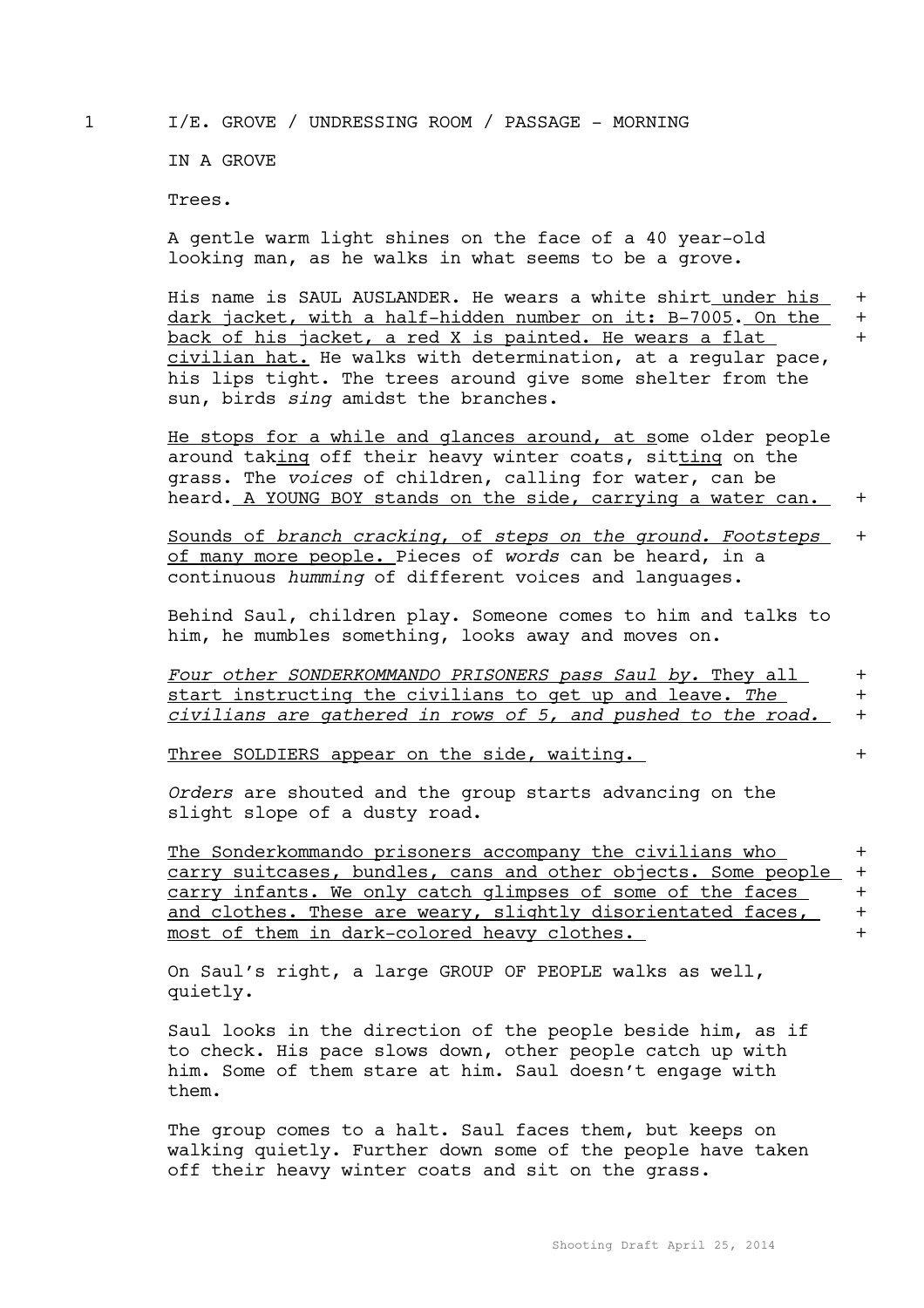| briefly looks to the side at kneeling, crying figures.                                                                                                                                                                                                                                                                                                                          | $\ddag$                                    |
|---------------------------------------------------------------------------------------------------------------------------------------------------------------------------------------------------------------------------------------------------------------------------------------------------------------------------------------------------------------------------------|--------------------------------------------|
| The road turns to an open range where isolated PEOPLE in gray<br>and green clothes point in one direction, at the chaos of<br>whirling humans in heavy, dark clothes and carrying suitcases<br>or bundles.                                                                                                                                                                      |                                            |
| Orders are shouted and repeated, first in German, followed by<br>other languages.                                                                                                                                                                                                                                                                                               |                                            |
| In the background, civilians get off from wagons of a<br>merchandise train. Smoke rises from afar. Heaps of personal<br>belongings pile up next to the train. OLD and CROOKED PEOPLE<br>are put onto one TRUCK. The truck departs and draws nearer.<br>Another truck is loaded with personal belongings.                                                                        | $\ddag$<br>$\ddag$<br>$\ddag$<br>$\ddot{}$ |
| The rhythm of the advancing accelerates, Sonderkommando<br>prisoners reacting to German orders by pushing the people<br>further.                                                                                                                                                                                                                                                |                                            |
| Suddenly, Saul and his comrades from the Sonderkommando<br>suddenly stop. They take off their flat hats and lower their<br>heads. Two SS OFFICERS pass them by.                                                                                                                                                                                                                 | $\ddag$<br>$\ddag$<br>$\ddag$              |
| Saul goes on.                                                                                                                                                                                                                                                                                                                                                                   | $\ddot{}$                                  |
| Saul walks faster, advancing in the large crowd.                                                                                                                                                                                                                                                                                                                                |                                            |
| Near the crowd, OLD PEOPLE disembark from a military truck.                                                                                                                                                                                                                                                                                                                     | $\ddag$                                    |
| He passes a group of people undressing.                                                                                                                                                                                                                                                                                                                                         |                                            |
| Saul walks down a few steps that lead to a large underground<br>hall.                                                                                                                                                                                                                                                                                                           |                                            |
| IN THE UNDERGROUND HALL (UNDRESSING HALL)                                                                                                                                                                                                                                                                                                                                       |                                            |
| A feeble artificial light replaces the sunlight that fades<br>away. People from behind enter the hall.                                                                                                                                                                                                                                                                          |                                            |
| In a distance, the voice of an SS MAN catches the attention<br>of the people around Saul - a long, quietly uttered monologue<br>in German. Saul remains on the side of the underground, he<br>watches the people. His face barely reflects any expression<br>but tiredness.                                                                                                     |                                            |
| The voice stops talking. The people next to Saul start doing<br>something. Next to Saul, a MAN puts two fingers on the<br>highest button of his messy shirt and hesitates. Saul looks<br>at the man, who finally undoes his shirt. Saul leans and<br>picks up the man's clothes on the ground. He gathers more of<br>the clothes lying on the ground and puts them on the side. |                                            |

Saul advances in the midst of a CROWD of agitated people, and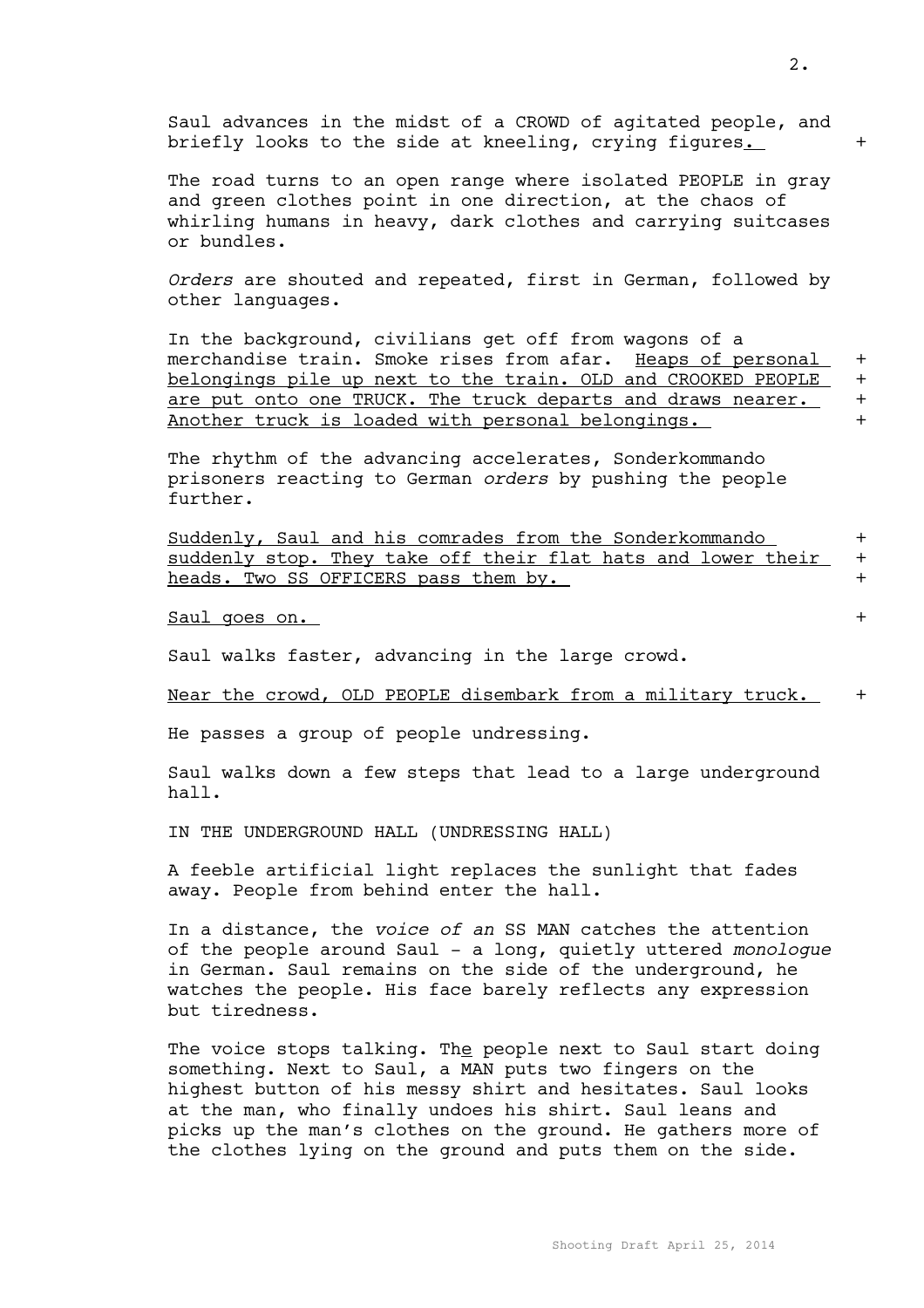A MAN in a jacket with a painted red X over it is helping an ELDERLY WOMAN to remove pins from a shawl. Next to them, other people go on undressing. Naked women pass him by and + pudently hide in a corner.

Reassuring *voices* speaking in different languages can be heard, but only fragments make their way to him: "hot meal" and "hurry up".

> MAN IN THE CROWD (O.S.) (in Hungarian) You have to remember the number.

Saul goes to a corner in the corridor and stands still. He is soon joined by other MEN IN WHITE SHIRTS. They don't talk. Next to him, naked people walk further down. Saul's face is blank as we catch a glimpse at the huge crowd passing him by. *Voices* rise, questions, in various languages, then fade away.

The last naked people, agitated, are being pushed into the other hall by men in uniform.

The *sound of a heavy door* closing.

The men in uniform leave.

Saul and the other men in white shirts collect the clothes hanging on the racks and throw them on the ground. *Cries* surround them.

A bald MAN comes near Saul still taking the clothes out of the racks. The bald man speaks in a low voice to the man next to Saul, a strong man in his thirties, LANDESMAN. The bald man looks at Saul.

> BALD MAN (in Yiddish) + You too.

Saul leaves with Landesman. They enter a smaller corridor. The cries are louder. Landesman opens a door on the right. They go inside. There await several other MEN IN WHITE SHIRT, faces turned to the ground.

CUT TO:

2 INT. KREMATORIUM - GAS CHAMBER / PASSAGE / TUNNEL - DAY

A gas chamber with plaster walls. Artificial light comes down + from a low ceiling.

3.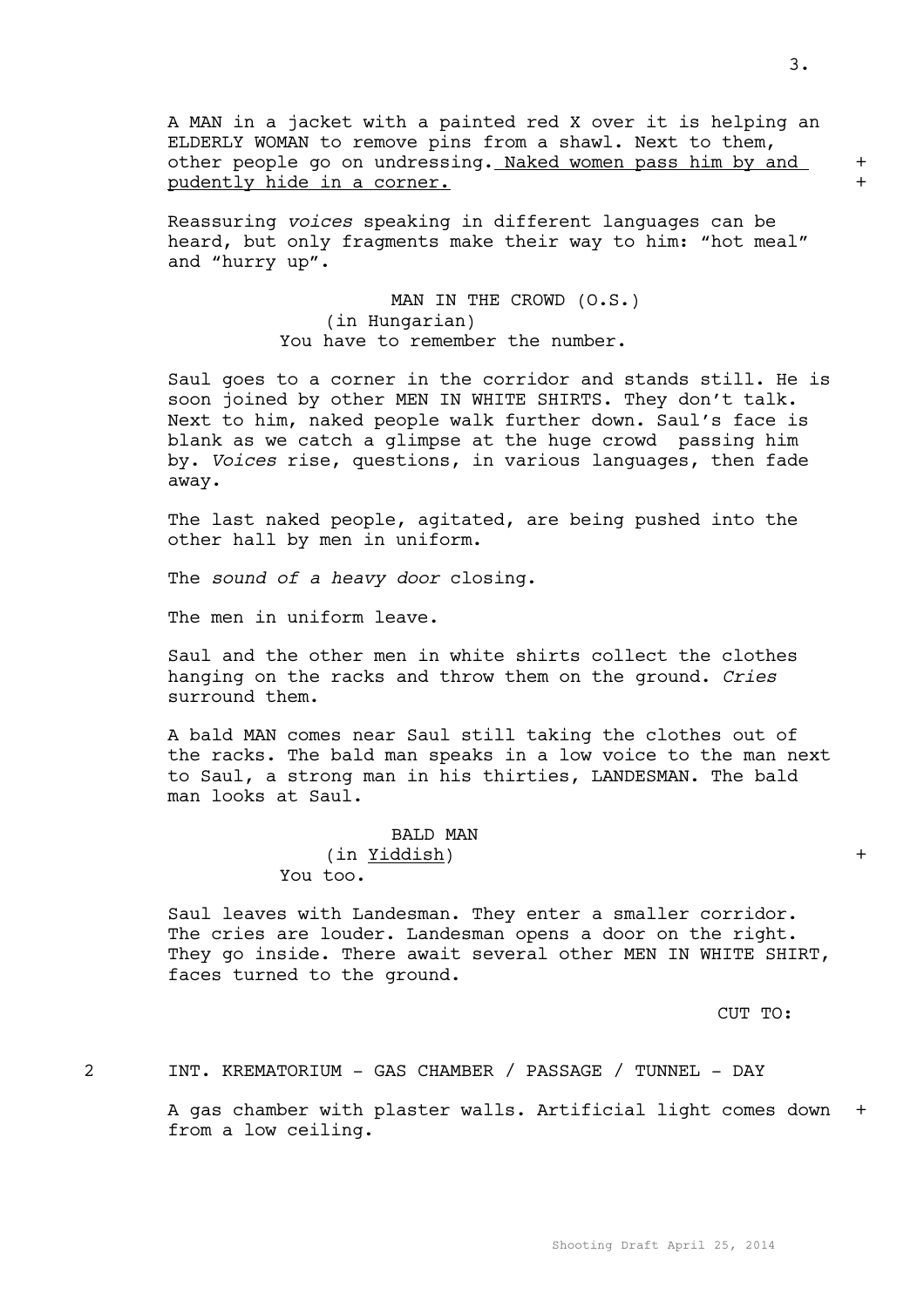4.

A low, long noise of a *heavy* industrial *fan*, before stopping + with *reverberation*.

Saul is hosing the ground mechanically, slowly, directing the + hose here and there, his face focused.

In the BACKGROUND, human FIGURES come and go rapidly. Some draw nearer Saul, and start pulling backward, and then OFF SCREEN, heavy loads.

TWO MEN around Saul seem to struggle with something below. Saul turns off the hose and leans toward the ground. He helps the men.

The men carry away their load.

The figures around Saul move increasingly fast, quietly, as if commanded by invisible fear and discipline.  $+$ 

A low *whimper* can be heard from underneath.

Saul tries to look for the source of the whimper.

He freezes.

A light-haired man comes near him. He is 30 but looks 50, his name is HIRSCH. He wears the same clothes as Saul. His deeply set eyes look down with worry at the source of the *whimper*.

Hirsch waves at someone OFF SCREEN.

Another prisoner, who seems to have more authority, draws closer. He is a short but strong young man in his late twenties, and a foreman in the Kommando. He is called FEIGENBAUM. He looks towards the source of the whimper and + hurries away.

Saul watches as Hirsch lifts up the bruised corpse of an ADOLESCENT BOY with dark-brown hair. Hirsch carries it to one corner of the tunnel and puts it onto a bench that another MAN has grabbed from the undressing room.

Saul follows Hirsch with his eyes.

Behind the scene, dozens of PRISONERS rapidly carry out their routine, regardless of the agonising boy. Some are pouring water. Some others take heavy loads to a freight-elevator. A WELL DRESSED MAN walks around, stops now and then, writing down information, assisted by a prisoner. A few SS GUARDS, + dressed in green and gray, armed, watch over the scene.

Behind them, Feigenbaum comes back with a short man in a white gown, a Jewish doctor called MIKLOS. From closer, his gown looks less maculate: it is full of stains and dirt. \_ +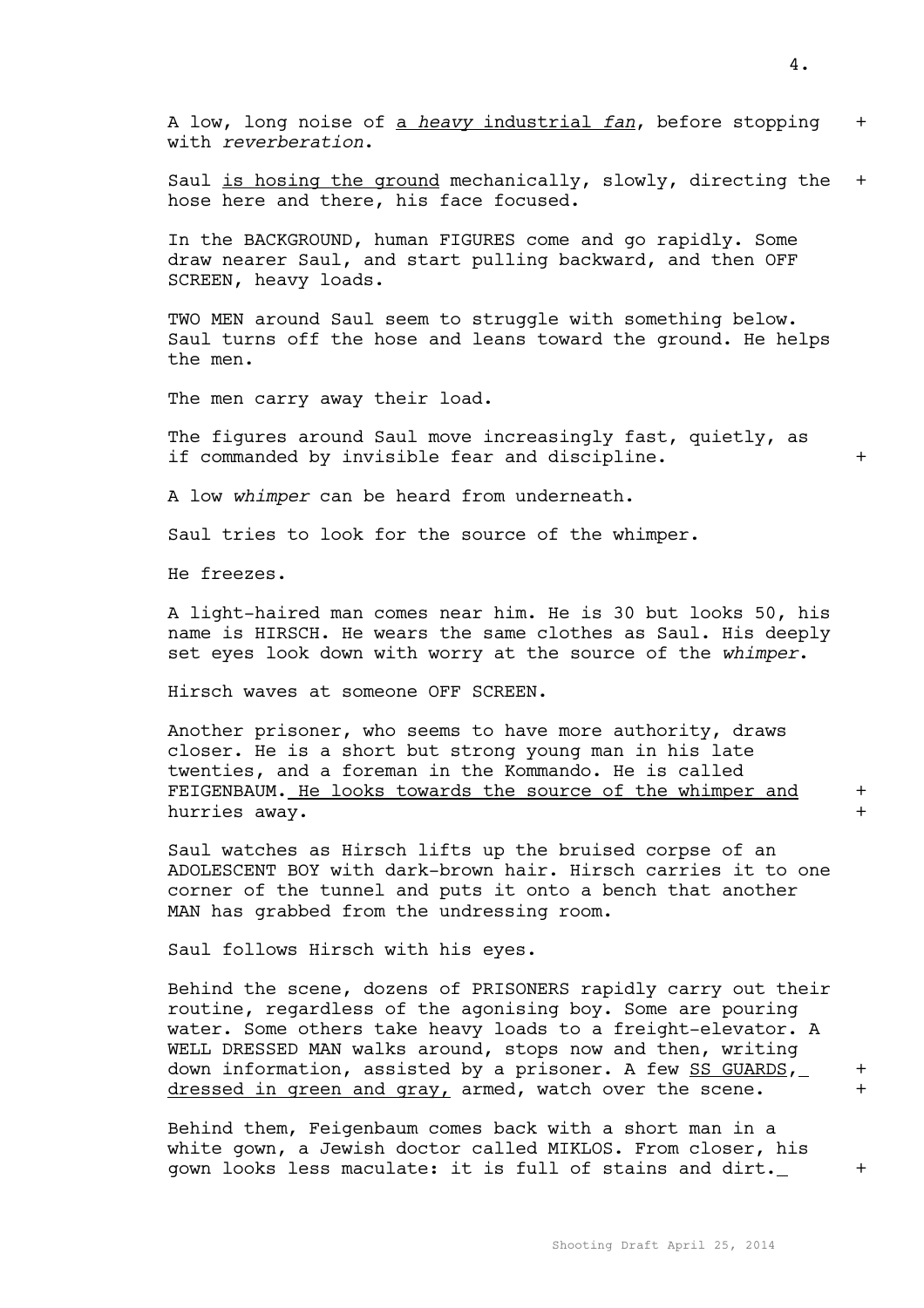He walks towards the bench, Saul walks closer to them. On the + bench lays a boy, around twelve years old. Miklós looks at + the boy with weary eyes.

He hardly has the time to put a hand on the boy's body that  $+$ from behind, a tall SS DOCTOR arrives, a white medical gown over his SS uniform. Miklos steps aside. He talks quietly in + German with a Hungarian accent.  $+$ 

### MIKLOS (in German) Still breathes.

The SS Doctor takes a stethoscope out of his pocket and coldly examines the boy. He invites the Jewish doctor to touch the boy's throat. +

The members of the Sonderkommando working behind have somewhat slowed down their pace, some seem to glance furtively at the scene.

The SS doctor puts his gloved hand on the boy's mouth. Miklos looks up at the SS doctor. The hand moves to recover the nose as well.

The whimper stops.

The SS doctor whispers in Miklos's ear.

Orders are shouted behind to accelerate the processes.

An SS GUARD is drawn to the little group.  $+$ 

### SS GUARD I +

(in German, to Hirsch) Back to work, fast!

He lifts up his stick, but Hirsch already hurries back to the gas chamber. The guard then turns to Saul, who gets back to work.

The SS doctor takes off his glove and puts it into his pocket. He looks around, vaguely observing the members of the Sonderkommando who accelerate their work. Lost in his thoughts, as if he had already forgotten the incident, he goes away.  $+$ 

Saul looks back at the scene, and draws towards the bench. + His eyes are focused on the body. +

Miklos steps back.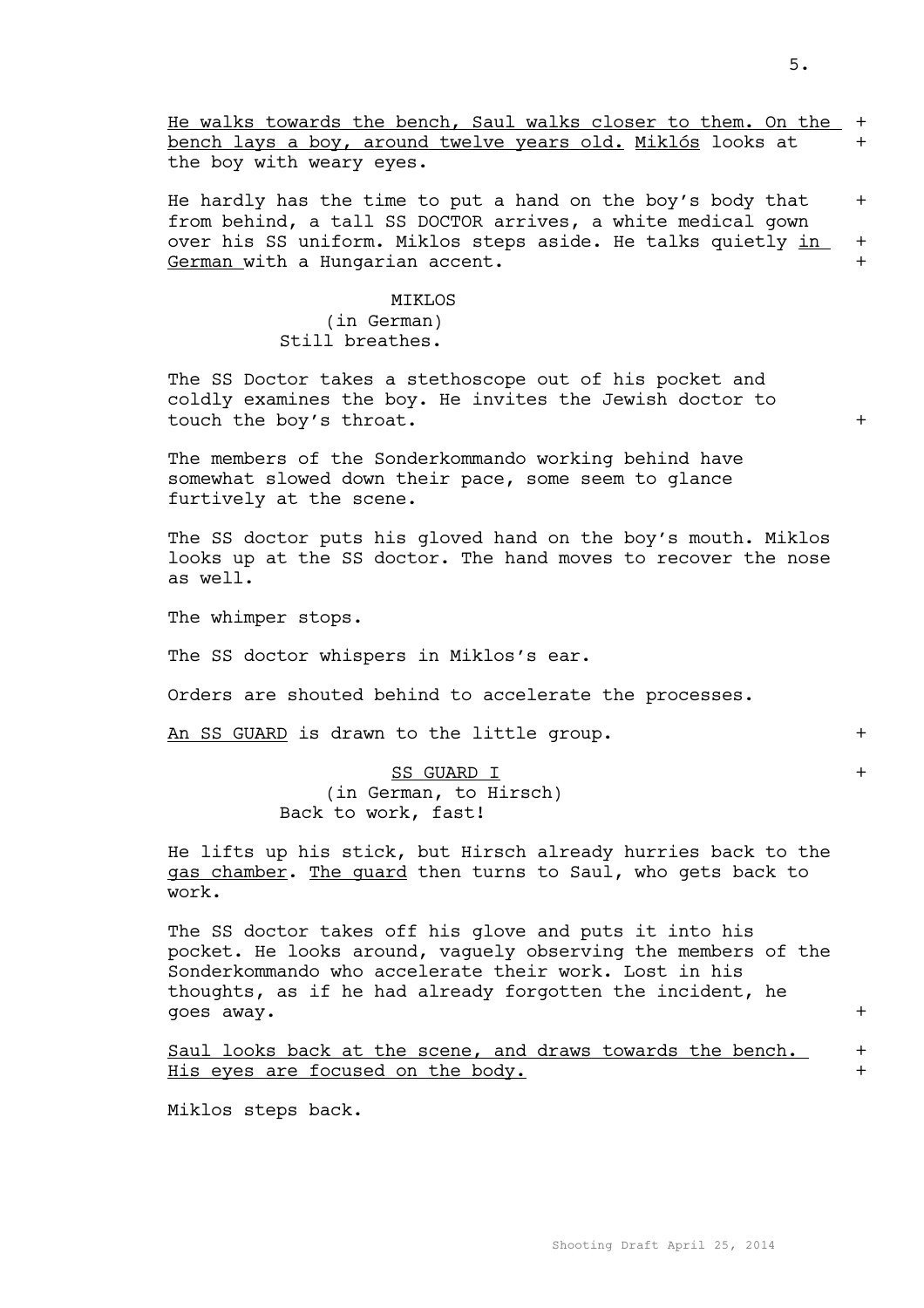girl some time ago.

He looks at Feigenbaum. Feigenbaum stays quiet, waiting for orders. Behind, Saul is already very close.

> MIKLOS (CONT'D) (in German to Feigenbaum) + He ordered an autopsy. Bring it to the room, will you?

Miklos leaves.

Feigenbaum sighs and approaches the bench. Saul stands up in front of him and tries to utter words in Yiddish.

> SAUL (in broken Yiddish) I'll do it.

Saul turns his back on Feigenbaum and seizes the body. Feigenbaum stands before him - he looks at Saul. +

> FEIGENBAUM (in Yiddish) What's it to you?

Saul doesn't answer and goes into the corridor with the body in his arms.

CUT TO:

3 INT. KREMATORIUM - TUNNEL / UNDERGROUND STAIRS / GROUND + CORRIDOR - DAY

> Saul carries the body as if it was still alive, the boy's face toward his chest.  $+$

> > CUT TO:

4 INT. KREMATORIUM - AUTOPSY ROOM - DAY

Saul enters the autopsy room of the Krematorium carrying the lifeless body and stops.

The autopsy room is a room with a tiny window on the side and a door half open on another room, where FIGURES seem to be moving at times.  $+$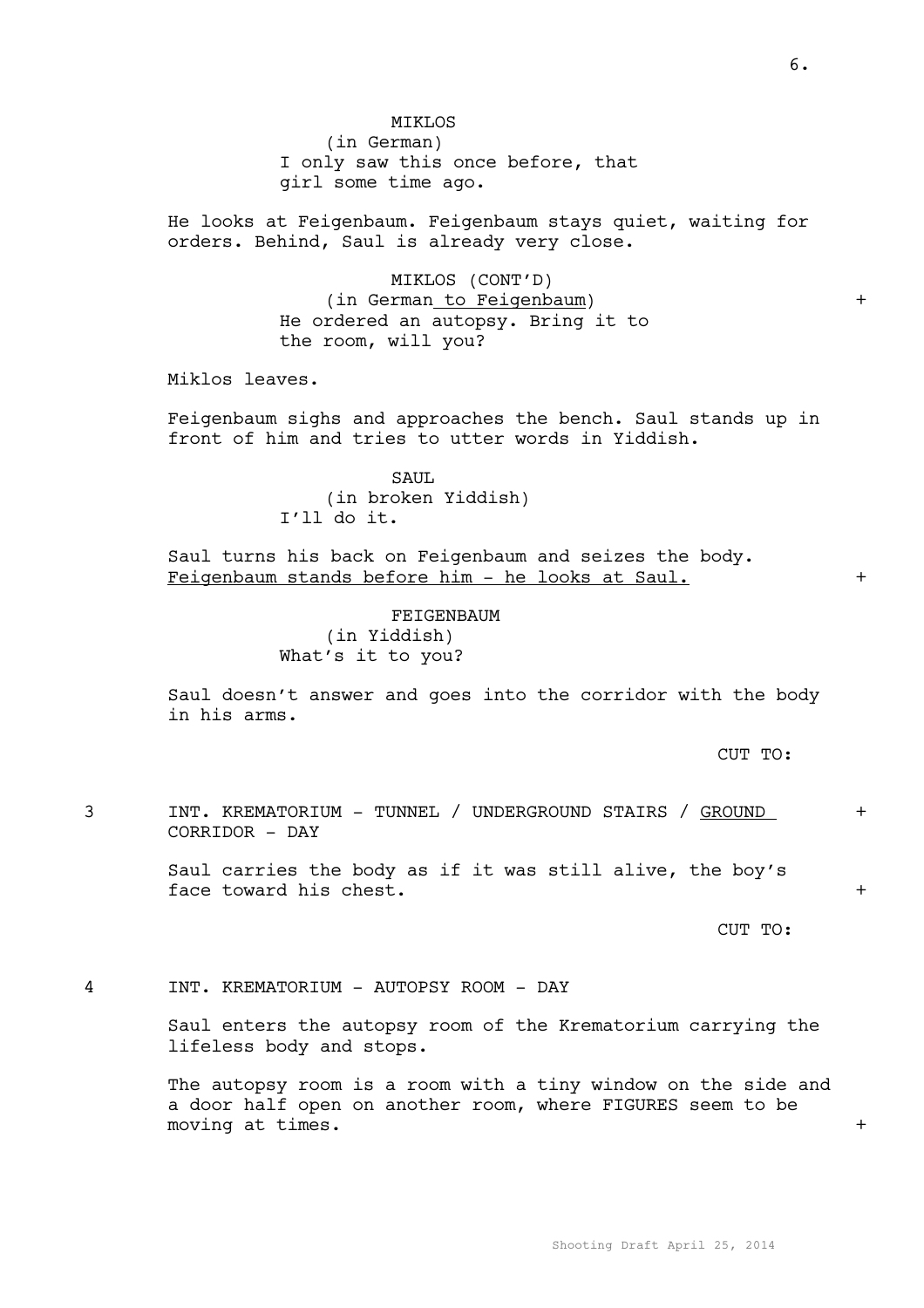In the middle of the room stands Miklos, the Jewish doctor. On a stained stone operating table, he examines the insides of a corpse laid out. An ASSISTANT, prisoner of the  $+$ Sonderkommando stands next to him, taking notes and assisting him.

Barely glancing up at Saul, Miklos signals to Saul a bench on the side of the room. Beside the bench, all sorts of medical instruments can be seen.

Saul seems to stiffen upon seeing these instruments.

**MTKLOS** (in German) Just put it there.

Saul does not move.

MIKLOS (CONT'D) (in German) Just put it there. Now.

Saul looks at the doctor.

SAUL (in Hungarian, hesitating) Doctor... if you will...

Miklos looks at Saul. +

MIKLOS (in Hungarian) You're Hungarian? I didn't know. +

He keeps dissecting. +

The assistant comes to Saul and takes the body from him, and brings the body to a bench.

Saul follows the body to the bench. +

The assistant keeps looking at Saul, then returns to the table.

> MIKLOS (CONT'D) (in Hungarian) Where are you from?

SAUL (in Hungarian) From Ungvar.

A beat.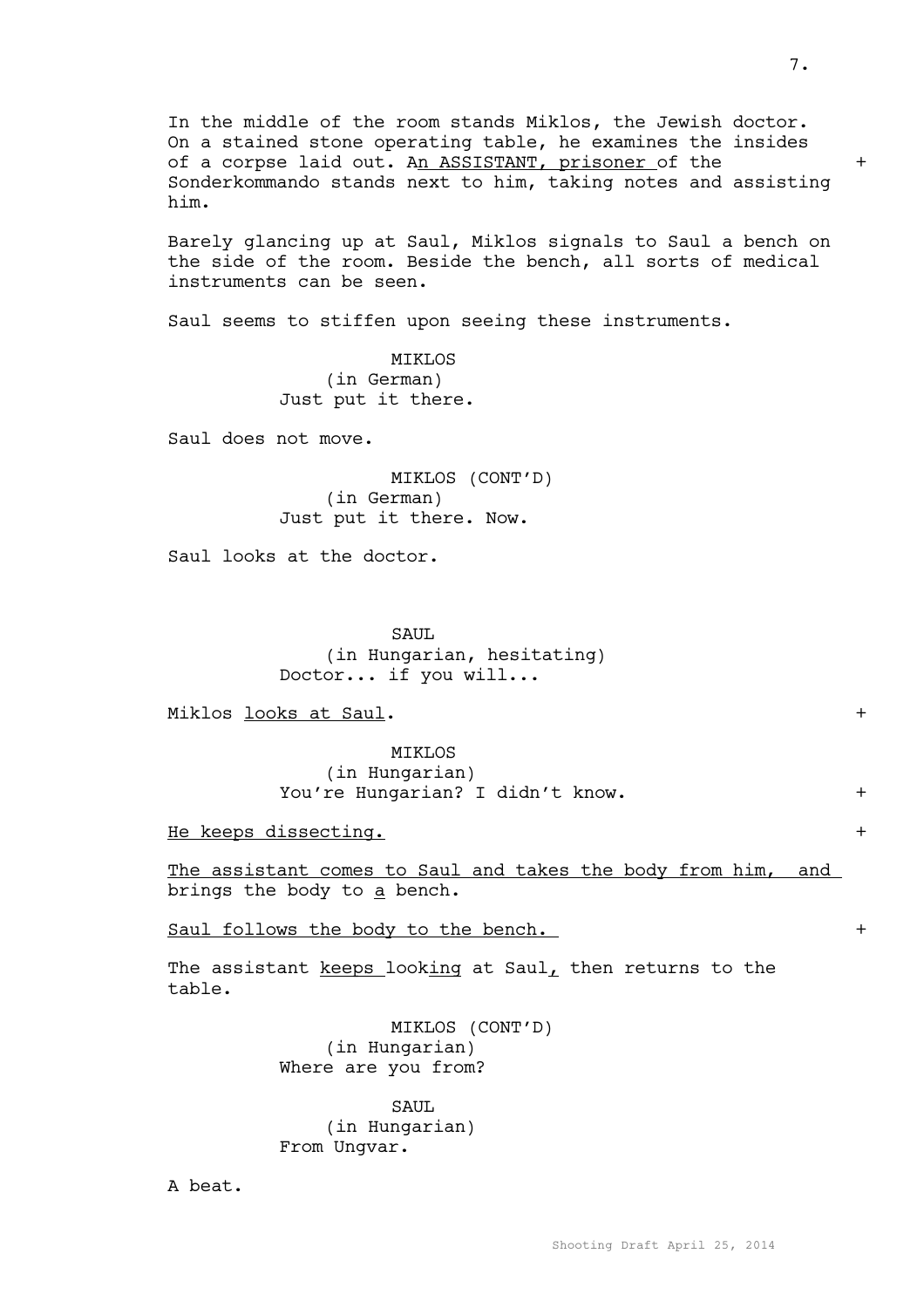SAUL (CONT'D) (in Hungarian, low) Doctor, please don't cut this boy.

Miklos looks up, puts down the dissecting tool.  $+$ 

MIKLOS (in Hungarian, low, ironic) What else could I do?

SAUL (in Hungarian, low) Keep it as it is, at least for a few hours.

Miklos looks at him suspiciously. And at the boy. He comes next to the bench.

> MIKLOS (in Hungarian)

No.

Saul stands still, looking at Miklós. +

MIKLOS (CONT'D) (in Hungarian, low) He one of yours?

Saul hesitates. He nods.

MIKLOS (CONT'D) (in Hungarian, low) Even then. You don't need it.

He pauses and looks behind him at the figures in the other room.

> SAUL (in Hungarian, low) But you people do.

MIKLOS (in Hungarian, low) I'm a prisoner like you.

Miklós looks at Saul. Saul looks back in an inexpressive way, + but does not look away. Miklós bends forward and looks at the + body. +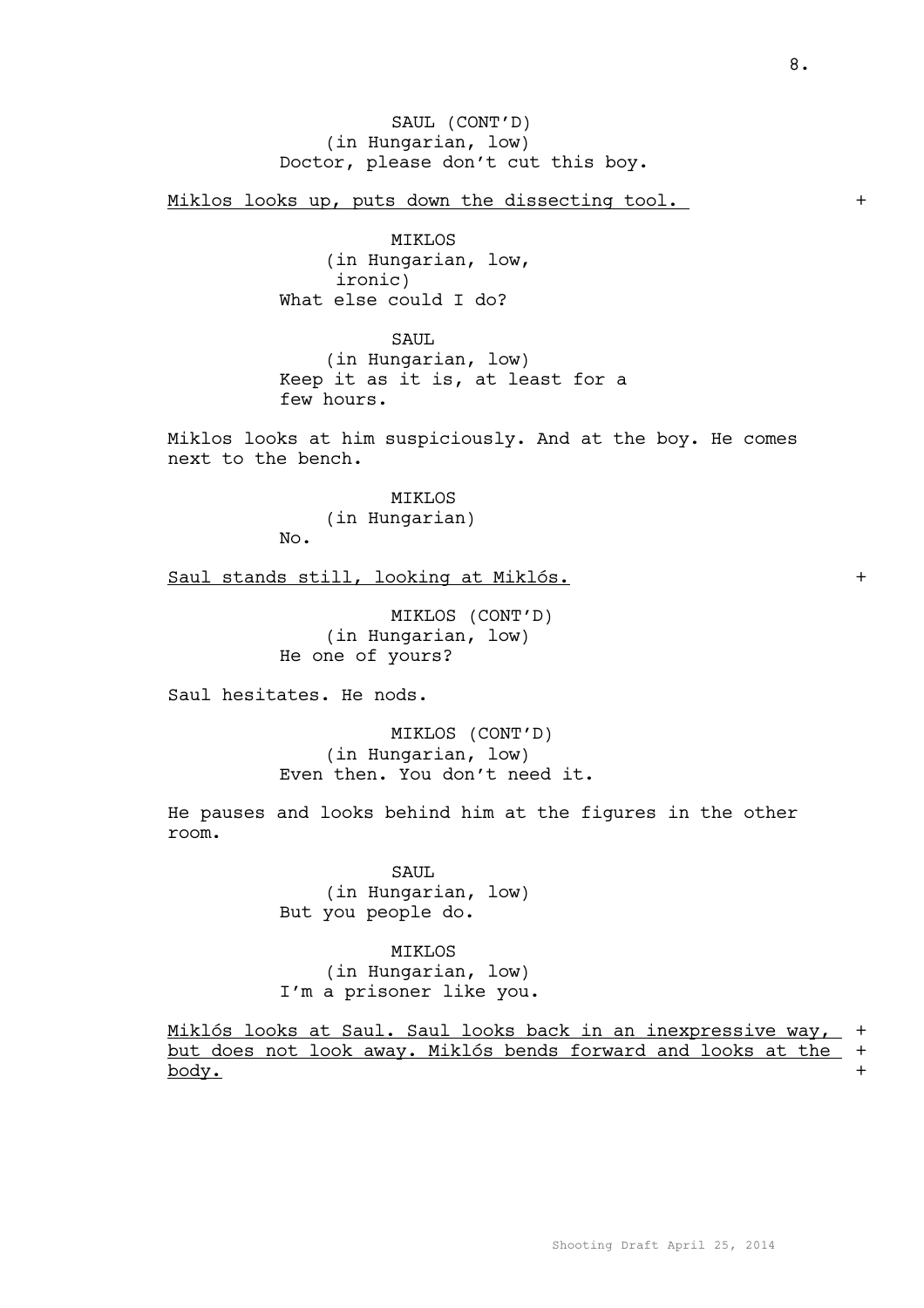MIKLOS (CONT'D) (in Hungarian, low) I'll give you five minutes alone at dinner time. But in the end, it will burn with the rest.

Saul nods again, but does not move away from the bench. He examines the boy's face.

Miklos throws a sheet onto the body. Saul covers the body + with it.

> MIKLOS (CONT'D) (in Hungarian) What's your name?

> > SAUL.

Auslander.

A beat.

SAUL (CONT'D)

Saul.

The doctor barely pays attention to him. Saul finally leaves + the room.

CUT TO:

5 INT. KREMATORIUM - UNDERGROUND TUNNEL / GAS CHAMBER - DAY

Saul comes back to the tunnel.

The members of the Sonderkommando are still busy, under the supervision of Feigenbaum. Two GUARDS are standing on the side, talking.

Feigenbaum looks up at Saul.

| <b>SAUL</b>              | $\div$    |
|--------------------------|-----------|
| (in broken Yiddish)      | $+$       |
| Where from?              | $+$       |
| FEIGENBAUM               | $\div$    |
| (in Yiddish)             | $\ddot{}$ |
| What?                    | $+$       |
| SAUL                     | $\div$    |
| (in broken Yiddish)      | $+$       |
| Last transport? Hungary? | $+$       |
| FEIGENBAUM               | $\pm$     |
| (in Yiddish)             | $+$       |
| Back to work!            | $\div$    |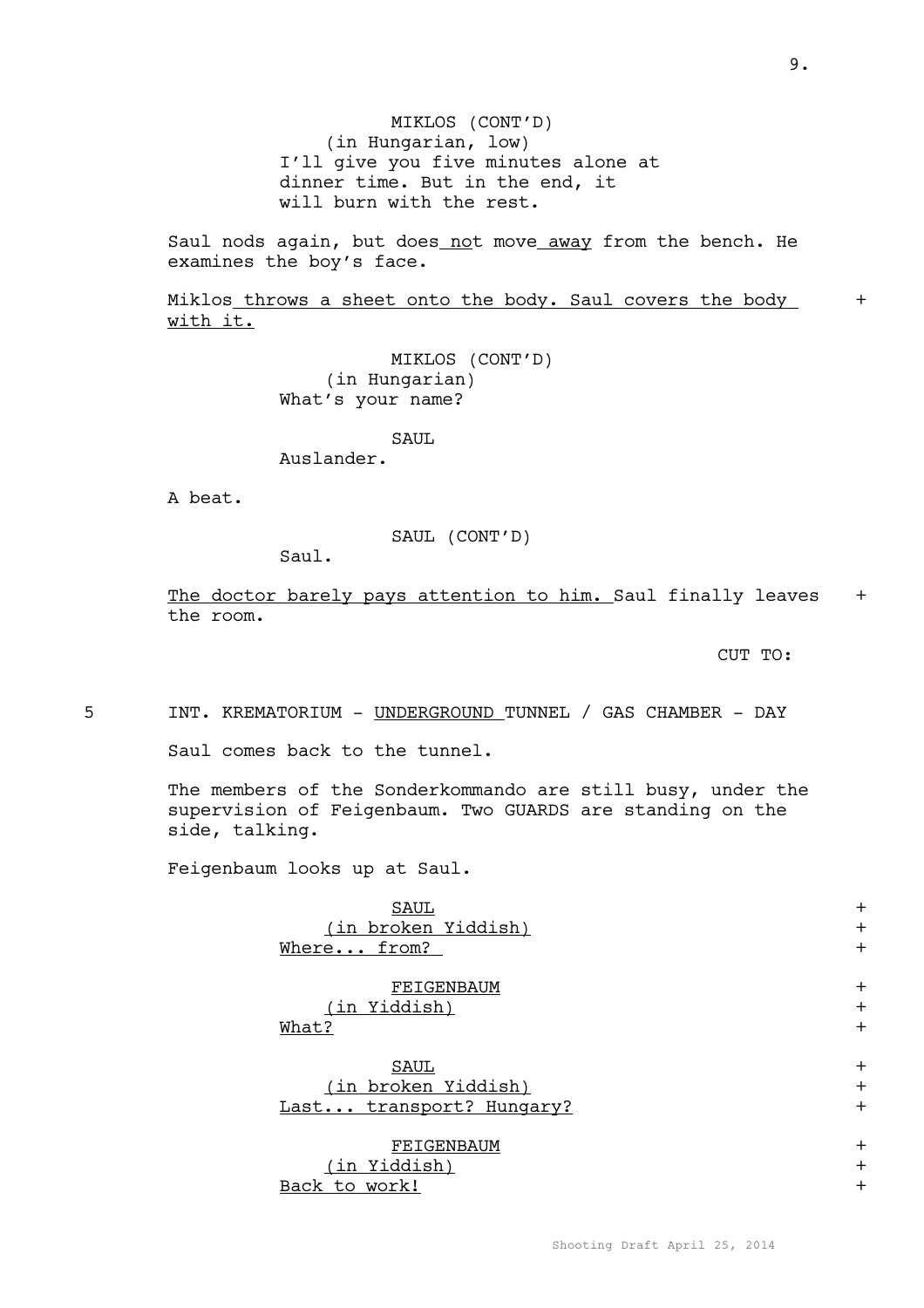|   | Saul goes toward the doorway leading to the gas chamber.                                                                              | $+$          |
|---|---------------------------------------------------------------------------------------------------------------------------------------|--------------|
|   | Inside, Hirsch and another PRISONER of the Sonderkommando are<br>cleaning the floor.                                                  | $+$<br>$+$   |
|   |                                                                                                                                       |              |
|   | Saul kneels down and scrubs the floor.                                                                                                | $+$          |
|   | SAUL                                                                                                                                  | $+$          |
|   | (in broken Yiddish)                                                                                                                   | $+$          |
|   | Hungarians?                                                                                                                           | $+$          |
|   |                                                                                                                                       |              |
|   | HIRSCH<br>(in Yiddish)                                                                                                                | $\pm$<br>$+$ |
|   | Who?                                                                                                                                  | $+$          |
|   |                                                                                                                                       |              |
|   | SAUL                                                                                                                                  | $+$          |
|   | (in broken Yiddish)                                                                                                                   | $+$          |
|   | This transport?                                                                                                                       | $+$          |
|   |                                                                                                                                       |              |
|   | HIRSCH<br>(in Yiddish)                                                                                                                | $+$<br>$+$   |
|   | No. Maybe.                                                                                                                            | $+$          |
|   |                                                                                                                                       |              |
|   | The prisoner next to them intervenes.                                                                                                 | $+$          |
|   | PRISONER I                                                                                                                            | $+$          |
|   | (in Yiddish, low)                                                                                                                     | $+$          |
|   | Some other camp.                                                                                                                      | $+$          |
|   |                                                                                                                                       |              |
|   | Feigenbaum loses his patience, he takes a few steps toward<br>Saul, makes a threating move with his arm.                              | $+$<br>$+$   |
|   |                                                                                                                                       |              |
|   | The momentum of the move suddenly stops and Feigenbaum stops.                                                                         | $\ddag$      |
|   | Saul looks up and sees a serious face with commanding eyes.                                                                           | $+$          |
|   | This is ABRAHAM WARSZAWSKI.                                                                                                           | $+$          |
|   | Feigenbaum turns away.                                                                                                                | $+$          |
|   | Abraham comes to Saul and kneels down. He scrubs and looks at                                                                         | $\pm$        |
|   | Saul.                                                                                                                                 | $\pm$        |
|   |                                                                                                                                       |              |
|   | CUT TO:                                                                                                                               |              |
|   |                                                                                                                                       |              |
| 6 | INT. KREMATORIUM - TUNNEL - DAY - LATER                                                                                               |              |
|   | Saul and Abraham stand in front of the lift as it comes down<br>empty.                                                                | $+$<br>$+$   |
|   | They start piling bodies in it. They glance at each other-                                                                            |              |
|   | In the background men of the Sonderkommando close the door of<br>the tunnel that leads to the undressing romm and the gas<br>chamber. | $\pm$        |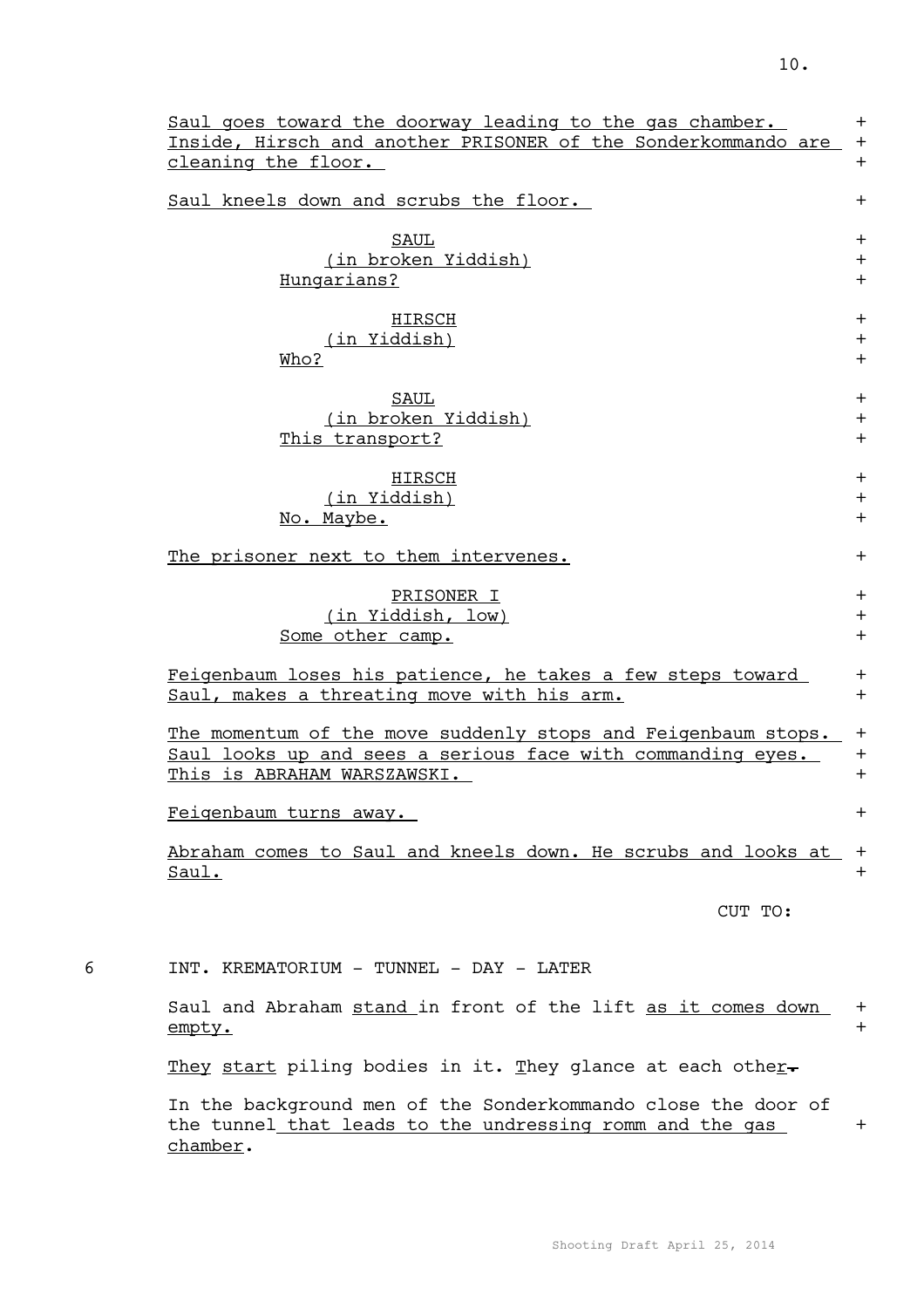A tall and robust man, around 30 years old, the Jewish Oberkapo named ELIEZER BIEDERMAN comes down from the stairs + next to the lift to inspect the ongoing operations. He keeps + on tapping a decorated tin box with a rolled cigarette. He wears an armband adorned with a blue star of David, on which the letters of the word OBERKAPO have been sewn in black.

He nods at Abraham, and goes toward the closed door where + other Sonderkommando PRISONERS are waiting. Abraham follows + Biederman.

Saul follows him. Abraham looks at Saul, surprised.  $+$ 

SAUL (in Hungarian, whispers) I'll help you.

Abraham reaches Biederman before the door. They start whispering. On the other side of the door, *hundreds of footsteps* can be heard. All the men wait at the door, staring + down. +

A guard opens the door.

Abraham goes to the doorway. Saul follows suit.

ABRAHAM (in Hungarian, whispers) Forget the food. The shiny only.

CUT TO:

7 INT. KREMATORIUM - UNDRESSING ROOM / PASSAGE / EXIT AREA - DAY

> With lowered head, Saul and Abraham enter the undressing room. Biederman stops in the doorway and talks to the GUARD.

> Some men are already busy taking the clothes from the racks. They throw everything to the centre of the hall.

Other prisoners sort out the personal objects found in the pile of small-size bundles stacked up on the floor.

Some of them are putting the food they find in their pockets.

Saul and Abraham take some clothes, inspect them then throw them onto the floor.

Saul leaves Abraham and goes in a corner, where documents are laid out on the floor.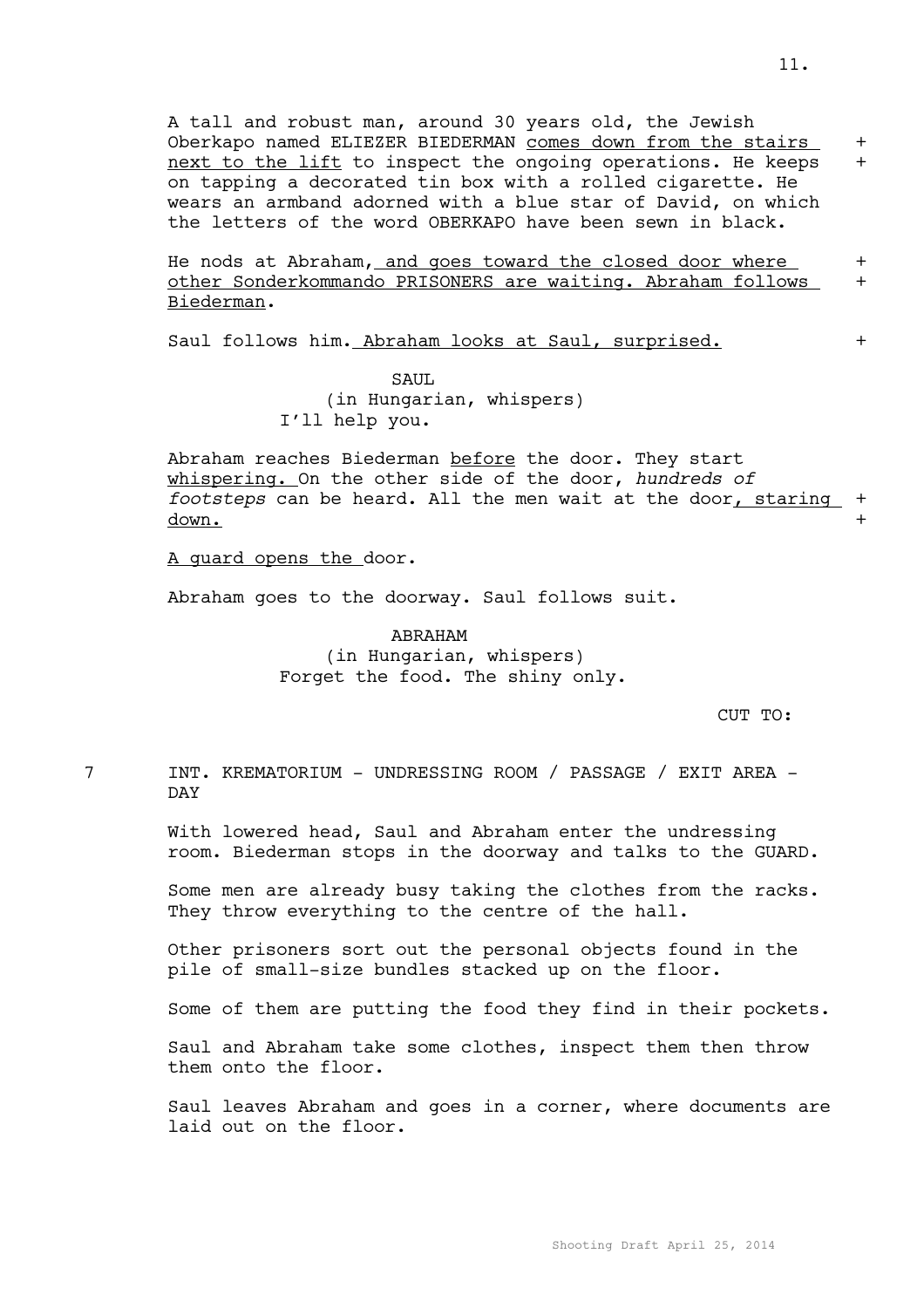| He kneels down. On the floor, papers, pictures and identity<br>papers are gathered. Pretending to sort those out, Saul looks<br>through the pictures.                                                                                                                             |                                 |
|-----------------------------------------------------------------------------------------------------------------------------------------------------------------------------------------------------------------------------------------------------------------------------------|---------------------------------|
| In the background a MAN of the Sonderkommando gets hit on the<br>head.                                                                                                                                                                                                            |                                 |
| Saul quickly thumbs through all kinds of portraits, family<br>pictures.                                                                                                                                                                                                           | $+$                             |
| YANKL, a 19-year-old prisoner, dressed in a dark overcoat,<br>stops by him.                                                                                                                                                                                                       | $+$                             |
| Yankl takes the pile away from Saul and goes out of the room,<br>through the door ajar, to the exit area where a stove stands.<br>Saul gazes at Yankl, approaching a dark silhouette lit by the<br>fire of a stove. This is FRANKEL, throwing the papers into<br><u>the fire.</u> | $+$<br>$+$<br>$+$<br>$+$<br>$+$ |
| Saul stares at Frankel, motionless.                                                                                                                                                                                                                                               | $+$                             |
| A KAPO, with a black armband with the word KAPO sewn in white<br>letters, comes to Saul.                                                                                                                                                                                          | $+$                             |
| Saul takes a new pile of documents, stands up, and leaves the<br>undressing room to the exit area.                                                                                                                                                                                |                                 |
| IN THE EXIT AREA                                                                                                                                                                                                                                                                  | $+$                             |
| The exit area is full of bundles of clothes. Prisoners carry<br>the bundles outside.                                                                                                                                                                                              | $+$<br>$+$                      |
| He crosses Yankl's path as Yankl is going back to the<br>undressing room. Yankl stops him                                                                                                                                                                                         | $+$                             |
| YANKL<br>(in Hungarian)<br>Give me this.                                                                                                                                                                                                                                          |                                 |
| Yankl takes the pile from Saul.                                                                                                                                                                                                                                                   | $+$                             |
| Saul does not stop, and continues his way toward Frankel.<br>Yankl follows him.                                                                                                                                                                                                   | $+$<br>$+$                      |
| YANKL (CONT'D)<br>(in Hungarian)<br>See my pants?                                                                                                                                                                                                                                 | $\ddag$                         |
| Under his coat, a red pair of WWI cavalry trousers can be<br>seen.                                                                                                                                                                                                                |                                 |
|                                                                                                                                                                                                                                                                                   |                                 |

YANKL (CONT'D) (in Hungarian) They're older than me!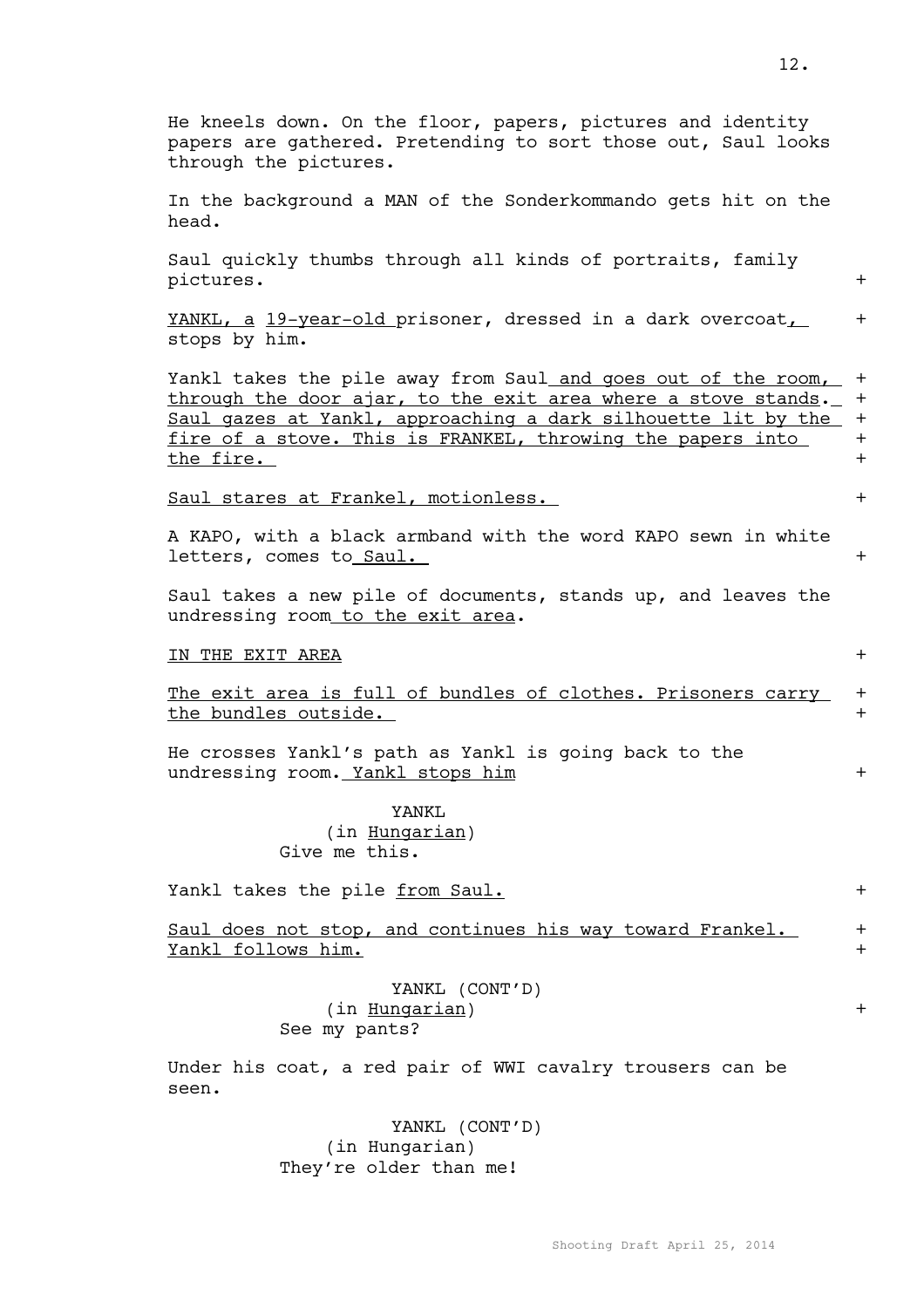He laughs, showing Saul his pants.  $+$ 

YANKL (CONT'D) (in Hungarian) Four months I've been here, you listen to me!

Saul doesn't answer.

YANKL (CONT'D) (in Yiddish) Forever here, you and I, as if family. (changes tone) Go clean yourself, you stink.

Saul goes to Frankel near the stove.  $+$ 

In his early forties, Frankel holds a metal stick. He picks + the papers on fire. Photos, diplomas, ID papers disappear in + the flames. He murmurs something continuously.  $+$ 

Yankl follows Saul. +

FRANKEL (in Yiddish, to Yankl, in a gentle voice) Calm down.

*Cries of agony* can be heard from the chamber.

Yankl stops talking and leaves the room. +

SAUL (in broken Yiddish) Rabbi. Someone. I want... bury. +

Frankel stops, looks at him intensely. +

FRANKEL (in Yiddish) Bury? Just say the prayer.

SAUL

(in broken Yiddish, whispering) I have the body. Help me. +

Abraham arrives in the exit area, discreetly looking into  $+$ bundles in the heap of clothes piling up next to the exit. +

A POLISH KAPO walks toward the stove. He wears a black + armband with the inscription KAPO sewed in white on it. +

13.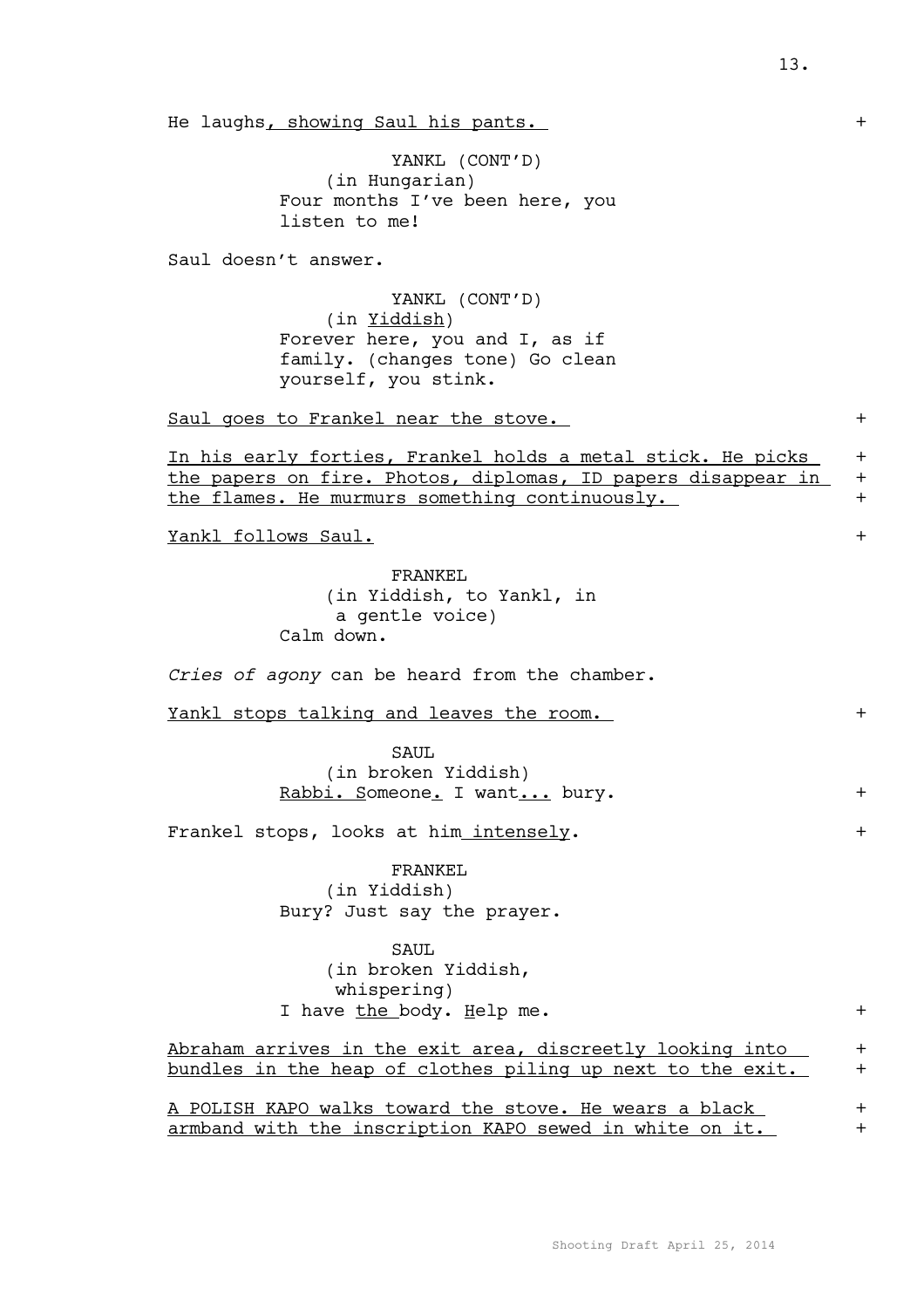FRANKEL (in Yiddish) Get rid of it. Do you know the prayer? Saul shakes his head. FRANKEL (CONT'D) (in Yiddish) I'll say it. What's his name? Saul keeps silent. FRANKEL (CONT'D) (in Yiddish) There's nothing more to do. SAUL. (in broken Yiddish, angry) It's not enough.  $+$ The Polish kapo spots Abraham. POLISH KAPO (in German) What are you doing in my Kommando? Saul looks at the scene. The Polish kapo turns to Saul. POLISH KAPO (CONT'D) (in German, to Saul) And you? SAUL (in German) A work... SS GUARD II.  $+$ (in German) A work? Don't you speak German, swine? He looks at Saul, menacing. A beat. Saul glances at Frankel.  $+$ Biederman comes to them. BIEDERMAN (in German) What?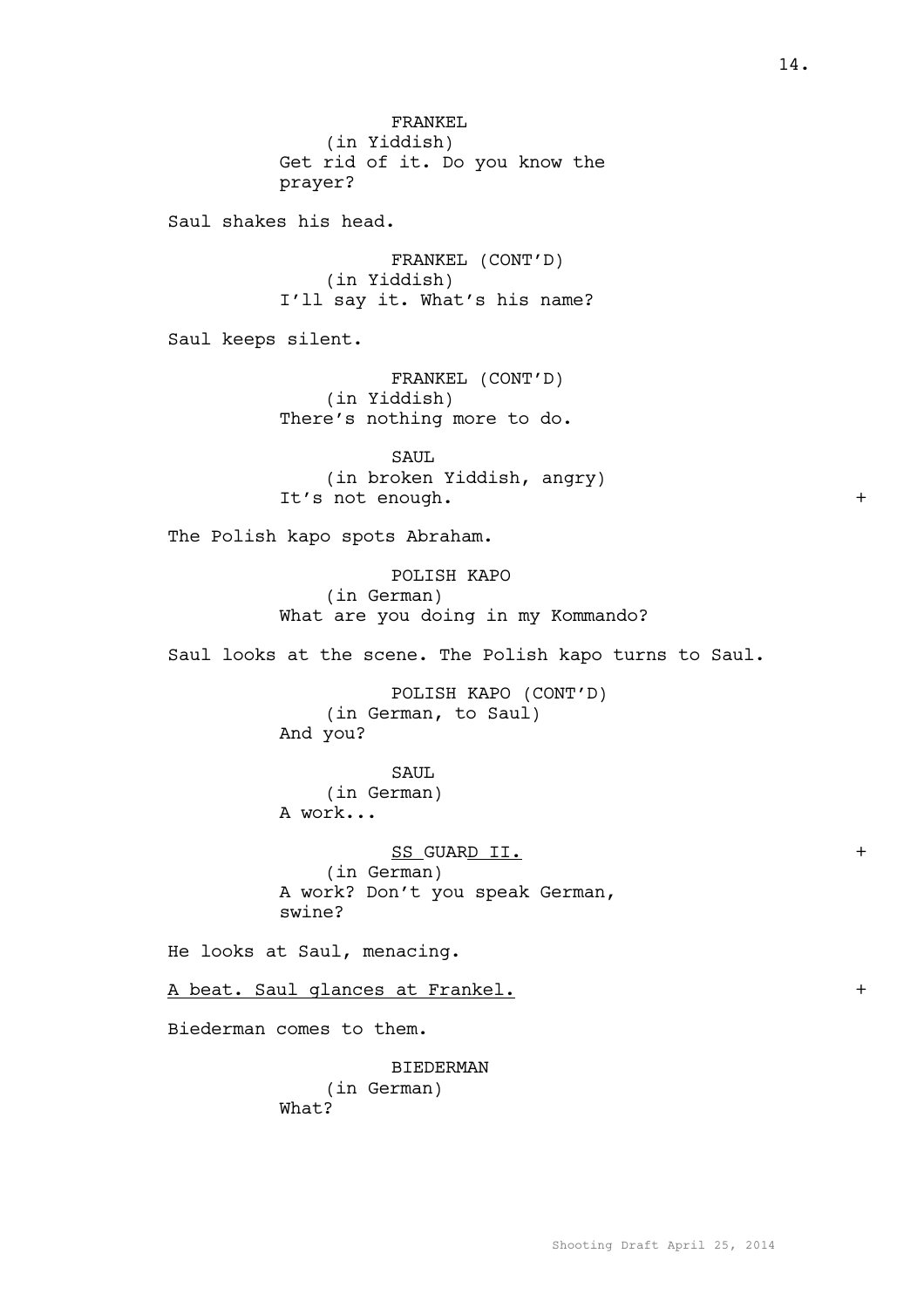Biederman pulls away the Kapo, towards the exit. +

BIEDERMAN (in German) I sent them here to help.

POLISH KAPO (in German) I don't need them. This is my Kommando.

BIEDERMAN (in German) I am the Oberkapo.

POLISH KAPO (in Polish) You're a Jewish rat.

Biederman hits the Polish kapo in the face. The Polish kapo falls on his back.

Biederman turns away and walks toward the door, followed by Saul and Abraham.

CUT TO:

8 INT. KREMATORIUM - TUNNEL - DAY

The three men cross the tunnel. Biederman looks tense. +

Abraham looks at Biederman, worried. +

ABRAHAM + (in Yiddish) + He can feel it's coming for us. +

BIEDERMAN + (in Yiddish) It was nothing.

They go to a corner next to the lift. As other men come near some racks where gas masks are hanging, they proceed to a darker corner.

Abraham discreetly hands a few pieces of golden objects to Biederman.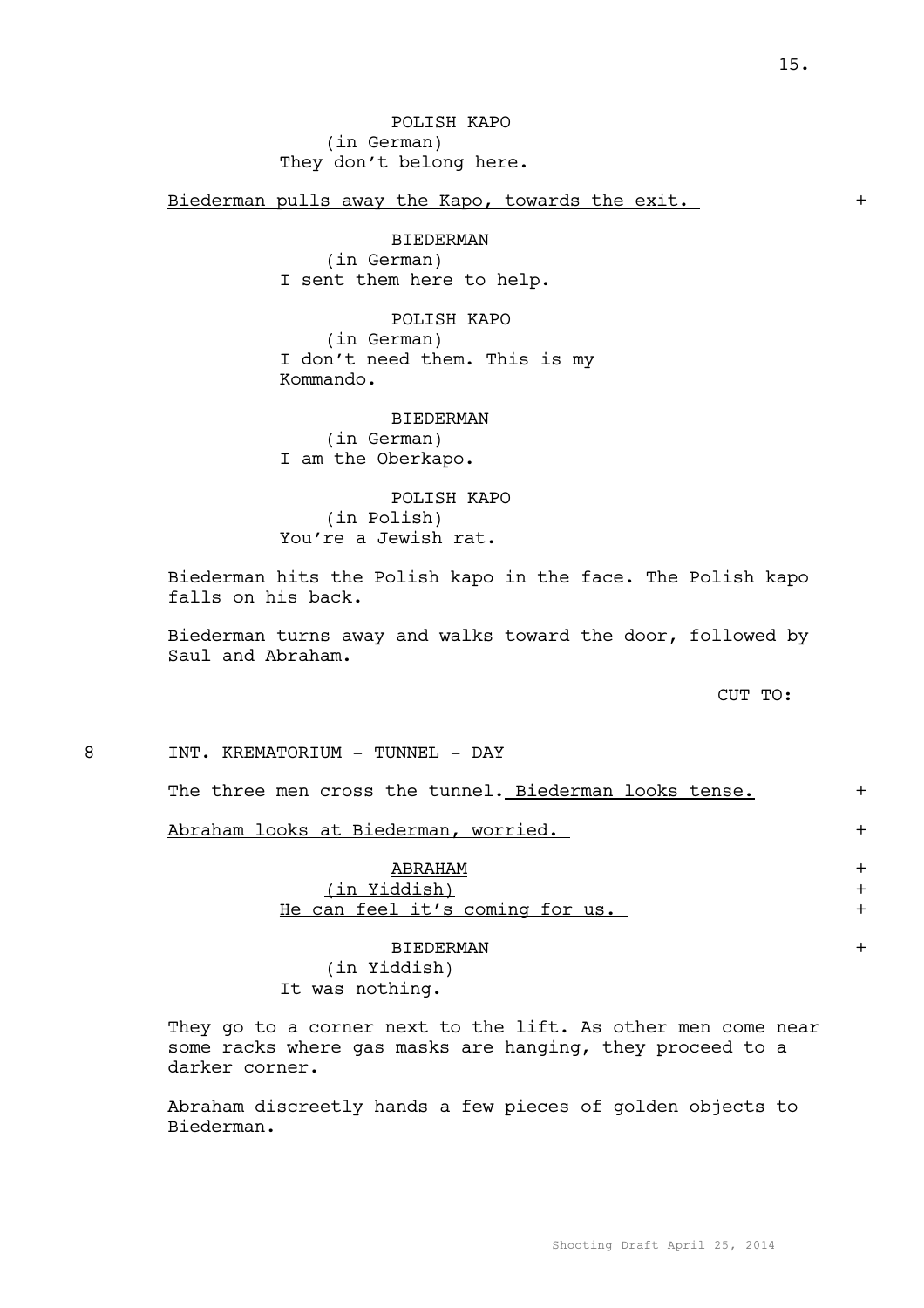BIEDERMAN (CONT'D) (in Yiddish) Not much. And him?

Abraham looks at Saul.

SAUL (in Hungarian, to Abraham) I have nothing.

Biederman looks at Abraham and leaves.  $+$ 

Feigenbaum appears behind them, wiping the sweat off his  $+$ face.

> FEIGENBAUM (in Yiddish) Got me some paper?

# ABRAHAM (in Yiddish)

No.

FEIGENBAUM (in Yiddish, slightly disappointed) Come on then.

Biederman nods. Saul and Abraham follow Feigenbaum.

CUT TO:

9 INT. KREMATORIUM - TUNNEL / PASSAGE / NARROW CORRIDOR - DAY

Saul is at the door of the gas chamber. He's waiting among other prisoners.

*Muted cries of agony* can still be heard. The members of the + Sonderkommando look exhausted and they sweat. A man is busy + cleaning his hands of dirt and oil, but to no avail.

One man is talking to himself in a very low voice, as if  $+$ praying. +

After a while, Saul draws closer to Abraham.

SAUL (in Hungarian, low) I need your help.

Abraham does not answer.

The *cries and shouts* behind the door decrease. Saul stops, lowers his head.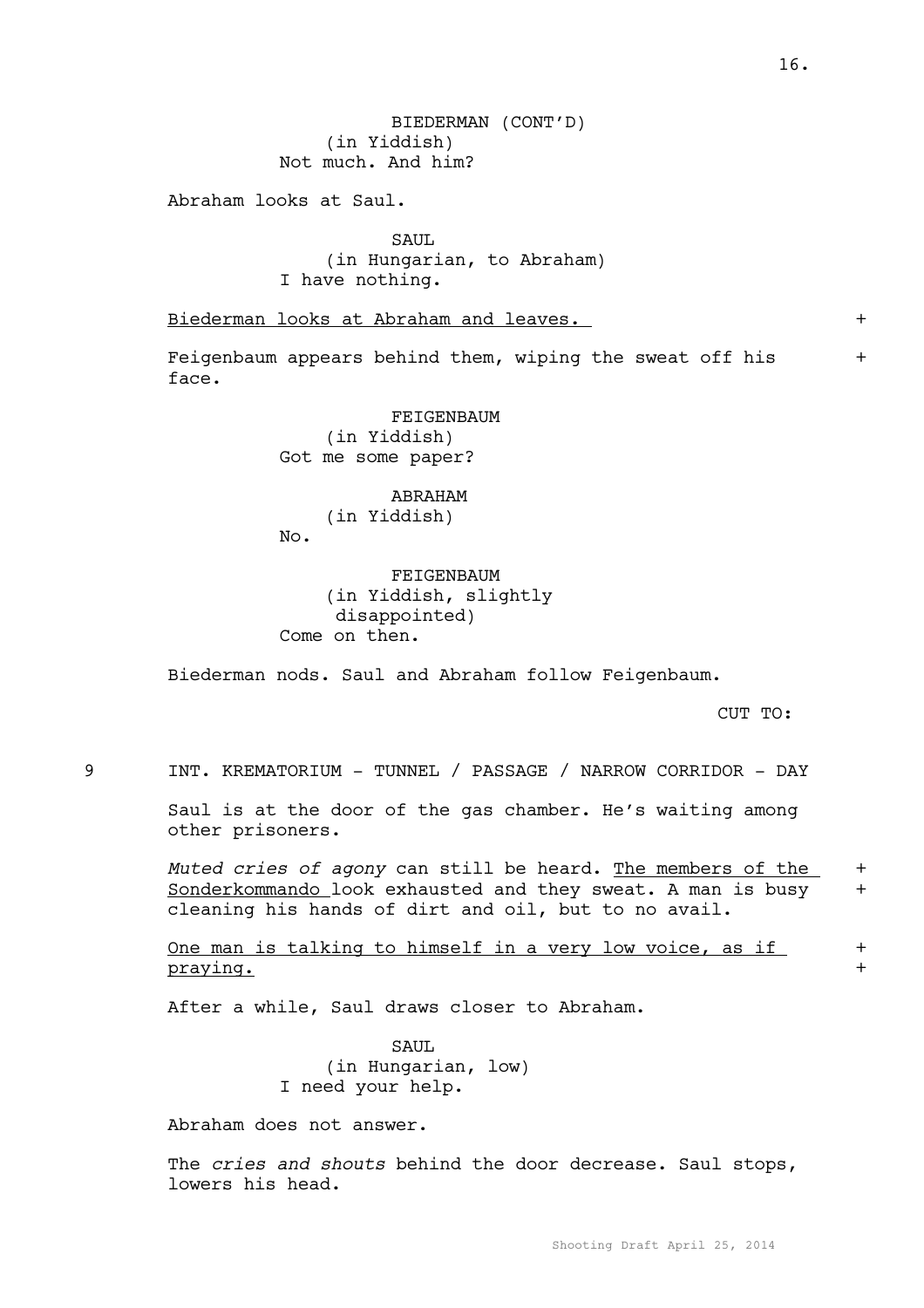# SAUL (CONT'D) (in Hungarian, low) I need another rabbi. +

Abraham looks at him in a strange way.

ABRAHAM

(in Hungarian) You? A rabbi?

Saul does not answer.  $+$ 

Saul sits down onto the ground, speechless.

| ABRAHAM (CONT'D)               |  |
|--------------------------------|--|
| (in Hungarian, low)            |  |
| The one at the stove, he's not |  |
| qood?                          |  |
|                                |  |

The *noise of the ventilation* goes on.  $+$ 

ABRAHAM (CONT'D) + (in Hungarian, low) A rabbi won't save you from fear.

Saul looks at Abraham. Behind Abraham's harsh look, Saul sees + some kind of sympathy.  $+$ 

Abraham is already looking at an SS OFFICER who walks out of the penumbra, all the way to the glass on the heavy door and looks through it for long seconds.

### SS OFFICER +

(in German) + Business is finished.  $+$ 

Abraham grabs Saul's hand and pulls him up.

In the background the guards are opening the door. Around them, members of the kommando are gathering, encouraged by the kapos.

Some men in gas masks pull out the first bodies and drag them into the corridor.

## ABRAHAM (in Hungarian, low) You heard of the "Apikoyres"?

Saul shakes his head.

Hirsch starts paying attention to their conversation.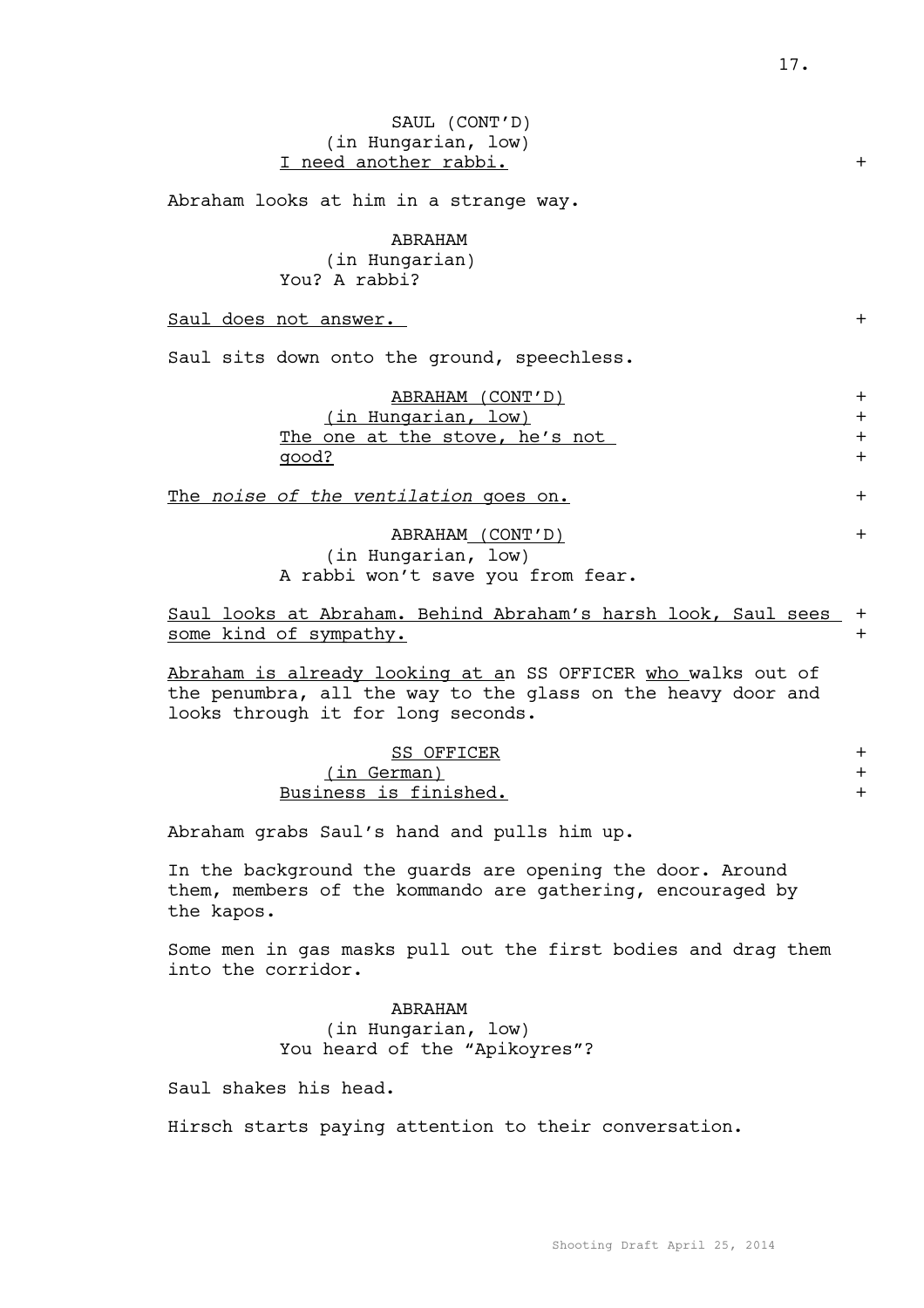ABRAHAM (CONT'D) (in Hungarian, low) Greek. They say he used to be one. Why do you need a rabbi?

SAUL (in Hungarian, low) In which kommando?

ABRAHAM (in Hungarian, low) Outside. Mietek's kommando.

The three men go inside the chamber.

SAUL (in Hungarian, low) Mietek?

ABRAHAM (in Hungarian, low) That Polish worm.

SS GUARD 2 (in German, shouts) Fast! +

Saul pulls out a body and drags it to the lift. As he comes back Abraham and Hirsch are with him.

> SAUL (in Hungarian, low) What does the Greek look like? +

ABRAHAM (in Hungarian) I don't know.

Hirsch intervenes.

HIRSCH (in Yiddish, low<u>, with</u> + gestures) + I know him. He has two scars on each side of the face.  $+$ 

SAUL (in Hungarian, low) He has a scar on both cheeks?

ABRAHAM (in Hungarian, low) That's what he says.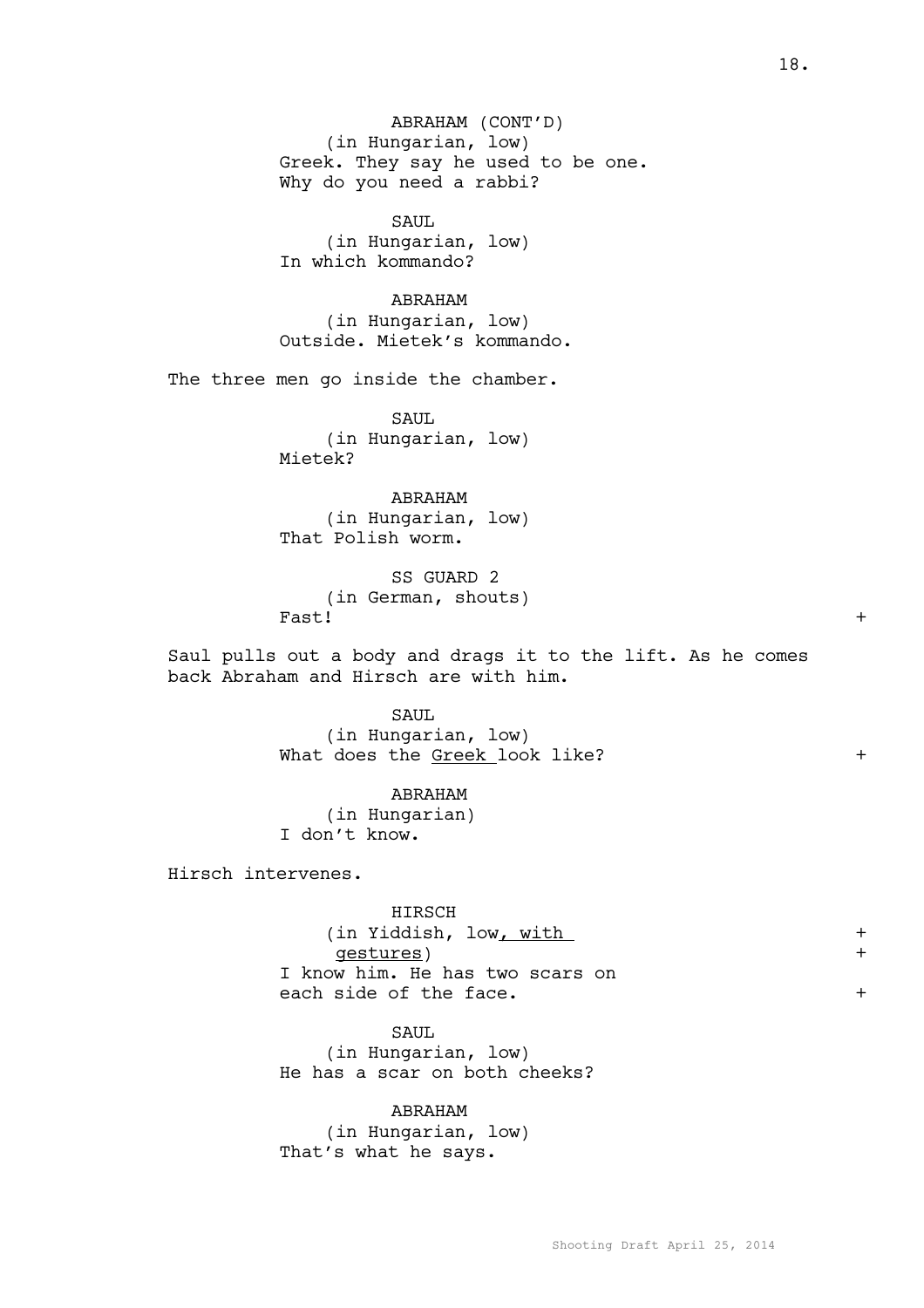Saul and Abraham pulls out two other bodies. Same route.

SAUL

"Apikoyres"?

|  | Abraham spots Biederman on their way back to the gas chamber. + |  |  |  |  |  |
|--|-----------------------------------------------------------------|--|--|--|--|--|
|  |                                                                 |  |  |  |  |  |

| HIRSCH         |  |
|----------------|--|
| (in Yiddish)   |  |
| Marked by God. |  |

| ABRAHAM           |  |
|-------------------|--|
| (in Yiddish, low) |  |
| Superstition.     |  |

| SAUL.               |  |
|---------------------|--|
| (in Hungarian, low) |  |
| I have talk to him. |  |

#### ABRAHAM

(in Hungarian, low) Stop this.  $+$ 

Abraham goes to Biederman.

Saul, suddenly idle, looks at the two men. +

A DUTCH SS GUARD hits Saul on his face with his stick. His nose starts bleeding. +

> DUTCH SS GUARD (in German) Move! Move the pieces!

Saul tries to wipe off the blood. He grabs a new load and carries it with someone else to the lift.

Instead of going back to the chamber, Saul catches up with Abraham and Biederman as they head toward the narrow corridor toward the exit area.

| ABRAHAM                            |        |
|------------------------------------|--------|
| (in Yiddish, low)                  |        |
| There's a woman in Kanada. She has |        |
| the package for us. Can you send   |        |
| someone for it?                    |        |
|                                    |        |
| <b>BIEDERMAN</b>                   |        |
| (in Yiddish)                       | $\div$ |
| two days.<br>Tn.                   |        |
|                                    |        |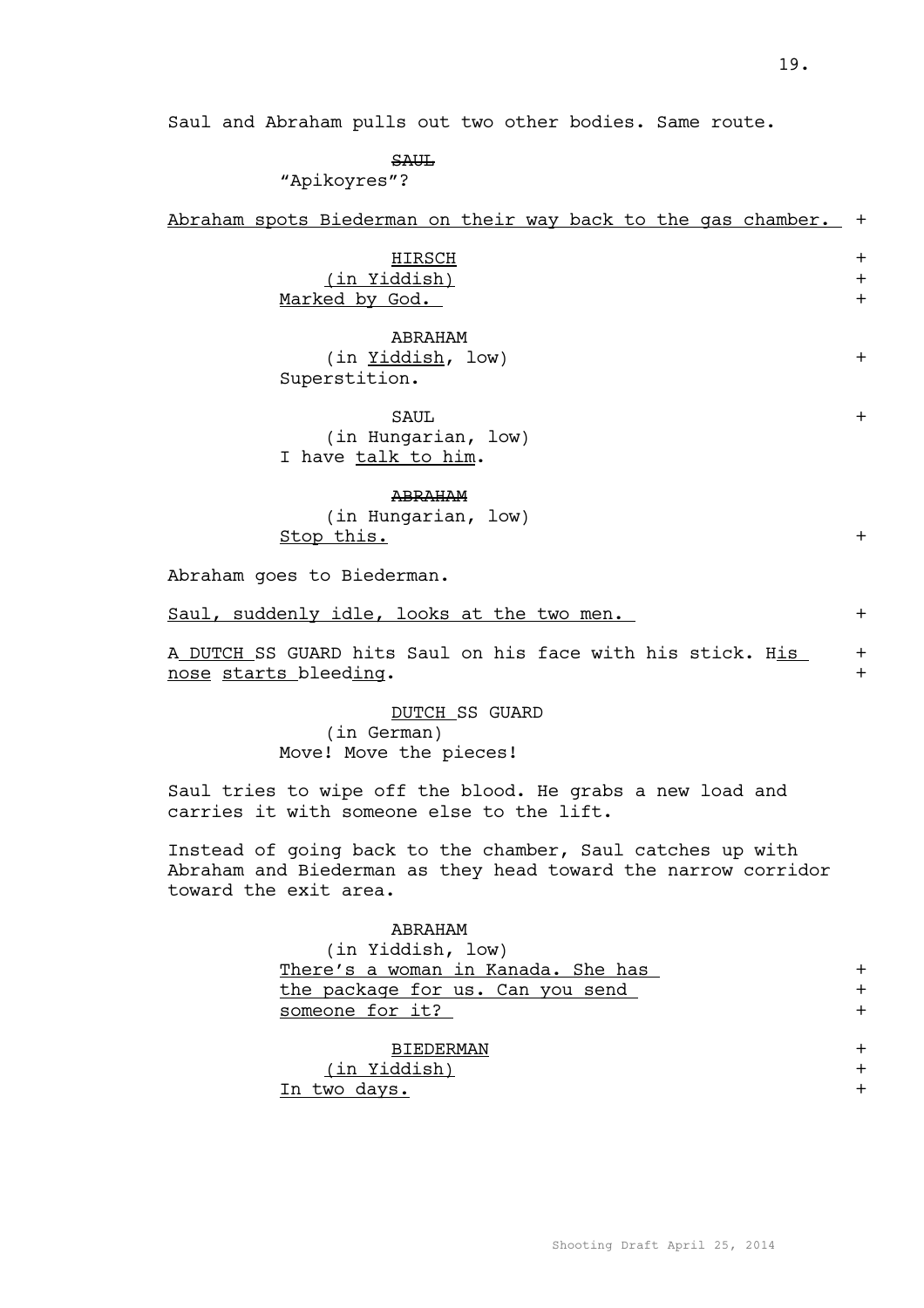|                   | ABRAHAM                                     | $\pm$ |
|-------------------|---------------------------------------------|-------|
|                   | (in Yiddish, low)                           | $+$   |
|                   | We don't have days. They already            | $+$   |
|                   | started making a list of us.                | $+$   |
|                   |                                             |       |
|                   | Biederman looks at Abraham, in a harsh way. | $+$   |
|                   |                                             |       |
|                   | <b>BIEDERMAN</b>                            | $\pm$ |
|                   | (in Yiddish)                                | $+$   |
|                   | Who told you that?                          | $+$   |
|                   | ABRAHAM                                     | $+$   |
|                   | (in Yiddish)                                | $+$   |
|                   | My guy. At the office.                      | $+$   |
|                   |                                             |       |
| Silence.          |                                             | $+$   |
|                   |                                             |       |
|                   | <b>BIEDERMAN</b>                            |       |
|                   | (in Yiddish, low)                           |       |
|                   | First let's take those pictures.            | $+$   |
|                   |                                             |       |
| Abraham stiffens. |                                             | $+$   |
|                   |                                             |       |
|                   | ABRAHAM                                     |       |
|                   | (in Yiddish, low)                           |       |
|                   | What pictures, Eli? We have no time         | $+$   |
|                   | for this. It's our turn.                    | $+$   |
| A beat.           |                                             | $+$   |
|                   |                                             |       |
|                   | <b>BIEDERMAN</b>                            |       |
|                   | (in Yiddish, low)                           |       |
|                   | <u>You think you can blow up this</u>       | $+$   |
|                   | whole thing?                                | $\pm$ |
|                   |                                             |       |
|                   | ABRAHAM                                     |       |
|                   | (in Yiddish, low)                           |       |
|                   | Your pictures won't bring an army           |       |
|                   | here to free us.                            |       |
|                   |                                             |       |
| A pause.          |                                             |       |
|                   |                                             |       |
|                   | <b>BIEDERMAN</b>                            |       |
|                   | (in Yiddish, low)                           |       |
|                   | Get me a locksmith.                         |       |
|                   | <b>SAUL</b>                                 |       |
|                   |                                             |       |

(in broken Yiddish, low) I'll do it.

ABRAHAM (in Hungarian, low, surprised) Do what?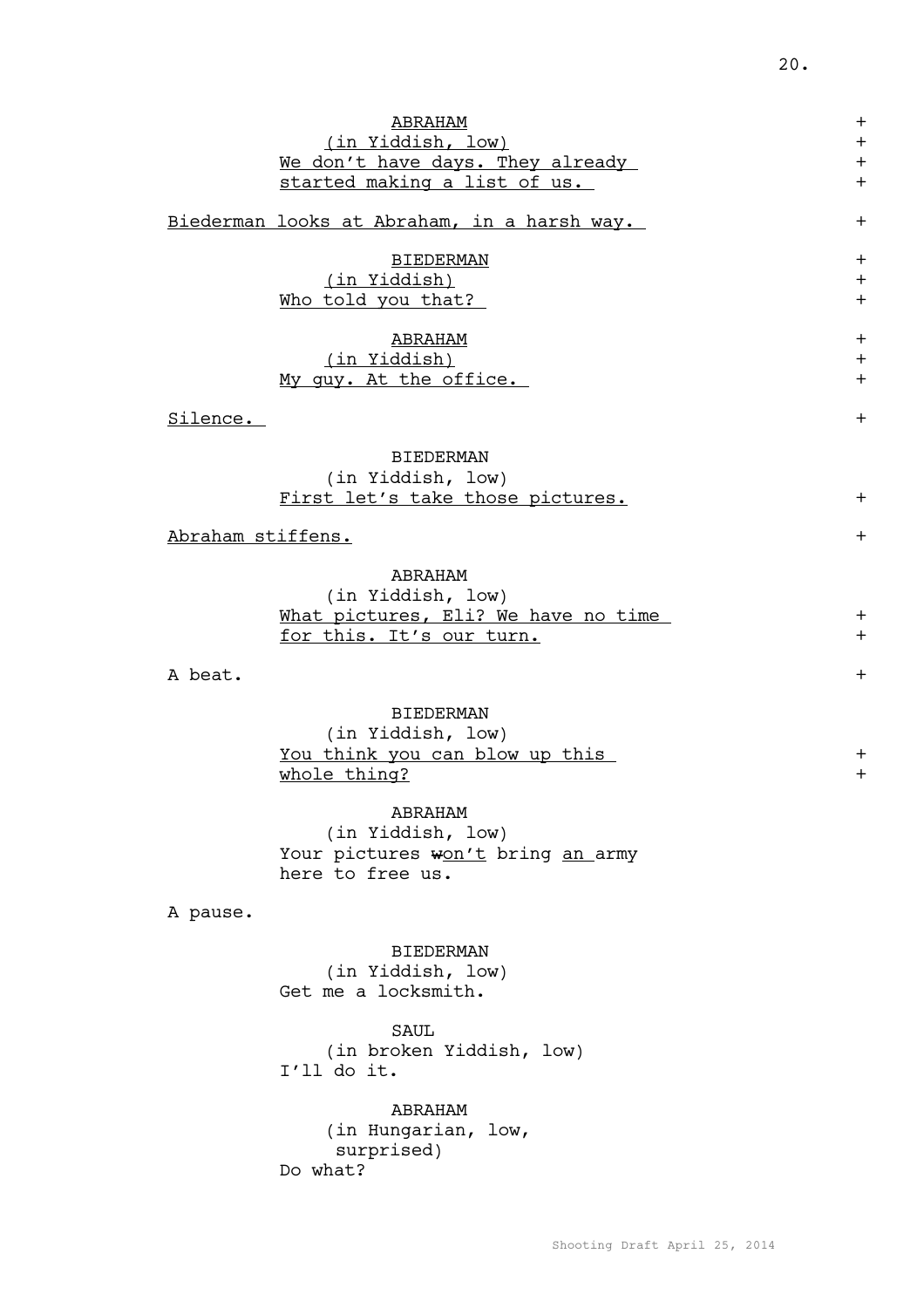| <b>SAUL</b><br>(in Hungarian, low)<br>What he wants.                                         |                                            |
|----------------------------------------------------------------------------------------------|--------------------------------------------|
| <b>BIEDERMAN</b><br>(in Yiddish, low)<br>What's he saying?                                   | $+$                                        |
| <b>SAUL</b><br><u>(in Hungarian on a low</u><br><u>voice to Abraham)</u><br><u>Tell him.</u> | $\ddag$<br>$\ddag$<br>$\ddot{}$<br>$\ddag$ |
| <u> Abraham hesitates.</u>                                                                   | $\ddag$                                    |
| ABRAHAM<br>(in Hungarian, low)<br>You don't even know.                                       | $\ddag$                                    |
| <b>SAUL</b><br>(in Hungarian, low)<br>I have to get outside.                                 | $\ddag$<br>$\ddag$<br>$\ddag$              |
| <b>ABRAHAM</b><br>(in Hungarian)<br>But he needs a locksmith, not you.                       | $+$<br>$\ddag$<br>$\ddag$                  |
| <b>BIEDERMAN</b><br>(in Yiddish, low, to Saul)<br>You speak Yiddish?                         |                                            |
| Abraham looks at Saul.                                                                       |                                            |
| ABRAHAM<br>(in Yiddish, low)<br>Barely.                                                      |                                            |
| SAUL<br>(in Hungarian, low)<br>Tell him I was a watchmaker. I can<br>be a locksmith.         |                                            |
| Abraham translates reluctantly.                                                              |                                            |
| <b>BIEDERMAN</b><br>(in Yiddish, low, to Saul)<br>Come with me.                              |                                            |
| Abraham grabs Saul's arm.                                                                    |                                            |
| ABRAHAM<br>(in Hungarian, low)<br>If you go, you're on your own.                             |                                            |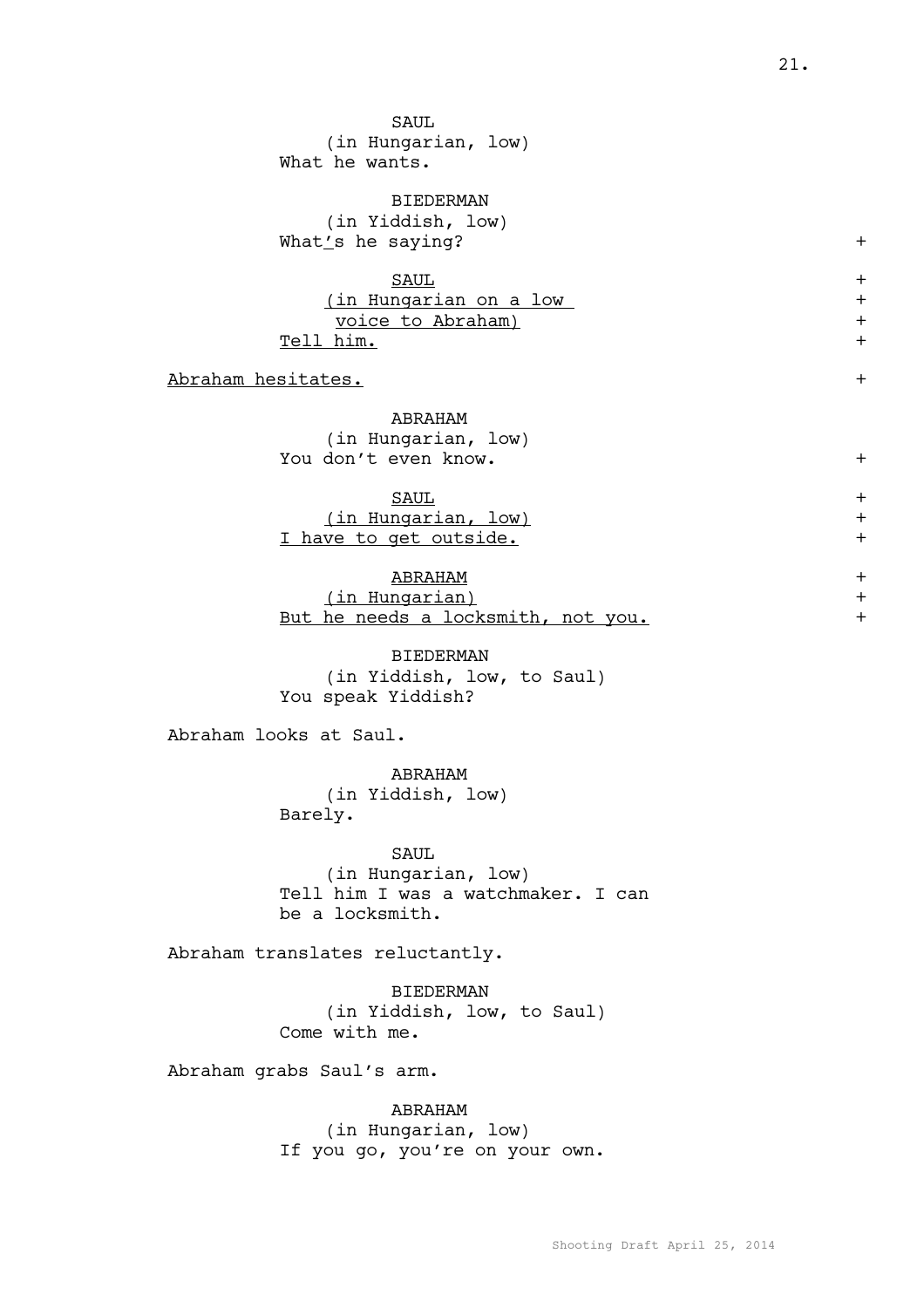Saul ignores Abraham and follows Biederman into the swarming + tunnel.

CUT TO:

10 I/E. KREMATORIUM - COURTYARD / KREMATORIUM GATES / FIELD - DAY

> Saul follows Biederman out in the courtyard into the blinding sun.

The air is filled with *sounds, noises*, as if we were in a busy industrial zone.

| <b>BIEDERMAN</b>           |  |
|----------------------------|--|
| (in German, to the quards) |  |
| He's with me.              |  |

Biederman waves at a young man in striped trousers, who hurries to them carrying a wooden case. His name is KATZ.

Followed by one GUARD, the three men cross the courtyard.

In the grove nearby, a new group of civilians is waiting to go under the ground.

They stop in front of the gates, where two GUARDS are standing.

> BIEDERMAN (CONT'D) + (in German, to the guards) They're with me.

The three men follow the fence. Smoke rises above the field.

CUT TO:

11 OMITTED

12 I/E. KREMATORIUM WING - DOOR / FIELD - DAY

As they go outthe gates, they follow the wooden fence of the + Krematorium to another wing of the building, ending with a + door. +

They enter the door. They are in a dark narrow corridor.

Saul looks out through the doorway to the grove near the + field in front of them.  $+$ 

A heavy, white-gray smoke rises in the air from the ground in + the field.  $+$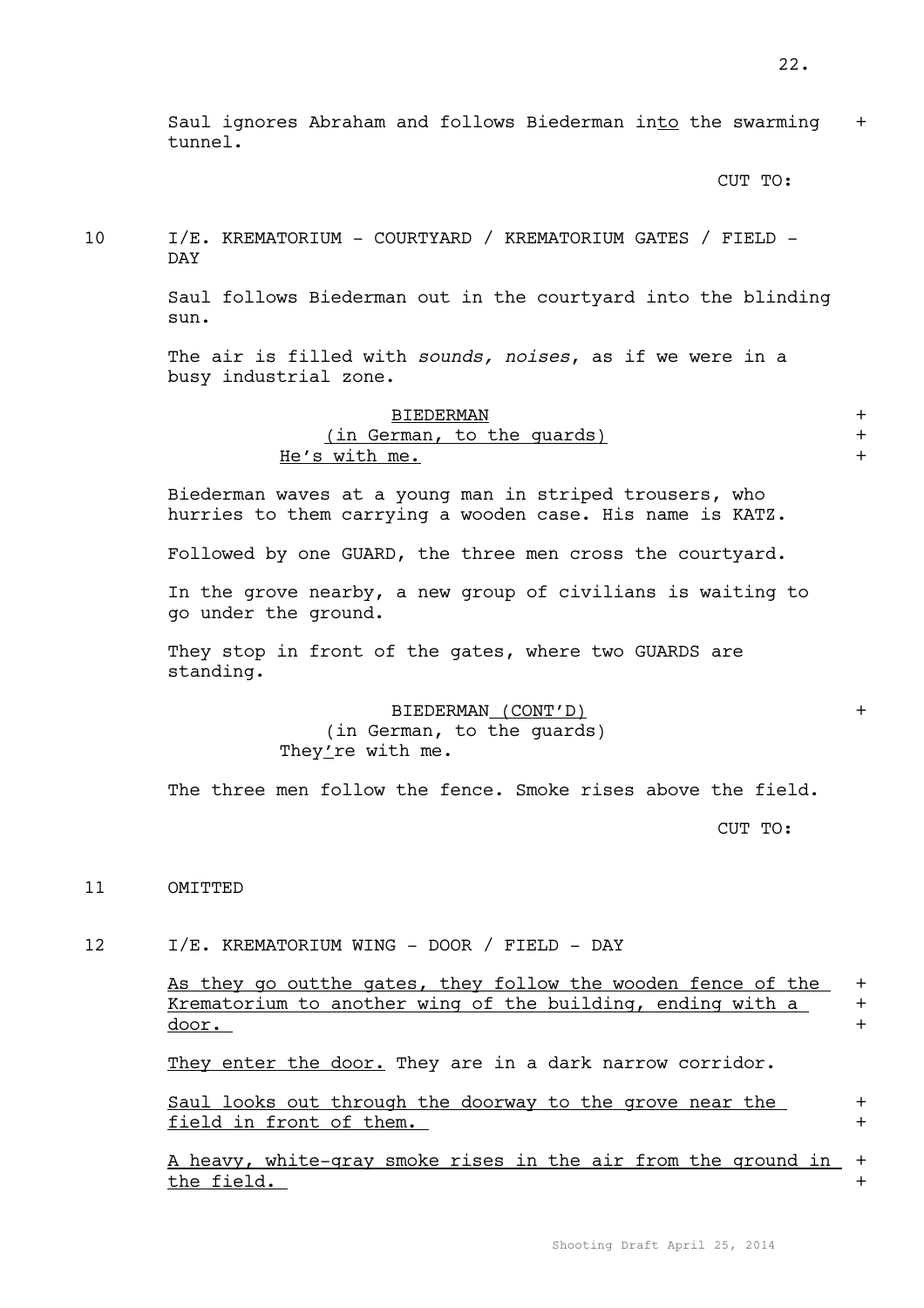MEN from another Sonderkommando run around. +

Biederman takes out of his pocket a golden bracelet and two + passes.

# BIEDERMAN (in Yiddish, to Saul) If a kapo shows up.

Saul puts the bracelet in his shoe.

SAUL (in broken Yiddish) Mietek kommando?

BIEDERMAN (in Yiddish, tense) What?

KATZ (in Yiddish) Why do we need him?

BIEDERMAN (in Yiddish) He'll be on the lookout.

Getting closer to the door, Saul watches the scene, it seems more and more obvious these men are burning corpses in a pit.  $+$ An SS officer wearing dirty clothes runs up and down.

A 20 year old fair-haired Polish Oberkapo, MIETEK, a stick in his hand, comes toward them. He wears a black triangle on his jacket.

> BIEDERMAN (CONT'D) (in Yiddish) Wait here.

Biederman goes out of the building and toward Mietek. The two men seemingly do not appreciate each other, the situation is tense.

> SAUL (in broken Yiddish, to Katz) Who is it? KATZ (in Yiddish) Shut up.

In the distance, a sweating SS GUARD roams the scene.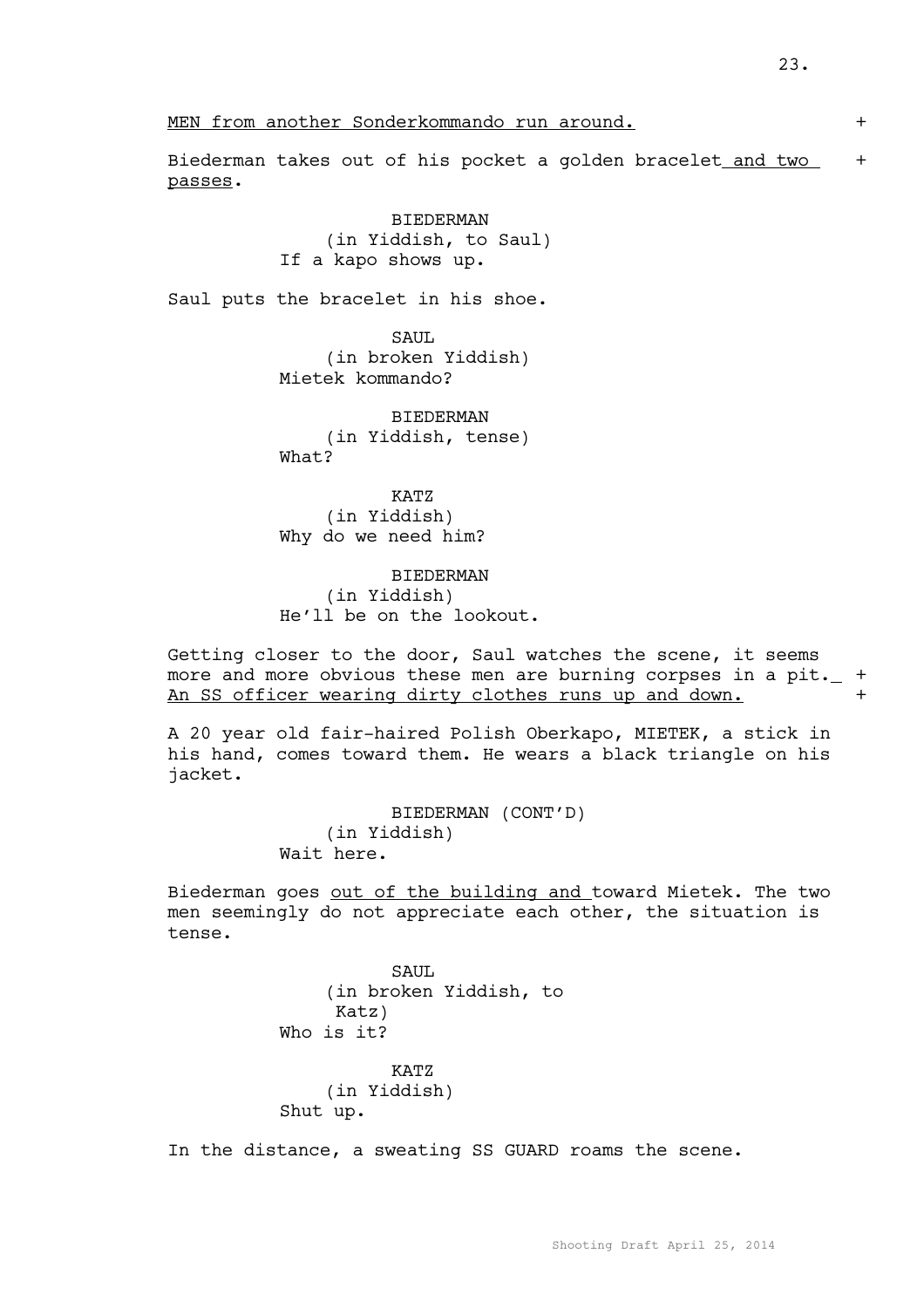Prisoners drag corpses.

The visibility decreases. The guards on the side are engulfed, the men around become figures.

In the smoke, the excited shouts of Mietek, the Polish kapo can be heard. He swears in Polish.

## KATZ (in Yiddish) Damn Mietek. +

Katz opens the wooden case, turns to Saul and hands him a + screwdriver.  $+$ 

> KATZ (CONT'D) (in Yiddish) Repair the door but look out. You understand? You watch.

He shows where to use the screwdriver on the door and disappears inside.

Saul looks around, and back at the door. He starts to undo the large lock, but keeps looking at the field, as a sentinel.

On the field, the smoke is lifted by a sudden breeze and everything becomes clearer: the excited kapo, the prisoners of the Sonderkommando burning bodies under the sun.

In the shadow, Katz is kneeling on the floor, assembling a  $+$ device he takes from his case. It is a small homemade camera.

Saul withdraws and looks back at the field.

In the distance, Biederman looks in Saul's direction, soon engulfed by smoke as it spreads again.

Saul turns to the door and finishes to undo the lock.

SAUL (in broken Yiddish, whispers) You... finished?

No answer.

Saul looks back at the field.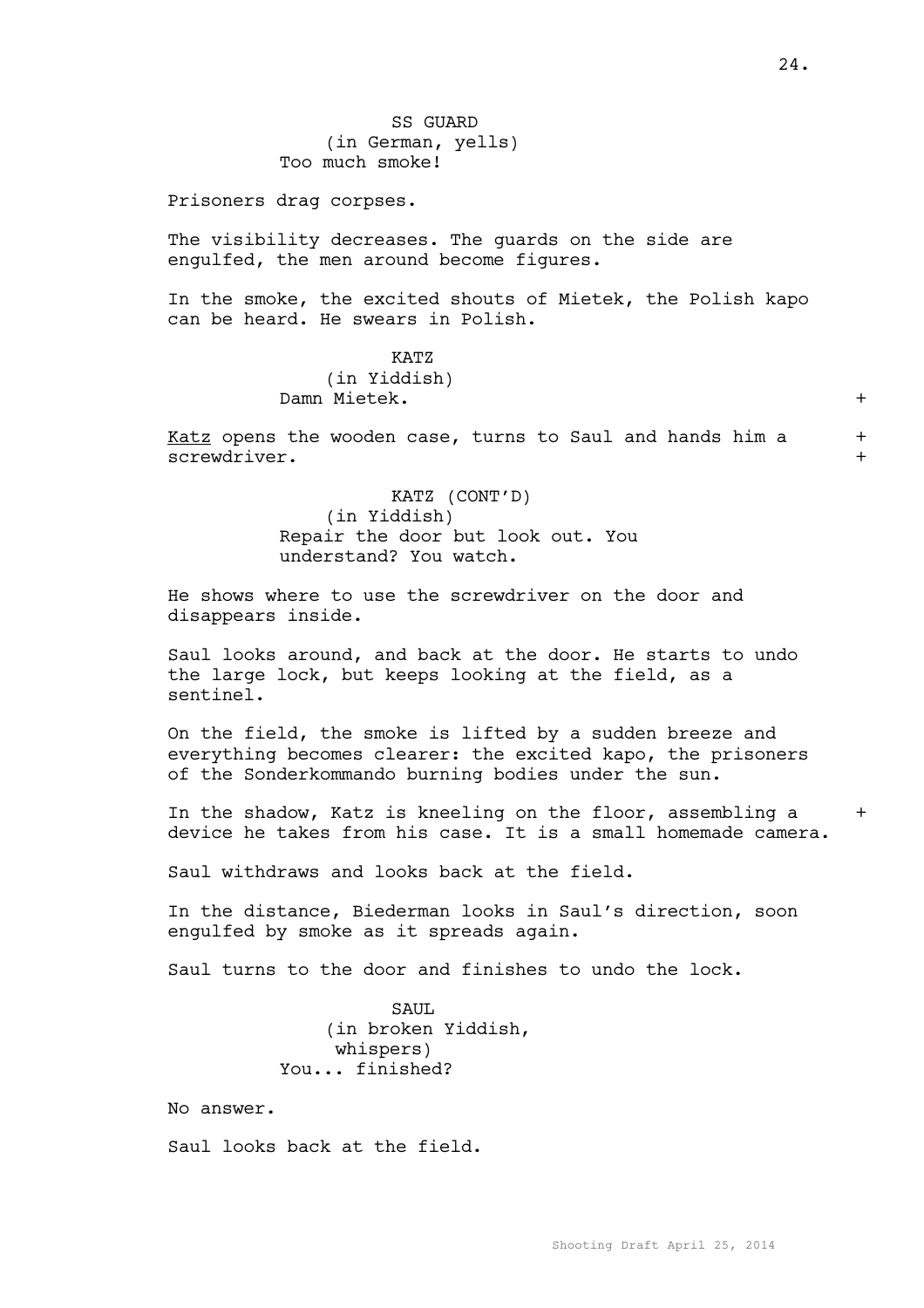| Further away, the kapo Mietek stands still. He talks with a<br>German officer.        | $+$        |
|---------------------------------------------------------------------------------------|------------|
| On the other side of the field, an SS guard walks into the<br>smoke.                  | $+$        |
| Inside, Katz orients the camera toward the field. He waits<br>for the smoke to clear. | $+$<br>$+$ |
| Saul looks back at the field. Biederman has disappeared.                              | $+$        |
| Only smoke can be seen.                                                               |            |
| Silence. All the voices have died out.                                                | $+$        |
| He rushes inside the house.                                                           |            |
| He snatches the camera from Katz's hands, who looks at him,<br>stunned.               |            |
| KATZ<br>(in Yiddish)<br>What?                                                         |            |
| SAUL<br>(in Yiddish, whispers)<br>You come out.                                       |            |
| Saul hides the camera in the gutter of the building.                                  |            |
| Katz comes out, he grabs Saul's shirt.                                                | $+$        |
| Saul pushes away Katz from him.                                                       | $+$        |
| Smoke engulfs Saul.                                                                   |            |
| A voice behind him.                                                                   |            |
| SS OFFICER<br>(in German)<br>Don't move.                                              |            |
| The man behind him puts a revolver to his neck.                                       |            |
| Two German SS GUARDS rush inside the building.                                        | $+$        |
| SAUL<br>(in German)<br>Locksmith. Locksmith.                                          |            |
| The smoke around starts dissipating.                                                  |            |
| Voices can be heard from inside.                                                      |            |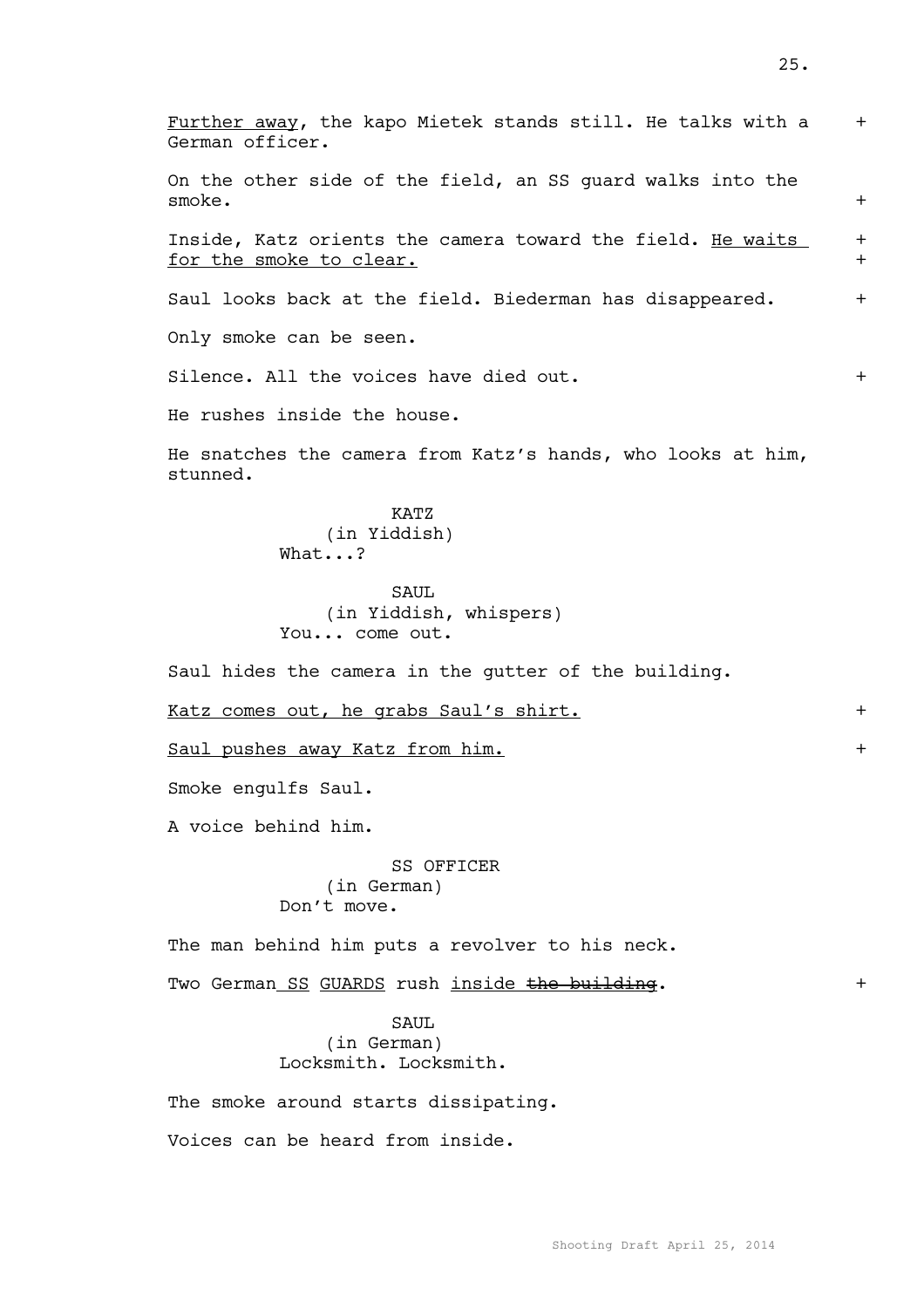| Saul is searched by the SS officer, who also inspects his<br>work on the door.                                                                                       |                   |
|----------------------------------------------------------------------------------------------------------------------------------------------------------------------|-------------------|
| Saul is pushed onto the ground. He falls and does not move.                                                                                                          |                   |
| Katz is brought out and his case reversed, all the tools<br>falling onto the ground.                                                                                 | $+$               |
| The first officer talks to Katz threateningly. Katz does not<br>answer, shakes his head. He glances at Saul.                                                         |                   |
| Saul is told to get up.                                                                                                                                              |                   |
| The SS officer comes to him. He pushes Katz against the door.                                                                                                        |                   |
| SS OFFICER<br>(in German)<br>You finish that!                                                                                                                        | $+$               |
| Saul moves to the reversed case, gathers the tools. Katz,<br>frightened, starts working on the lock.                                                                 |                   |
| SS OFFICER IN DIRTY CLOTHES<br>(in German)<br>Come her!                                                                                                              | $+$<br>$+$<br>$+$ |
| The SS Guards and officers go to him.                                                                                                                                | $+$               |
| Saul can see as the members of the Sonderkommando are<br>gathered near the smoking grounds.                                                                          | $+$<br>$+$        |
| Saul looks at Biederman, standing next to the SS officer in<br>dirty clothes. Biederman glances at him, tense.                                                       | $+$               |
| A sudden roar of engines. Two trucks enter the scene,<br>followed by a whole new kommando of prisoners.                                                              |                   |
| The Oberkapo Mietek starts assembling his men.                                                                                                                       |                   |
| MIETEK<br>(in German, shouts)<br>Assembly!                                                                                                                           |                   |
| Saul_leaves Katz behind and goes to Mietek's group.                                                                                                                  | $+$               |
| He joins the recently gathered group of men. Some prisoners<br>wear striped clothes, others regular shirts, others jackets<br>marked with a large red X on the back. |                   |
| Saul discreetly looks at the men's faces around him. He talks                                                                                                        |                   |

SAUL (in broken Yiddish) Greek rabbi?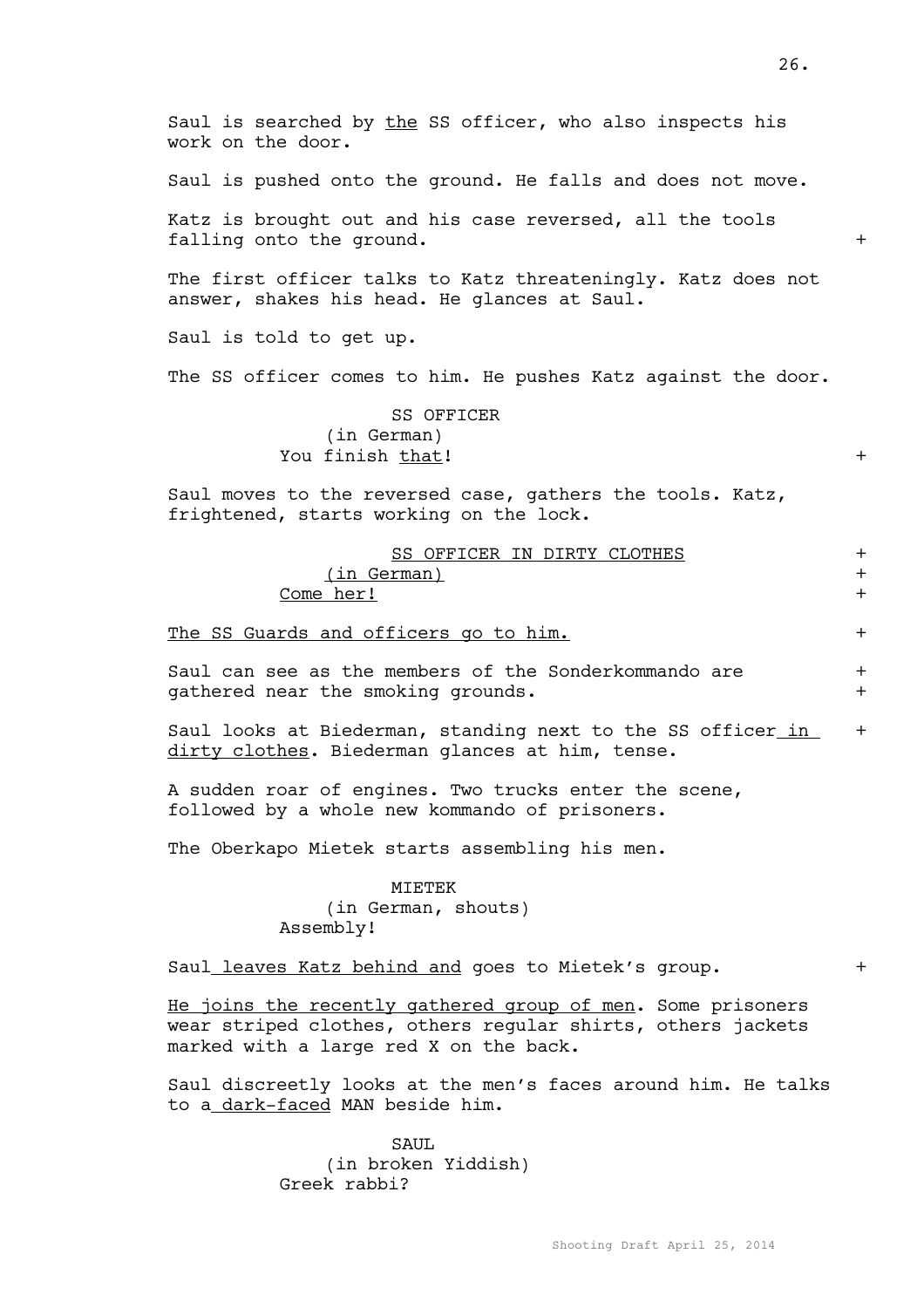The dark-faced man doesn't seem to understand Saul.

Watched by an SS GUARD, the men climb onto the back of an open truck. A heavy canvas covers the load of the truck, so the men have to stand on the edge of the platform.

Saul mechanically turns a bit his head upon hearing the *notes of a violin* in the distance. Other men do the same.

The *music* ceases as the engine of the truck is started.

CUT TO:

#### 13 EXT. WOODS - TRUCK - DAY

The field is left behind as the truck enters a quiet wood in the soft autumn light, under clear skies.

The men are standing together, against each other. Saul closes his eyes for a brief moment.

An SS GUARD pushes his stick against Saul's ribs. Saul looks + back at the quard. A blue-eyed young man looks back at Saul + with an innocent gaze.  $+$ 

Saul looks at the truck moving behind them, full of prisoners. In the crowd stands a man, reddish scars below his ears. It's the RENEGADE.

CUT TO:

#### 14 EXT. "ASH" RIVER AND WOODS - DAY

Saul is throwing ashes into the river.

Behind him, many prisoners are unloading enormous quantities of ash onto trolleys that are taken to the edge of the water. Around him, men use shovels to disperse the ashes into the water. Underneath them, thick canvasses are being put down, keeping the ashes from the ground.

Shovels plunge at regular pace and throw the ash into the air, rapidly creating a thick and gray curtain of dust before reaching the surface of the water in tiny whirlpools. The rapid flow of water takes away the dust in seconds. A few coughs here and there can be heard. +

Saul glances around. He sees the Renegade, working  $+$ relentlessly a little further along the river bank. +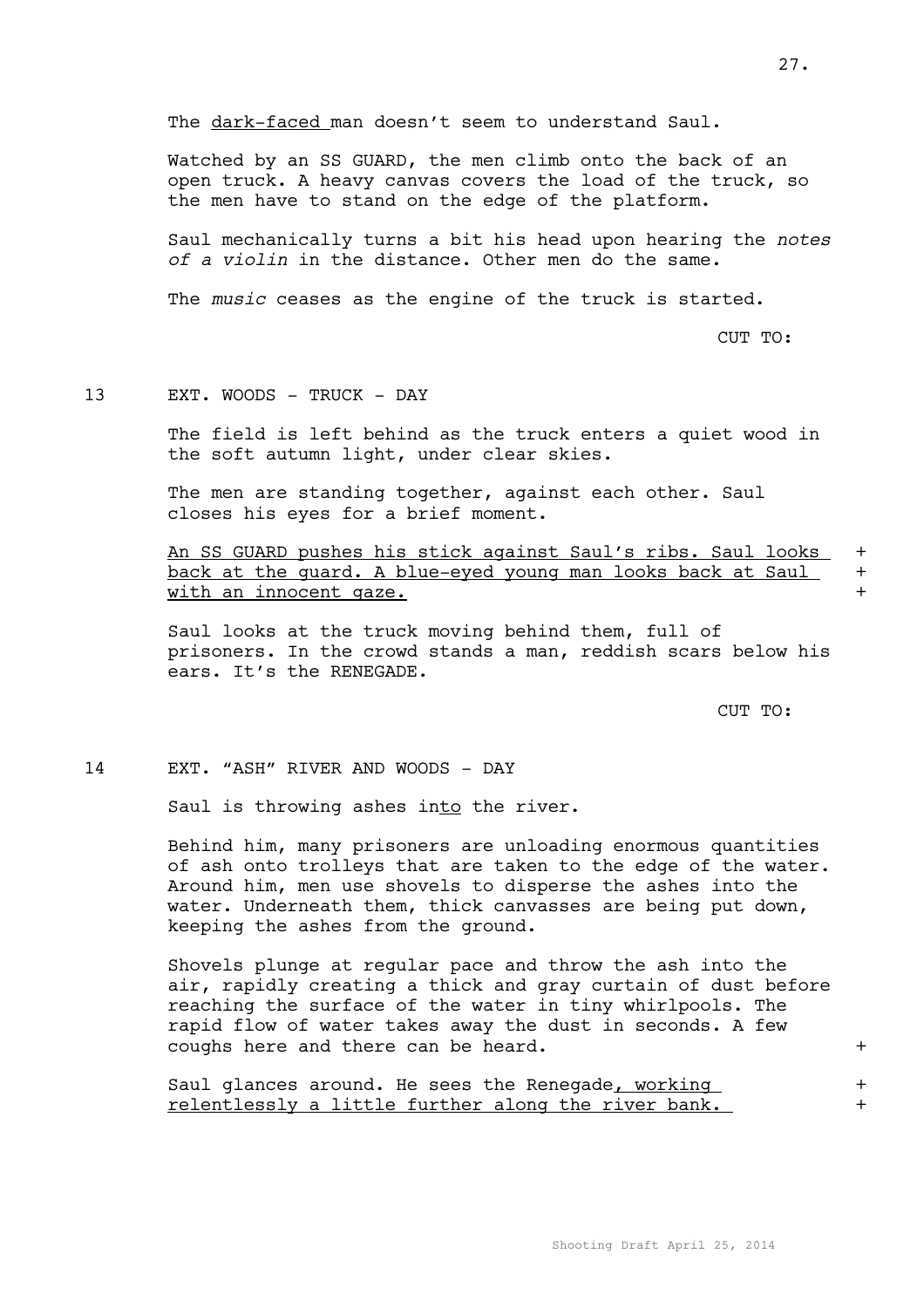His feet in the water, Saul manages to swap his position with another prisoner so he can be next to the Renegade, who keeps a low profile. With a harsh gaze and tight lips, the Renegade throws the ashes into the river.

Saul also keeps working with his feet in the water. He gazes + at the Renegade.  $+$ 

> SAUL. (in broken Yiddish, in a low and excited voice) You... "apikoyres"?

The other goes on, as if he had not heard. He doubles his effort.

> SAUL (CONT'D) (in broken Yiddish, low) I need you... for a dead.

He looks for a reaction.

SAUL (CONT'D) (in broken Yiddish, low) You understand?  $+$ 

The last words have been covered by the sudden outburst of *shouting* by an SS GUARD.

Saul discreetly looks back.

Armed SS guards watch over the operations, while on the side a few SS officers are gathered in a group.

Mietek and a KAPO supervise the work.

Behind, a PRISONER of the kommando has spilled some ash onto the ground.

> MIETEK + (in German, yells) + You're going to lick it!

He Mietek lifts up his wooden stick and starts hitting the  $+$ prisoner. +

The prisoner swiftly digs in the ground, mixing ashes and earth, and throwing it away into the river.

> SAUL (in broken Yiddish, low) Dead child.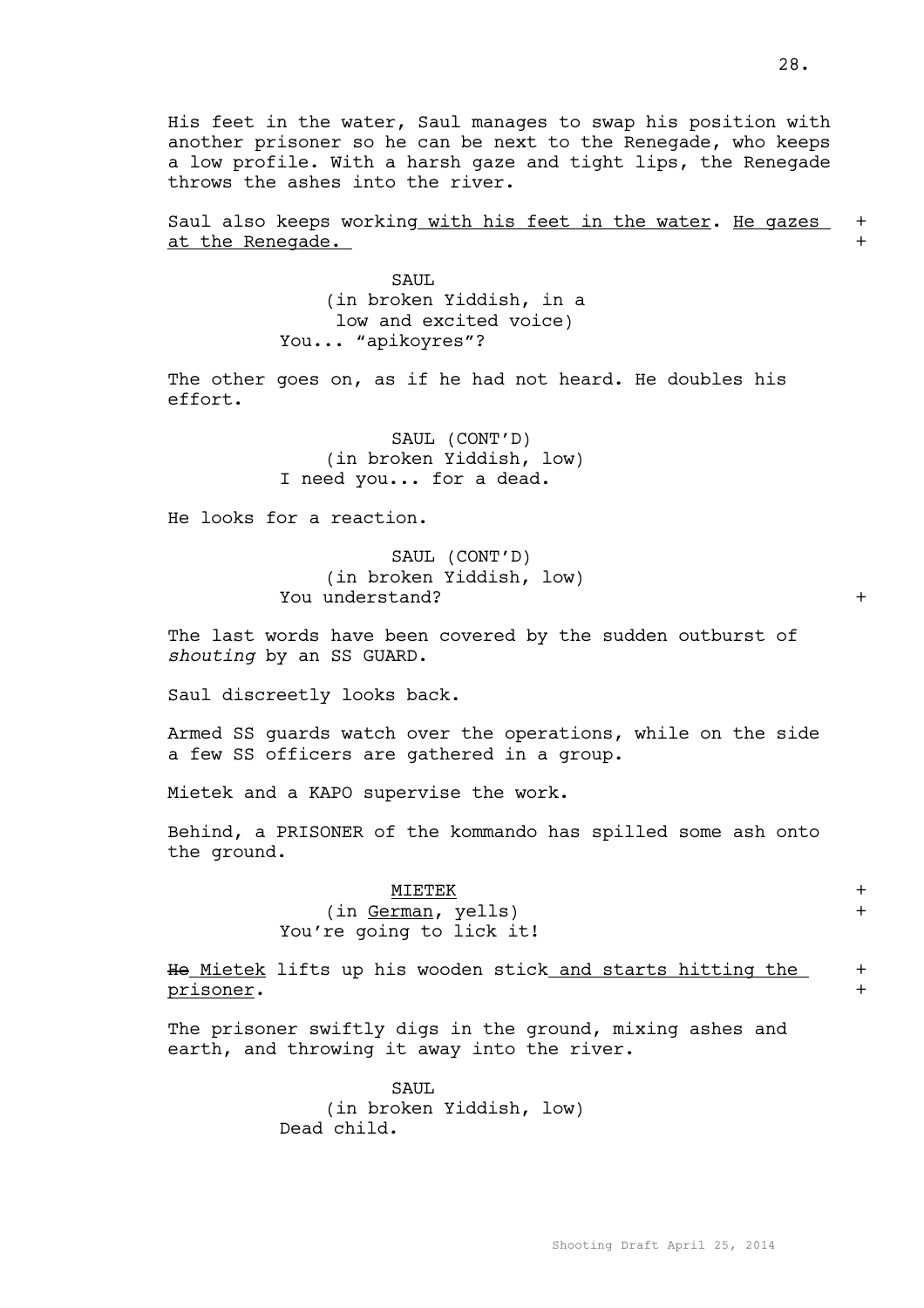- -

The renegade shakes his head in a constrained gesture. He  $+$ goes on working.

Saul looks at the Renegade, who continues his work + mechanically, comes and goes in the shallow water of the river. Saul suddenly takes the shovel away from the man's hands.

> SAUL (CONT'D) (in broken Yiddish) You are a rabbi.

The Renegade turns pale. He looks at Saul for the first time. +

SAUL (CONT'D) (in broken Yiddish) Mietek knows you're a rabbi?

The Renegade stands still, as if thunderstruck.

(In broken Yiddish) + Baruch ata... +

Saul throws the shovel in the water.

The Renegade, with blank face, advances in the water that quickly reaches his shoulders.

Saul, at first shocked, finally lets his own shovel fall onto the ground, and enters the water. He swims towards the drowning man.

Behind, the SS guards start shouting. They shoot at the two  $+$ men in the river.

One prisoner <u>runs to them to help. He is shot and falls to</u> + the water.  $+$ 

Saul reaches the renegade, his arm keeping the man's head above the water. But the renegade tries to free himself, as  $+$ if to drown.  $+$ 

The two heads disappear below the surface for a few seconds. Saul's head emerges again, as he carries the barely conscious renegade back to the bank.

A tall SS officer appears on the bank, his name is BUSCH. +

BUSCH (in German, shouts) Cease fire! Cease fire!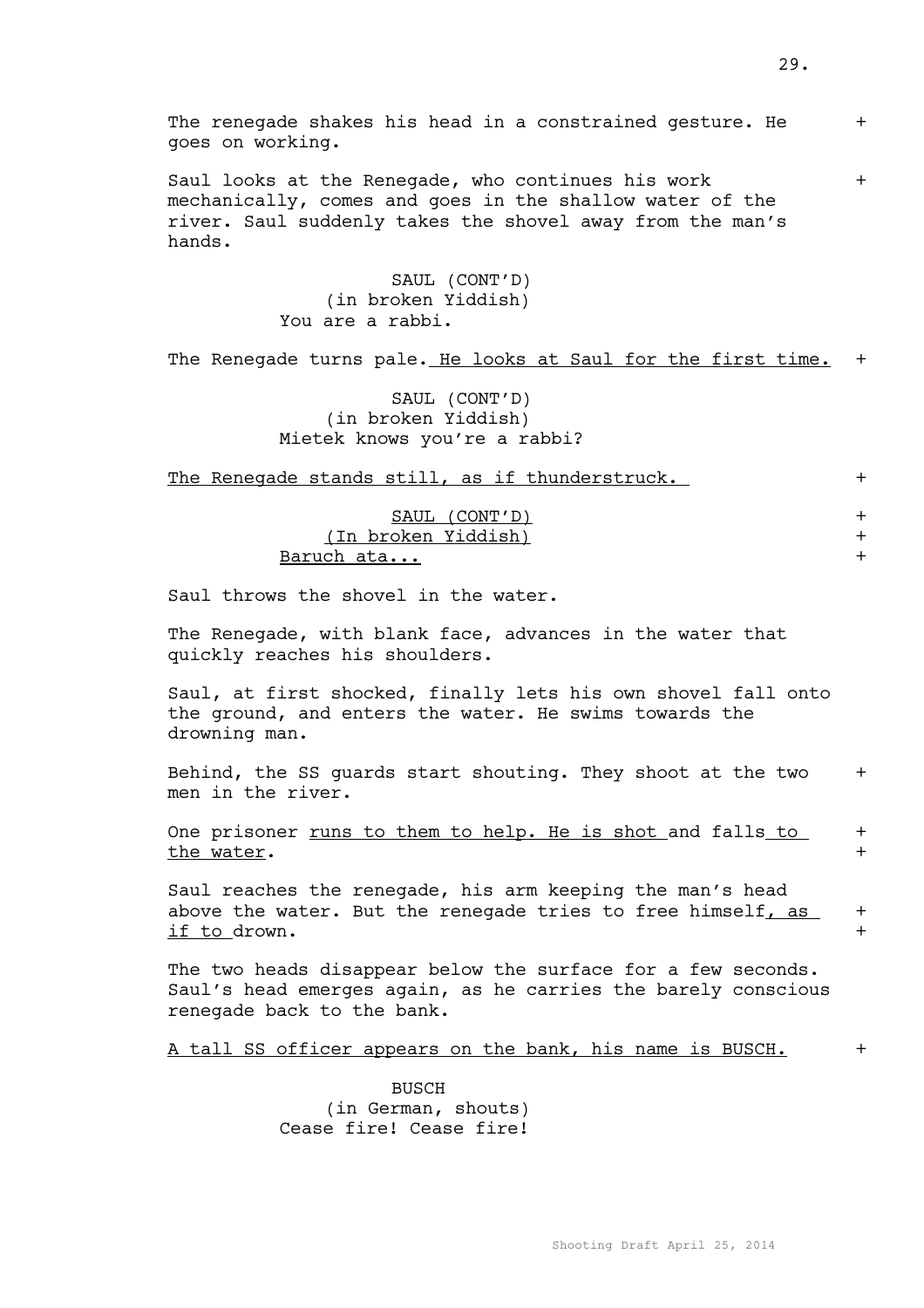Saul pulls the renegade toward the shore. The man's eyes slowly return to life. Saul grabs the man to his body keeping + his head up.  $+$ 

### SAUL. (in broken Yiddish) Forgive me.  $+$

The renegade closes his eyes.  $+$ 

On the bank, two kapos already wait for Saul and the renegade.

Saul is almost out of strength.

The two men barely have the time to rise to their knees, they are lifted and taken by the SS guards to the officers. BUSCH\_ + looks at the two dripping men with curiosity.

> BUSCH (in German) Who can explain what happened? You?

He points at the renegade.

The renegade is completely in distress, and mutters something incomprehensible in Greek.

#### RENEGATE

(in Greek) My shovel...

Behind, the quards push the prisoners to resume working as  $+$ fast as possible, while two of them carry the fallen prisoner onto the truck.

Somewhat amused, Busch turns to Saul.

SS OFFICER V +

(in German) These swines do not speak proper German, Herr Unterscharführer!

#### BUSCH

(in German, ironic) Is there anyone who can translate  $+$ from what...

He looks around. Silence.

SAUL. (in German) Hungarian... I speak...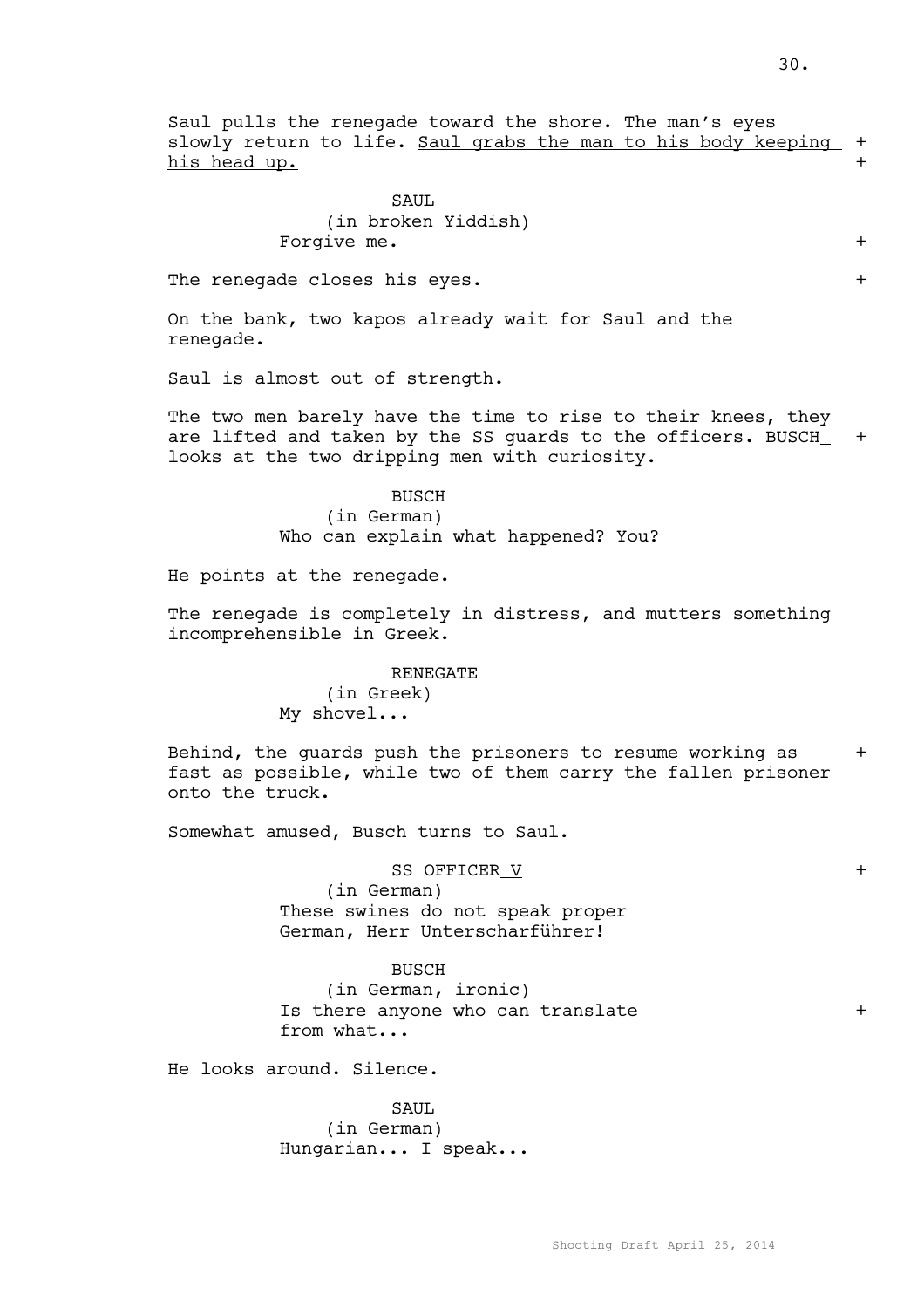BUSCH

(in German)

Hungarian?

Busch looks around. Silence.  $+$ 

BUSCH (CONT'D) (in German) Gentlemen?

One INTERPRETER KAPO steps up. He is translating throughout + the scene.

INTERPRETER KAPO

(in Hungarian) What happened?

SAUL

(in Hungarian) The shovel fell to the water, he tried to get it back.

Busch has Saul's cap taken out of the water and puts it, + dripping, on Saul's head. +

> BUSCH (in German) Is the shovel safe now? +

SAUL (in German) Yes, Herr Untersharführer!

BUSCH (in German) Ah, he speaks the language now!

He laughs, others follow suit.

From behind, Saul is pushed onto the ground, and a boot keeps his head on the wet ground for seconds and seconds.

> BUSCH (O.S.) (CONT'D) (in German) What a graceful language. The other stays here with me.

Saul, still soaked, is lifted up by SS guards and taken back to the truck while the Renegade is still kept on his knees. +

AT THE TRUCK  $+$ 

A *gunshot* can be heard in the background where the officers are standing.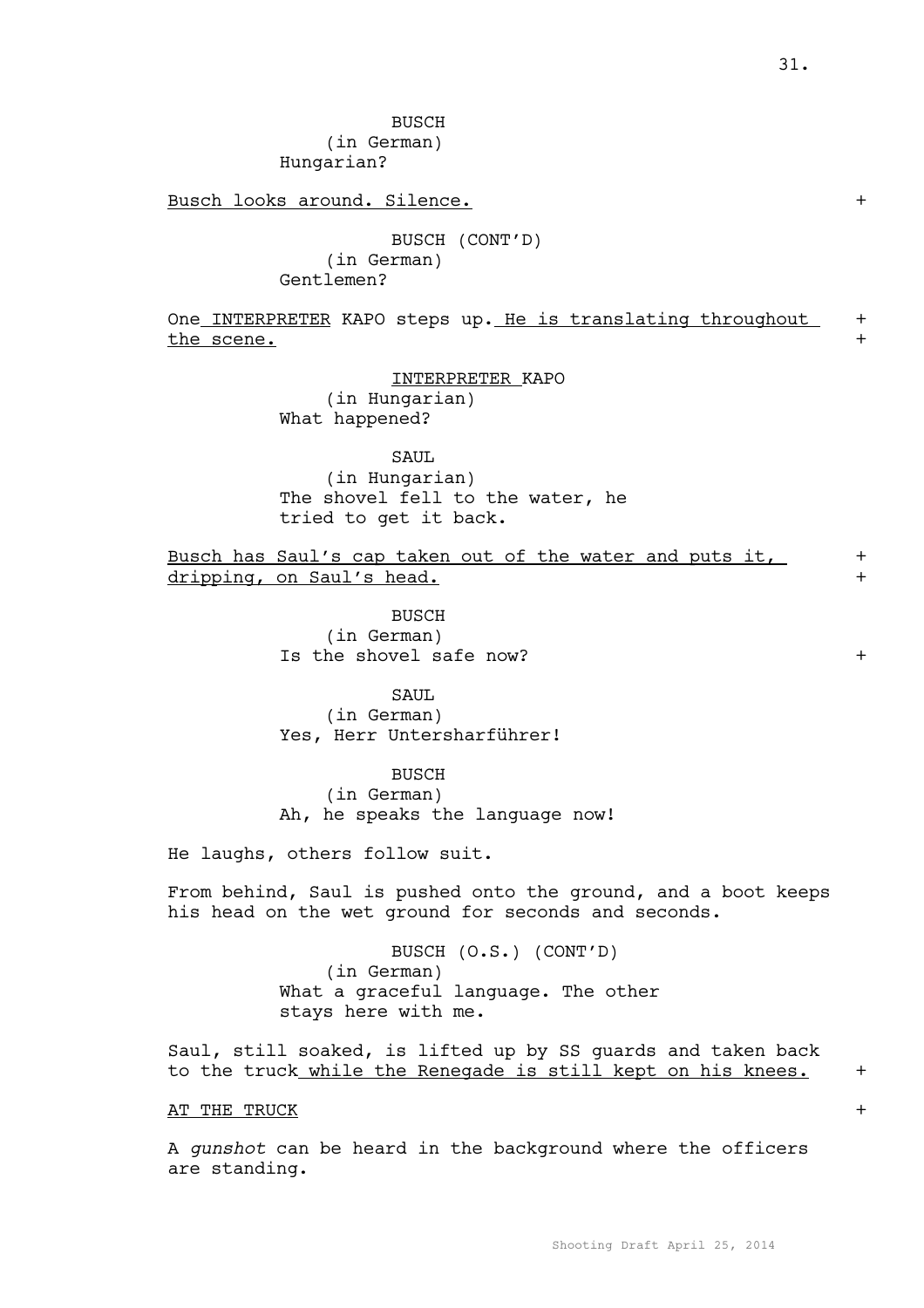As Saul grabs a cart, Mietek goes to him.

MIETEK (in German) Who the fuck are you, scum?

Saul does not answer, disoriented.  $+$ 

Mietek grabs Saul's arm and pushes him toward the officers.

SAUL. (in German) In my shoe...

Mietek brings Saul behind the truck. Saul quickly kneels down + and takes out the golden bracelet from his shoe.

Mietek takes the bracelet.

MIETEK (in German) Where are you from?

#### SAUL.

(in German) Biederman's kommando.

MIETEK (in German, smiling) I'll come and visit.

Mietek takes Saul back to the other prisoners, cursing in + blithe.  $+$ 

In the background prisoners are sweeping the banks.  $+$ 

CUT TO:

15 OMITTED

16 EXT. "Y" ROAD IN WOODS / CHECK POINT - LATE AFTERNOON

The sun is low in the afternoon sky $\frac{1}{2}$  On the dusty forest road + the members of the Sonderkommando march, weary.

Saul marches alongside his comrades behind the trucks. SS + guards travel on the truck.  $+$ 

Mietek, the Oberkapo walks next to the group.

The prisoners of the Sonderkommando, all exhausted, march on the dusty road towards the external checkpoint.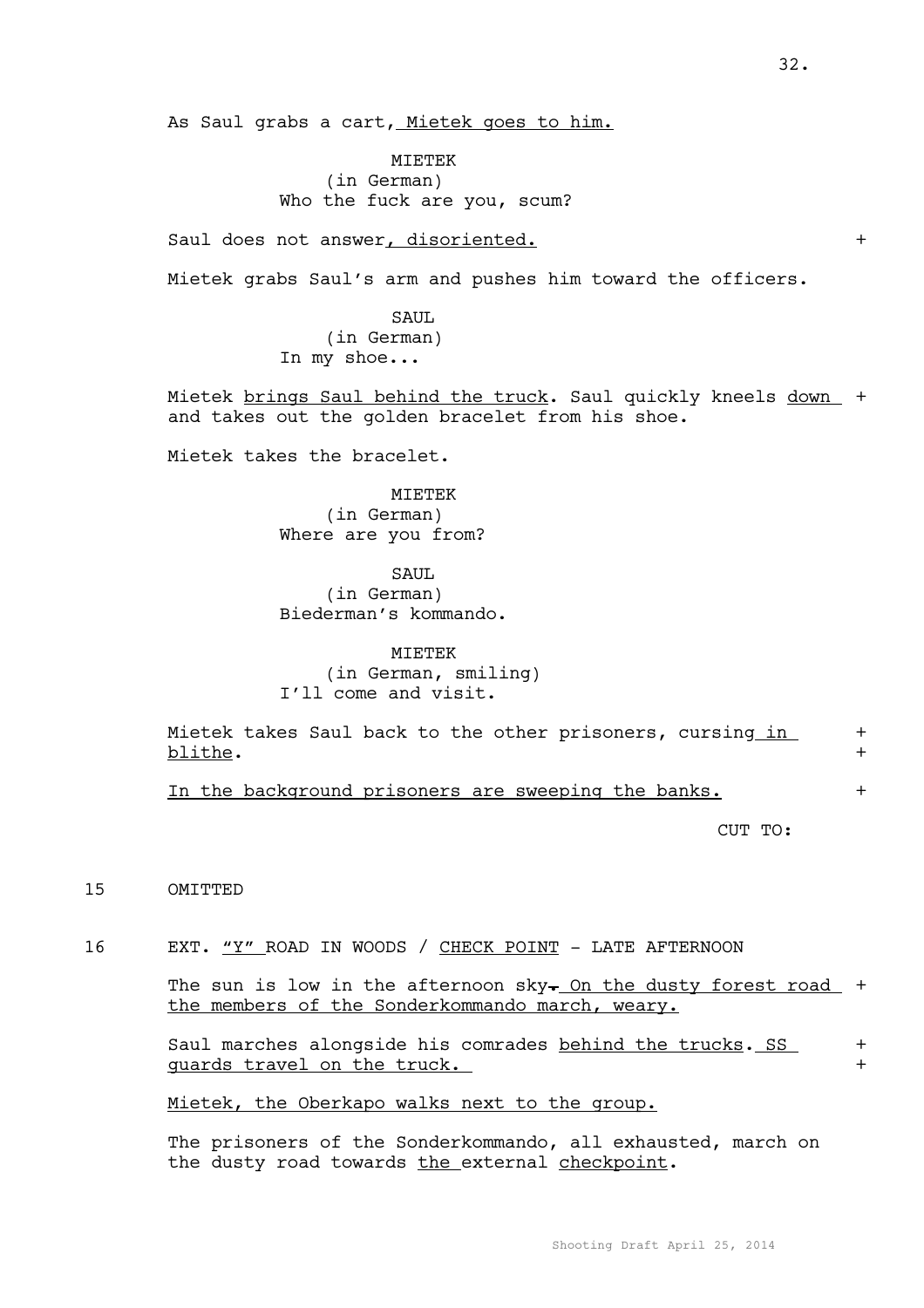| Not far from the advancing Sonderkommando, another GROUP of<br>PRISONERS marches on an adjoining road finally joining the<br>main road. It is composed of badly fed, battered ordinary<br>camp prisoners, dressed in rags, coming back from road work,<br>barely alive, carrying heavy tools and covered in dust. | $+$<br>$+$<br>$+$        |
|-------------------------------------------------------------------------------------------------------------------------------------------------------------------------------------------------------------------------------------------------------------------------------------------------------------------|--------------------------|
| Saul's group stops in front of the checkpoint.                                                                                                                                                                                                                                                                    | $+$                      |
| Not far from them, on the other side of the road the battered<br>group also stops.                                                                                                                                                                                                                                | $+$<br>$+$               |
| From the other side of the checkpoint a civilian Mercedes<br>approaches. In order to give way to the vehicle, the battered<br>group is split into two groups. Many battered prisoners<br>suddenly mix with the Sonderkommando.                                                                                    | $+$<br>$+$<br>$+$<br>$+$ |
| Mietek starts arguing with the group's KAPO, a BALD MAN<br>wearing glasses.                                                                                                                                                                                                                                       | $+$<br>$+$               |
| Saul looks at these weak, thin men. They look at the<br>Sonderkommando with envy.                                                                                                                                                                                                                                 |                          |
| The kapos and the guards frantically start shouting.                                                                                                                                                                                                                                                              |                          |
| MIETEK<br>(in German)<br>Separate the Sonderkommando!!                                                                                                                                                                                                                                                            |                          |
| <u>The barrier lifts.</u>                                                                                                                                                                                                                                                                                         | $+$                      |
| The Mercedes passes them by.                                                                                                                                                                                                                                                                                      | $+$                      |
| The ordinary prisoners are pushed against Saul. One of them<br>searches in his pocket and finds a piece of apple. He takes a<br>bite right away. Saul stands still.                                                                                                                                               |                          |
| THIN PRISONER<br>(in Yiddish, whispers)<br>Medication?                                                                                                                                                                                                                                                            | $+$                      |
| SONDERKOMMANDO PRISONER II<br>(defiant, in Yiddish)<br>We're dying too.                                                                                                                                                                                                                                           | $+$<br>$+$               |
| The guards try to separate the groups.                                                                                                                                                                                                                                                                            | $+$                      |
| Saul keeps looking at the man who took his apple.                                                                                                                                                                                                                                                                 |                          |
| The guards finally succeed in separating the two groups. They<br>keep hitting violently the ordinary prisoners.                                                                                                                                                                                                   | $+$<br>$+$               |
| As his group departs, it is hard for Saul to see who is safe<br>and who is beaten to death.                                                                                                                                                                                                                       | $+$                      |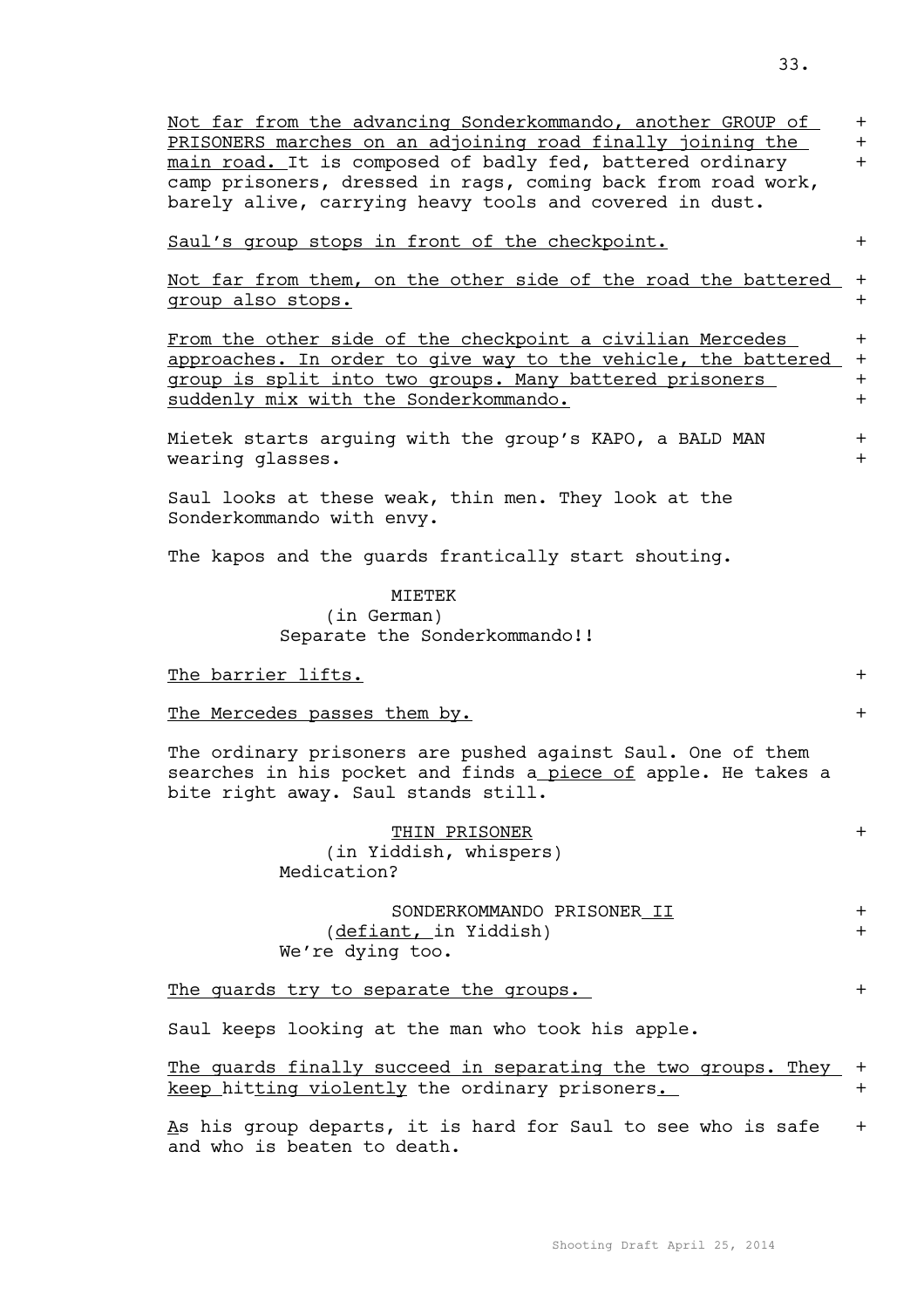17 EXT. KREMATORIUM - ROAD FROM THE FOREST / KREMATORIUM GATES / COURTYARD - DUSK

> Saul proceeds on the road among Mietek's kommando behind the trucks.

#### They are marching toward the crematorium.  $+$

Biederman is standing in front of the krematorium gates. He spots Saul.

### **BIEDERMAN**

(in German, to the guards) This one is my Krema. I'll take him.

Biederman and Saul go inside the courtyard of the krematorium.

The appel is about to start.  $+$ 

Mietek's group proceeds on the dusty road. +

Biederman leaves Saul as he approaches the members of his Sonderkommando gathering in the courtyard.

IN THE COURTYARD +

Saul spots Abraham and goes next to him.

Abraham, looking tired, looks at Saul in an inquiring way. +

# ABRAHAM + (in Hungarian) + What happened?  $+$

Abraham looks at Saul. +

The call begins.  $+$ 

### ABRAHAM (CONT'D) + (in Hungarian, stunned) + You found the Greek?  $+$

Saul shakes his head.  $+$ 

Numbers are shouted, the prisoners answer. +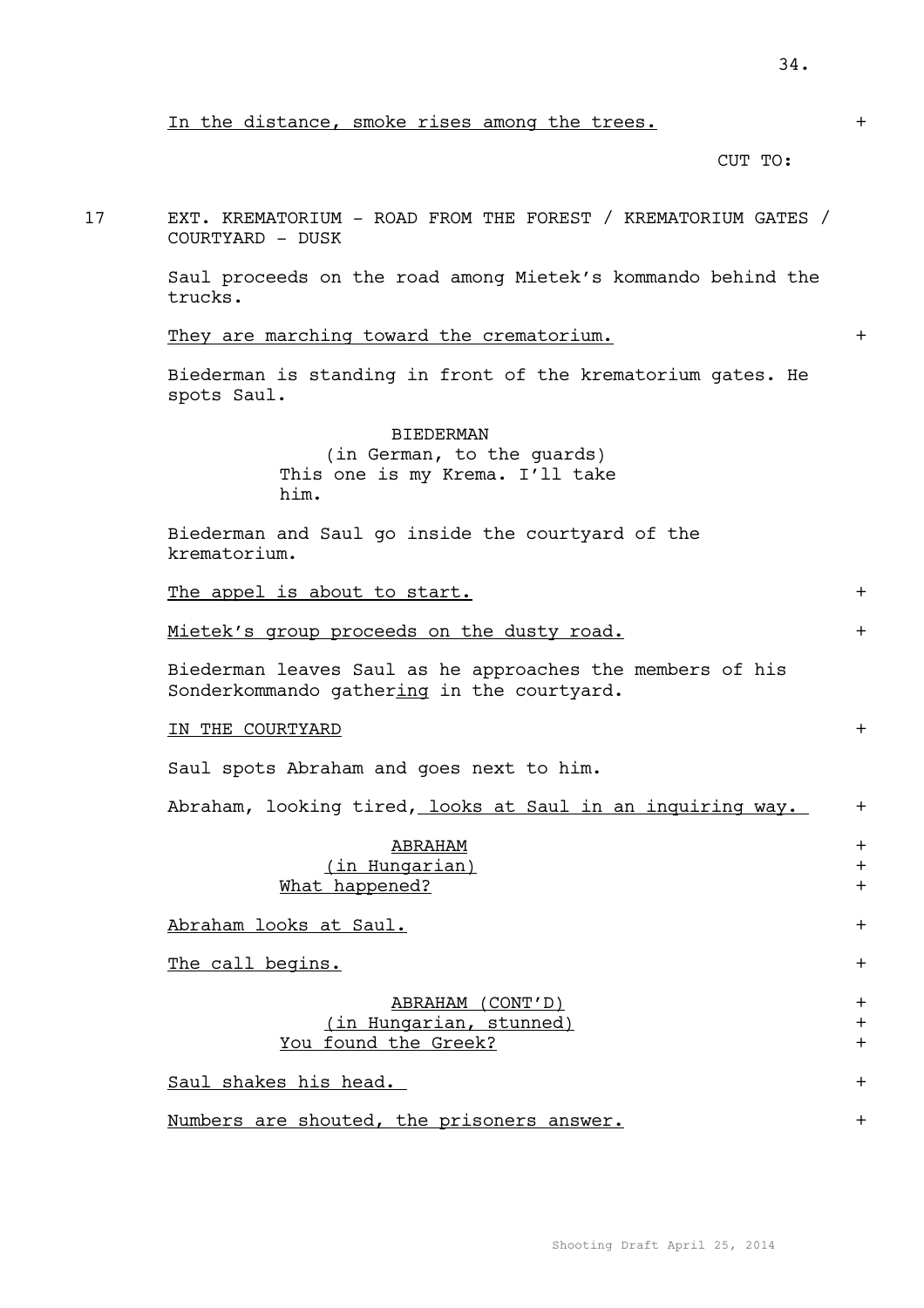### Abraham, looks up at Saul in a harsh way. +

#### CUT TO:

18 INT. KREMATORIUM - UNDERGROUND STAIRS / GROUND FLOOR CORRIDOR / BACK OF THE OVENS / MEDICAL STORAGE ROOM - NIGHT

> The prisoners walk up the stairs in the krematorium. Abraham walks next to Saul.

The men proceed further on the ground floor. In the doorway + leading to the entrance of the ovens, Saul suddenly turns back.

> ABRAHAM (in Hungarian) Where are you going?

SAUL. (in Hungarian) Something to do.  $+$ 

# ABRAHAM +

(in Hungarian) + I'm going with you. +

## $\underline{\hbox{SAUL}}$ (in Hungarian) + No need. I'll be right back. +

The prisoners of the Sonderkommando advance between the two + men. Abraham gazes at Saul, but quickly disappears in the doorway. +

Saul hurries to the autopsy room. He keeps a low profile while he passes the night shift kommando, relentlessly working.

#### CUT TO: +

19 INT. KREMATORIUM - AUTOPSY ROOM / MEDICAL STORAGE ROOM - NIGHT

He stops in front of a closed door, knocks on it. No answer. +

He waits there for a few seconds, before turning the knob.  $+$ The door is locked.  $+$ 

He turns, toward another door behind him. He slightly pushes + the knob, peeping through the little opening thus created. +

IN THE STORAGE ROOM +

Shooting Draft April 25, 2014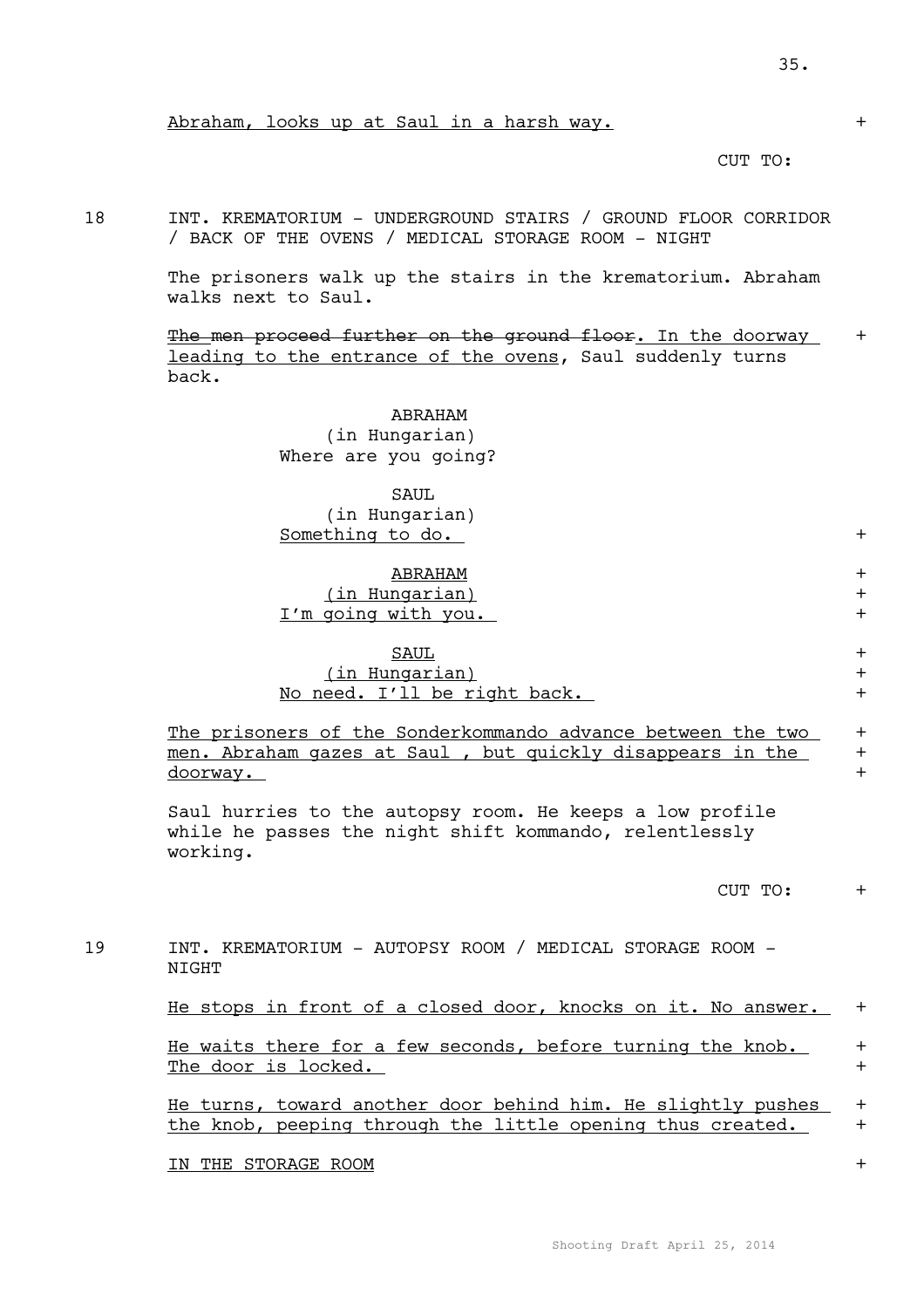| The narrow room inside is empty. On the walls, shelves can be<br>seen. He looks around, enters the room and closes the door<br>behind.                                                                                                                                                                                                                               | $\pm$<br>$+$<br>$+$ |
|----------------------------------------------------------------------------------------------------------------------------------------------------------------------------------------------------------------------------------------------------------------------------------------------------------------------------------------------------------------------|---------------------|
| The room has another door. Saul opens it. Saul enters the<br>autopsy room.                                                                                                                                                                                                                                                                                           | $+$<br>$+$          |
| He looks through the benches on the side and the operating<br>table, all empty.                                                                                                                                                                                                                                                                                      | $+$                 |
| Saul's face becomes extremely tense.                                                                                                                                                                                                                                                                                                                                 | $+$                 |
| German voices can he heard, filtered by the main door.                                                                                                                                                                                                                                                                                                               |                     |
| The lights are turned on from outside.                                                                                                                                                                                                                                                                                                                               | $+$                 |
| When the door is suddenly opened, Saul is petrified, in the<br>middle of the room. The CHIEF DOCTOR rushes in. His eyes are<br>cold and wears an immaculate white gown. He is accompanied by<br>several other DOCTORS, including the SS doctor and several SS<br>OFFICERS. A few battered-faced Jewish doctors can be seen in<br>the background. Among them, Miklos. | $+$<br>$+$          |
| Saul seems incapable of moving, and the chief SS doctor now<br>faces him. Saul looks down. He takes off his hat.                                                                                                                                                                                                                                                     | $+$                 |
| CHIEF SS DOCTOR<br>(in German)<br>What is the purpose of your<br>business?                                                                                                                                                                                                                                                                                           | $+$                 |
| Saul stretches out his hand, toward a broom that stands in a<br>corner.                                                                                                                                                                                                                                                                                              | $+$                 |
| He steps back and shows in awkward pantomime-like gestures<br>that he is sweeping the floor.                                                                                                                                                                                                                                                                         |                     |
| <b>SAUL</b><br>(in German)<br>Sweep.                                                                                                                                                                                                                                                                                                                                 |                     |
| The chief doctor raises his eyebrows. The SS officers burst<br>out laughing. One of them, an AIDE-DE-CAMP, starts imitating<br>Saul. He seems drunk.                                                                                                                                                                                                                 |                     |
| AIDE DE CAMP<br>$Oy-Oy-Oy!$                                                                                                                                                                                                                                                                                                                                          | $+$                 |
| The aide de camp lifts up a leg, and now the other. He<br>invites Saul to follow suit.                                                                                                                                                                                                                                                                               | $\pm$<br>$\pm$      |
|                                                                                                                                                                                                                                                                                                                                                                      |                     |
|                                                                                                                                                                                                                                                                                                                                                                      |                     |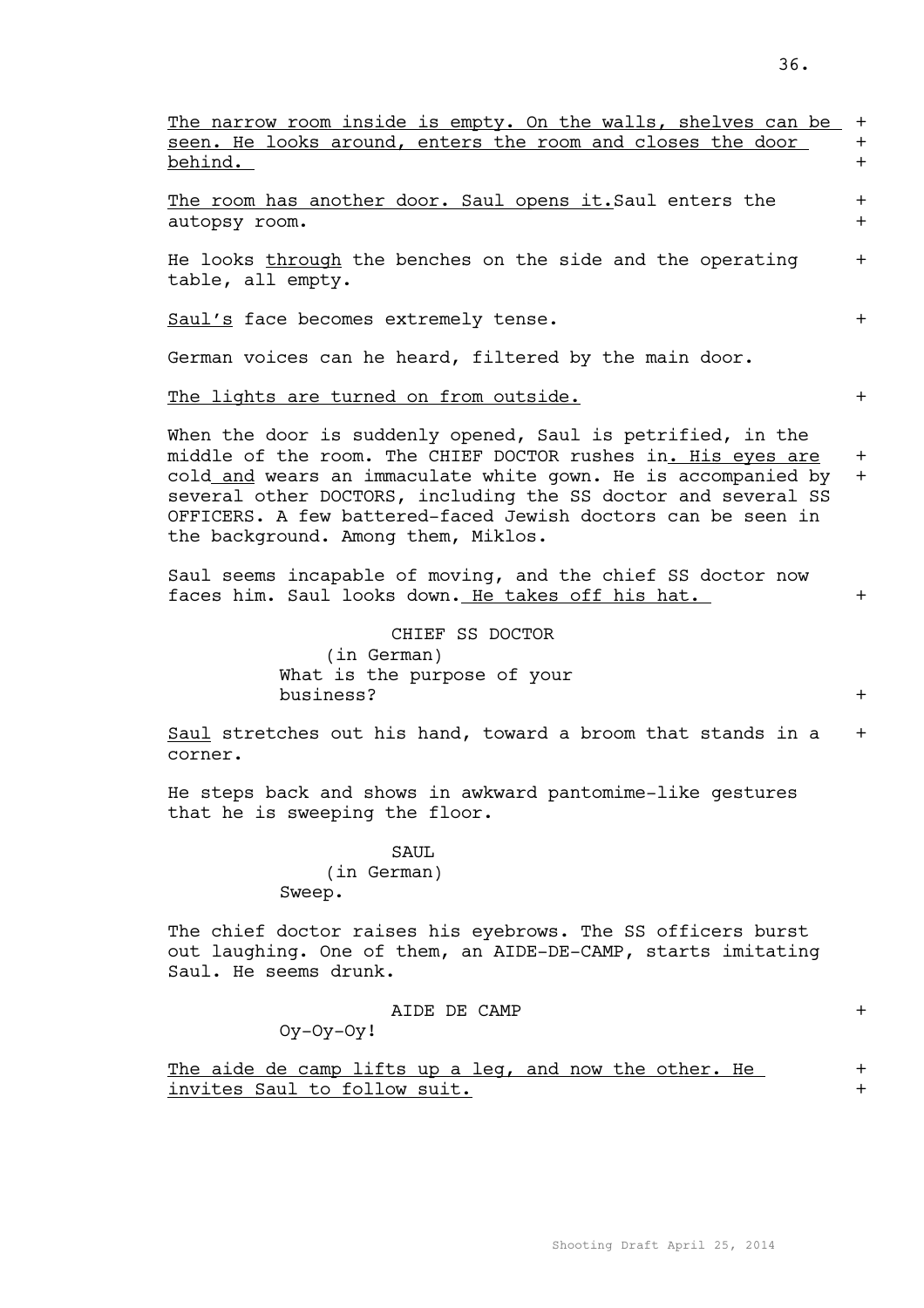SS OFFICER 3 (in German) A real shtetl dance, like in the good old days! +

Saul starts imitating the SS, to whom the Jewish dance seems more familiar than to Saul.

The audience is well entertained. The officers and the SS doctors laugh. The Jewish doctors look away.

The Chief doctor, less amused, snaps his fingers.

CHIEF SS DOCTOR (in German, calmly) Out!!

Saul, trying to show no emotions, goes back to the corridor, closes the door behind him.

CUT TO:

20 INT. KREMATORIUM - GROUND CORRIDOR / UNDERGROUND STAIRS / UNDERGROUND STORAGE AREA / TUNNEL / LIFT / OVENS - NIGHT

> Saul goes to the stairs down to the tunnel. On his way he passes a NIGHT KAPO and a NIGHT FOREMAN. +

> > SAUL (in broken German) + The pieces. Autopsy <u>room. Where?</u> +

> > NIGHT KAPO + (in German) You're day shift. Get lost.

SAUL (in Hungarian) The doctor promised me...

NIGHT FOREMAN + (in German) What?

Saul does not answer and leaves the two men.

He runs down the stairs to the underground level, looks under + the stairs. Upon finding nothing, he hurries into a storage area in front of the stairs and increasingly ecstatic, looks among the tools and clothes of the Sonderkommando, but to no avail.

In the tunnel, his comrades are loading bodies into the lift.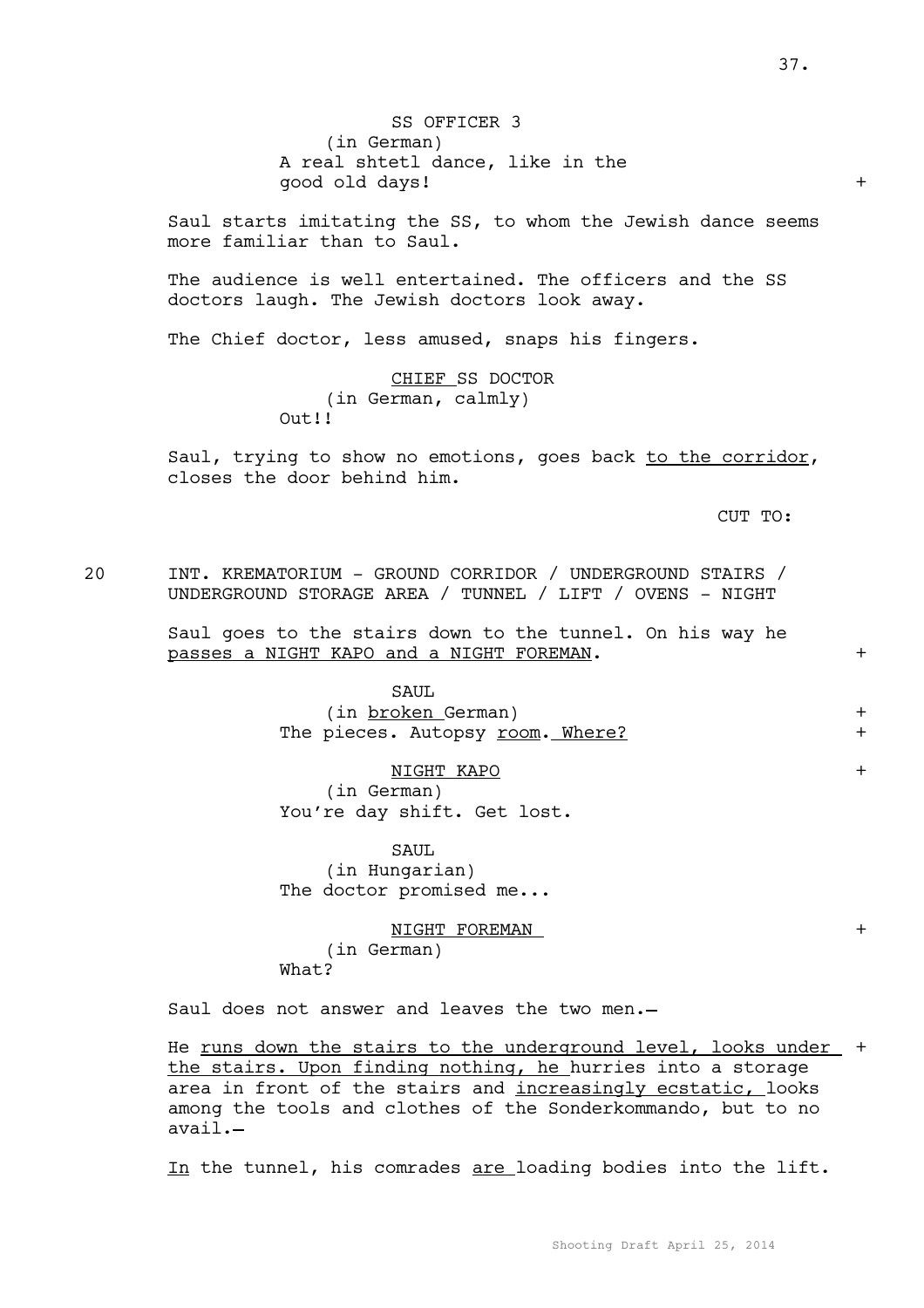He arrives in front of the lift. Like a lunatic, he looks through the corpses.

A fellow prisoner, a powerful MAN working beside him grabs Saul's shirt and pushes him back.

> LARGE PRISONER (in Yiddish, menacing) You want to go up with them?

The platform of the lift moves upward.  $+$ 

Saul jumps onto the platform. He keeps looking amid the corpses.

#### IN THE OVEN AREA  $+$

The platform rises onto the next floor. In the background, many PRISONERS of the Sonderkommando, some not even wearing shirts, work around large metallic openings behind which large flames can be seen. Bodies are burning.  $+$ 

The prisoners are carrying corpses from the platform to the  $+$ ovens. +

Saul exits the platform, he passes by the ovens.  $+$ 

Saul stops. He stares, as if hypnotized, at something OFF  $+$ SCREEN. He is watching the bodies OFF SCREEN vanishing in the +  $fire.$  +</u>

CUT TO:

21 INT. KREMATORIUM - PRISONERS' HALL UNDER THE ROOF - NIGHT

Two dozen members of the Sonderkommando are gathered in this room under the roof of the Krematorium. A feeble electric bulb lights the scene. A *constant rumble* can be heard.

The men are mostly in shirtsleeves, sitting at a table in the middle of the room, eating their dinner. Some stand by the wall, drinking from bottles. The men look drunk. Two or three lie on the floor, previously engaged in a discussion, but now their head is against the wall, almost sleeping from exhaustion. The bread is about to fall from the hand of one of the men.

A PRISONER who stands next to the sitting Saul empties his + pockets and places some fruits and a flask on the table.

> PRISONER I + (in Yiddish, excited) Wine from Bohemia!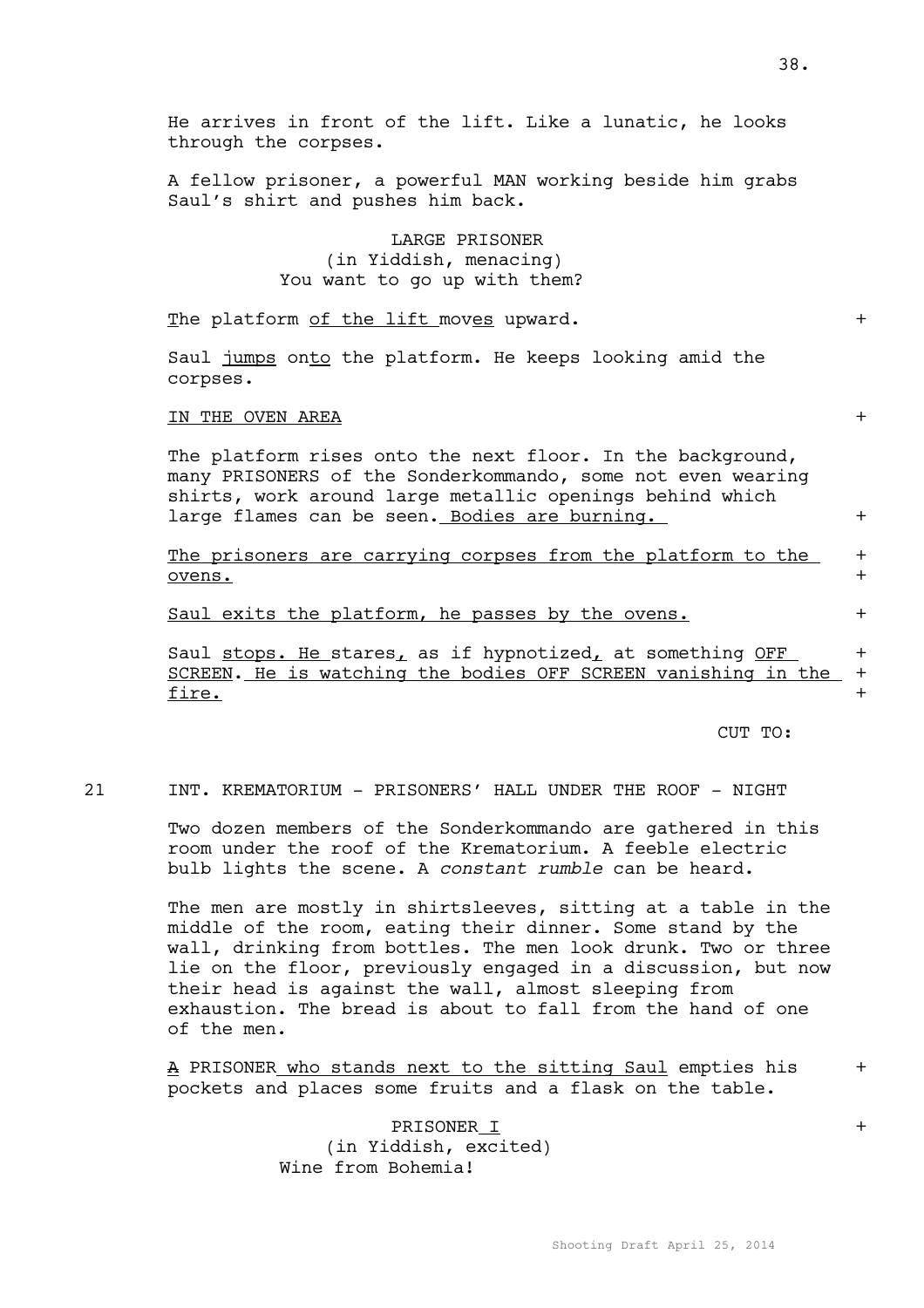Saul, sitting, faces with a tense expression an untouched plate full of smoking cabbage. Next to him, Frankel is talking to himself over two pieces of bread. + Saul looks at Frankel with a strange look. FRANKEL Barukh ata Adonai, Elohenu, melekh ha olam... Yankl embraces Frankel from behind and swings back and forth with him. Frankel tries to get rid of the young man. YANKL (in Yiddish, into Frankel's ear) The angel of death hears your blessings, rabbi! + Frankel removes the arm of Yankl with a strong movement from  $+$ his back.  $+$ Saul looks back at the bread, takes a piece but throws it to + the table.  $+$ Behind, Hirsch is taking something from two of the men sitting against the wall. He comes next to Saul. HIRSCH (in Yiddish, to Saul) You, give me your shiny. Saul does not react. Hirsch hits Saul on the shoulder. SAUL (in broken Yiddish,

subdued) Nothing.  $+$ 

HIRSCH (in Yiddish) You must have something. In your mattress. Or in your socks...

Saul remains silent. Hirsch waves at someone OFF SCREEN.

Abraham comes to them. He looks at Saul and realizes something is wrong.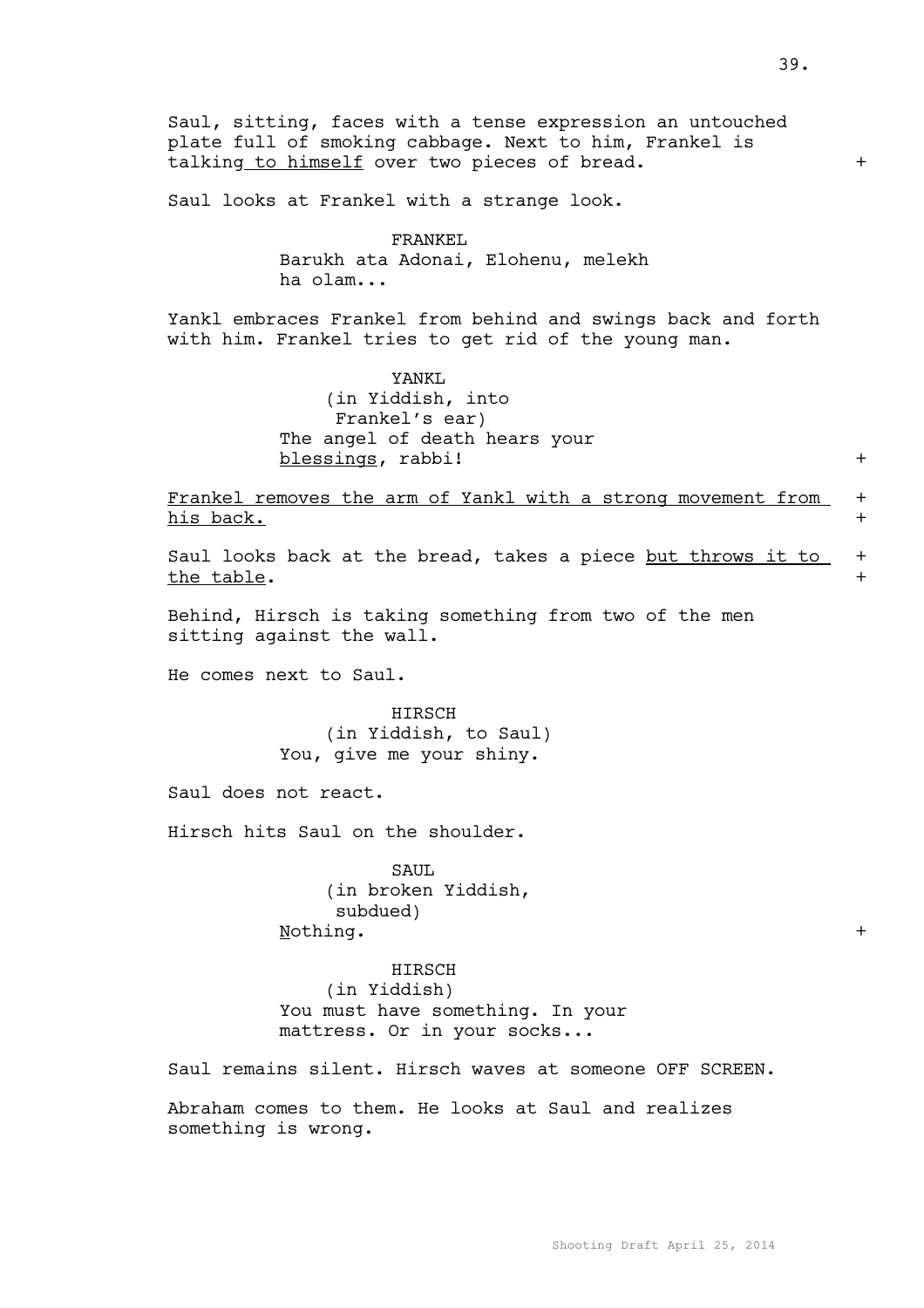### ABRAHAM

(worried) Saul?

Silence.

Abraham nods at Hirsch.

ABRAHAM (CONT'D) (in Yiddish) Just count it.

Hirsch sits down and lays out the valuables and start organizing them.

Biederman enters the room and comes to them.

Abraham is still standing, leaning toward Saul.

ABRAHAM (CONT'D) (in Hungarian, to Saul) What did you do down there?

Biederman glances at Saul and sits on the table.

BIEDERMAN (in Yiddish, to Abraham) Sit down.

Abraham stays still.

BIEDERMAN (CONT'D) (in Yiddish) Sit. I said.

Abraham stays still.  $+$ 

Biederman points at the valuables.

BIEDERMAN (CONT'D) (in Yiddish, to Abraham) I take these with me.  $+$ 

Abraham takes the valuables from the table.  $+$ 

ABRAHAM

(in Yiddish) We need these. We can't wait more. + We have to get the package from  $+$ 

 $\texttt{Ella.}$  +

He turns to Hirsch. +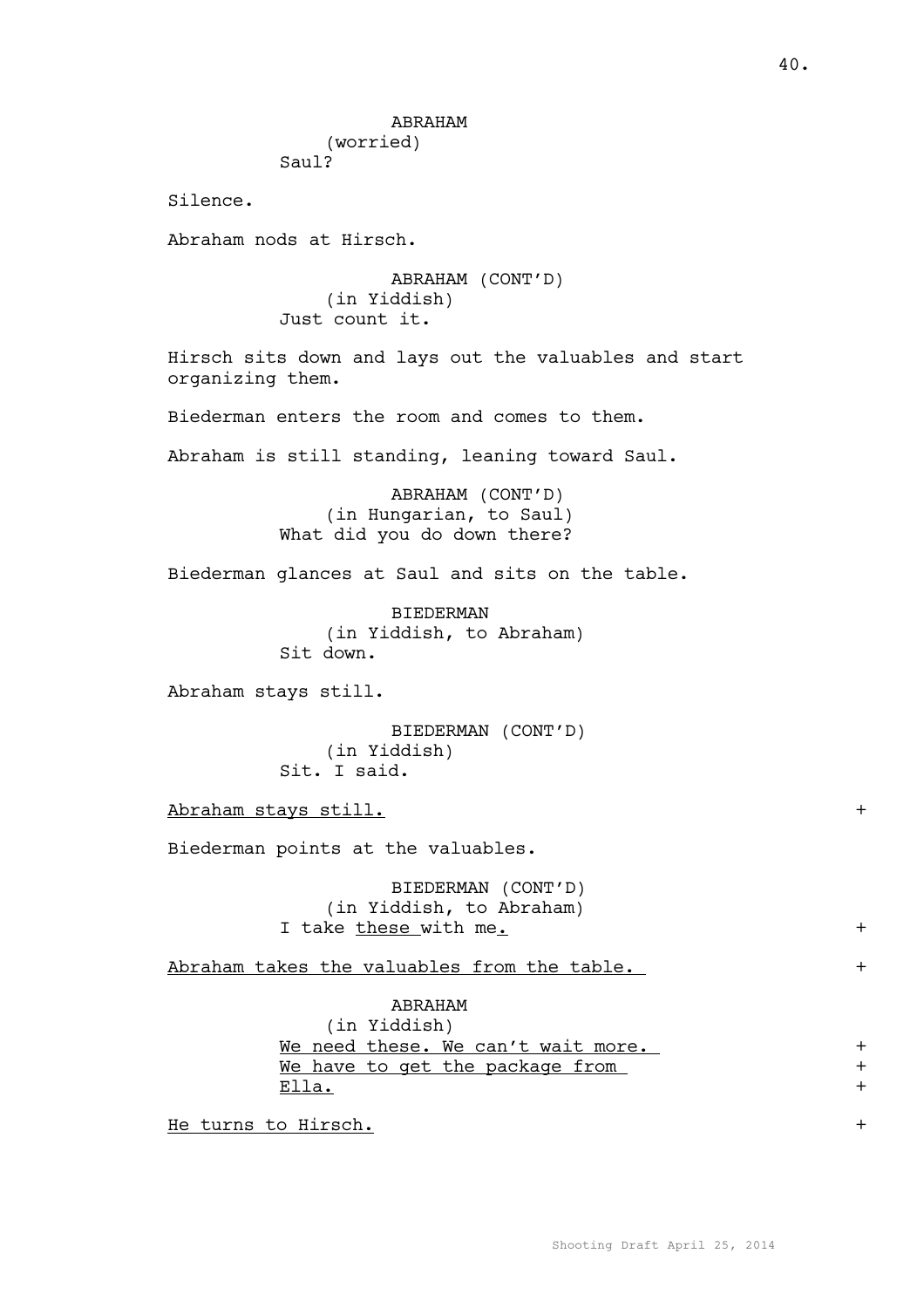## ABRAHAM (CONT'D) (in Yiddish, to Hirsch) These enough for the quards? +

Hirsch nods. Biederman remains silent, worried again. He goes +  $\overline{\text{out.}}$  +

The prisoners around slowly cease their conversations and + many go to sleep.  $+$ 

Saul looks up. His suddenly illuminated gaze follows the man who just entered the room. Miklos, the Jewish doctor, glances around with weary eyes.

> ABRAHAM (CONT'D) (in Hungarian) What does this butcher want?

Saul swiftly stands up and goes to Miklos. Hardly controlling himself, he grabs the doctor's gown.

> SAUL (in Hungarian) Where's the boy?

**MTKLOS** (in Hungarian) Hold on, hold on...

He tries to undo Saul's fingers, but to no avail.  $+$ 

Saul drags Miklos to a quiet corner in the room.

MIKLOS (CONT'D) (in Hungarian) Your boy's <u>safe</u>. +

Saul slowly lets go of him. Miklos looks deep into his eyes.

MIKLOS (CONT'D) (in Hungarian) I had to hide it from the doctors.

Saul hesitates.

SAUL (in Hungarian) Can't you exchange him for someone else?

Miklos stiffens.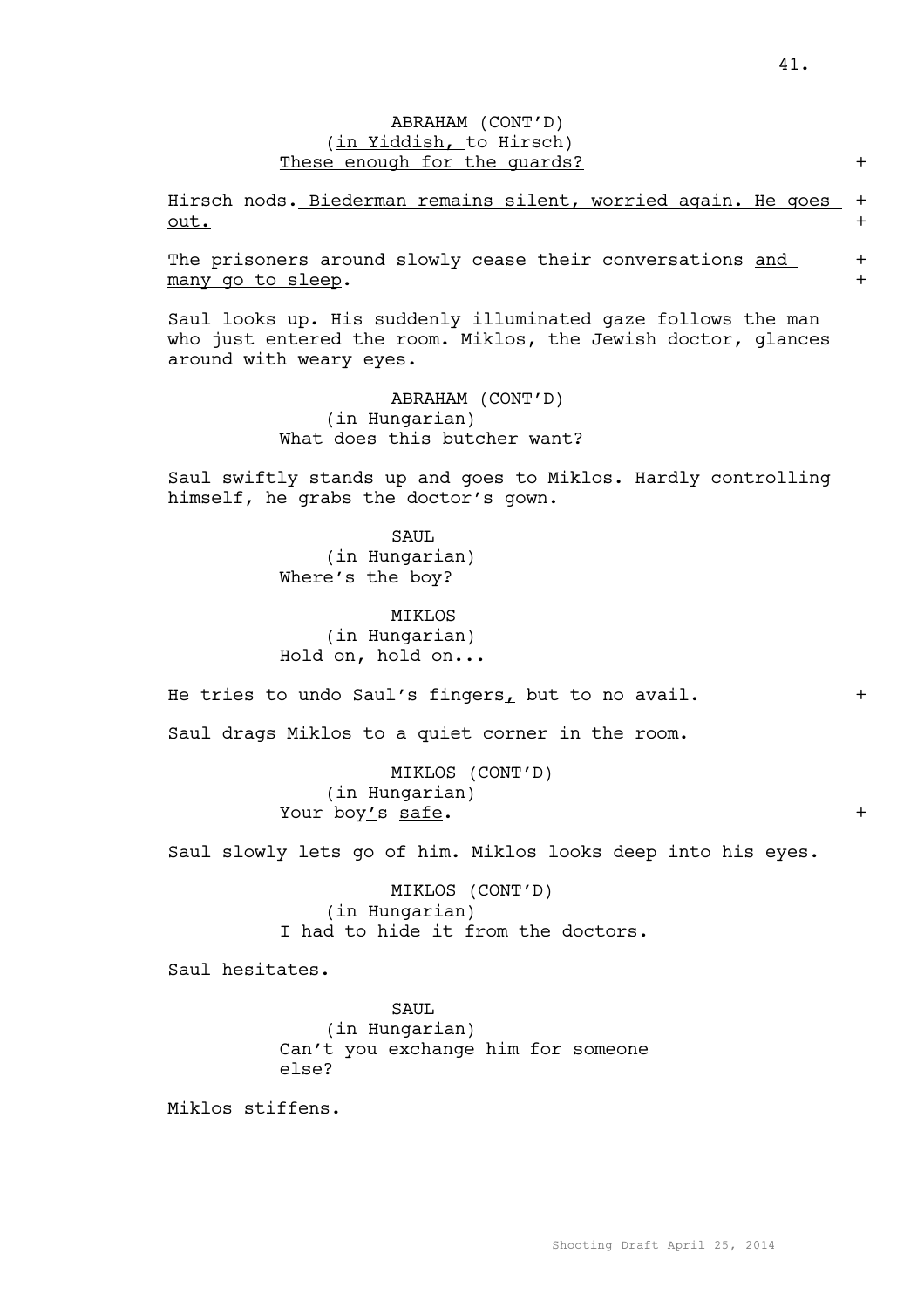|     | No, I have to autopsy it, document<br>it Come with me.                                                      |                |
|-----|-------------------------------------------------------------------------------------------------------------|----------------|
|     | Miklos and Saul leave the room.                                                                             |                |
| 21B | INT. KREMATORIUM - ATTIC STAIRS / BACK OF THE OVENS / GROUND<br>FLOOR CORRIDOR / UNDERGROUND STAIRS - NIGHT |                |
|     | <b>BACK OF THE OVENS</b>                                                                                    | $+$            |
|     | They go down the stairs, past the back of the ovens, which<br>are being fed. Miklos wipes his face.         |                |
|     | <b>MIKLOS</b><br>(in Hungarian)<br>What a heat How can you get used<br>to this?                             | $+$<br>$+$     |
|     | He looks at Saul, tries to remember.                                                                        | $+$            |
|     | MIKLOS (CONT'D)<br>(in Hungarian)<br>What's your name?                                                      | $+$            |
|     | SAUL<br>Auslander. Saul.                                                                                    |                |
|     | MIKLOS<br>(in Hungarian)<br>It's in the autopsy room. I'll be<br>right back.                                | $+$<br>$+$     |
|     | Miklos leaves him at the top the stairs and goes down to the<br>tunnel. Saul walks to the autopsy room.     |                |
|     | CUT TO:                                                                                                     |                |
| 22  | INT. KREMATORIUM - AUTOPSY ROOM - NIGHT                                                                     |                |
|     | Saul silently enters the autopsy room.                                                                      | $+$            |
|     | He moves to the side, where on the bench he finds the corpse<br>of the boy. He unwraps the sheet.           | $+$            |
|     | He sits down next to the boy and looks at the boy's face,<br>lost in his thoughts for long seconds.         | $\pm$          |
|     | He moves his hand across the hair of the boy, leaves his hand<br><u>on it</u> .                             | $\pm$<br>$\pm$ |

MIKLOS

(in Hungarian)

They are alone in the room.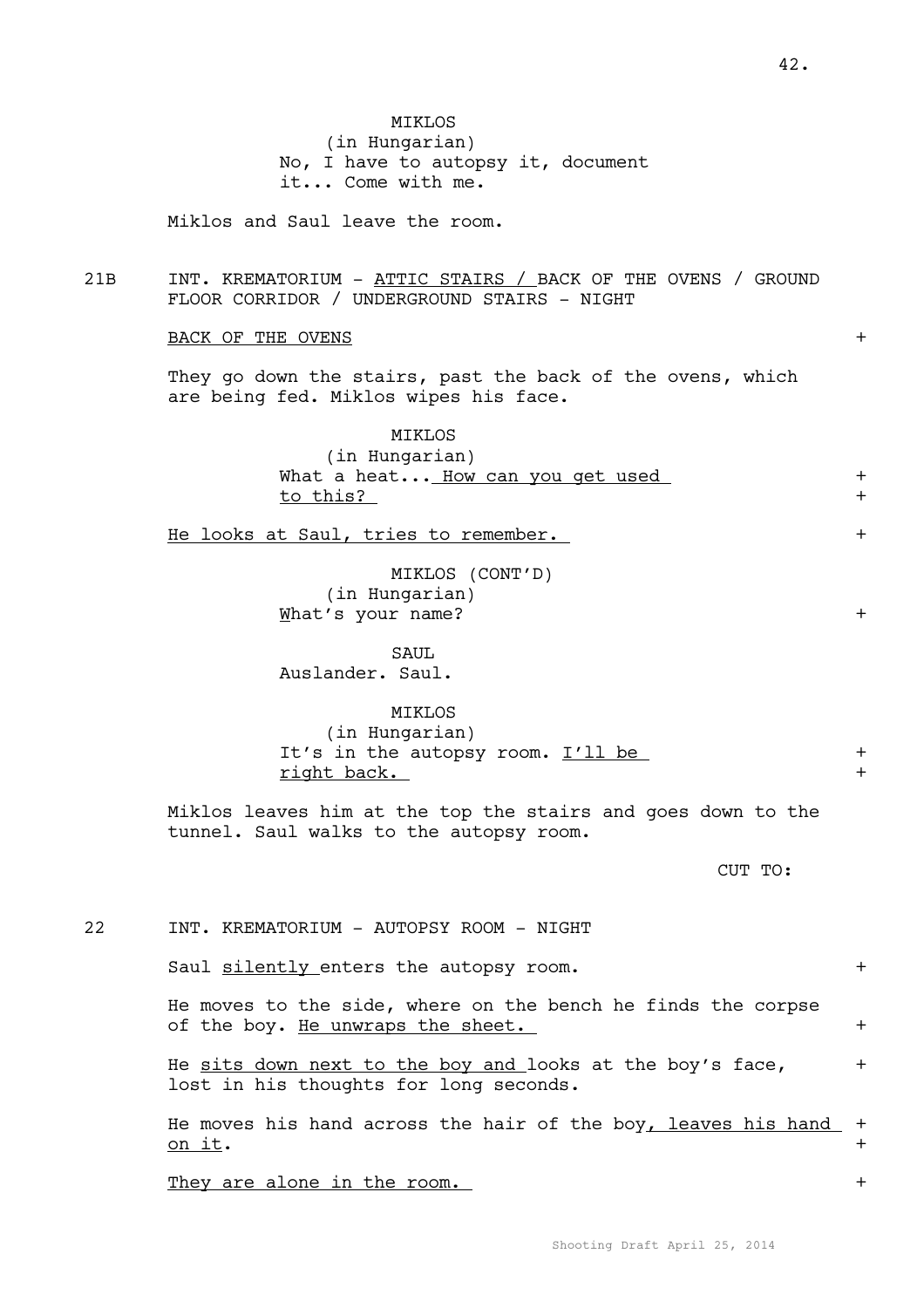At times, the *sounds* of the building can be heard. +

Saul wraps the sheet around the body.  $+$ 

He takes his jacket off, lifts up the body, takes it onto his shoulders and covers it with his jacket.

Saul leaves the room.  $+$ 

CUT TO:

### 23 OMTTTED

24 INT. KREMATORIUM - BACK OF THE OVENS / ATTIC STAIRS / ATTIC – SAUL'S CORNER - NIGHT

> Carrying the wrapped corpse, Saul comes across the night shift workers busy around the ovens.

He walks up the stairs into the attic.

IN THE ATTIC  $\hbox{ }$ 

He hurries to the part of the hall where the prisoners sleep in sections separated by canvases and pieces of cloth.

He comes across a figure in the dark, sitting on the floor, his back to a curtain. The figure is writing on an empty bag of cement. As Saul gets closer, the figure quickly stops. It's Feigenbaum.

Saul tries to pass round him. Feigenbaum gets up.

FEIGENBAUM (in Yiddish) What are you carrying?

Saul does not answer. Feigenbaum lifts the cloth covering the body. Saul pushes him away.

> FEIGENBAUM (CONT'D) (in Yiddish, nervously) Bring it back! You can't do that!

Saul readjusts his load on his shoulder.

FEIGENBAUM (CONT'D) (in Yiddish) You play with our lives.

> SAUL (in broken Yiddish, excited) (MORE)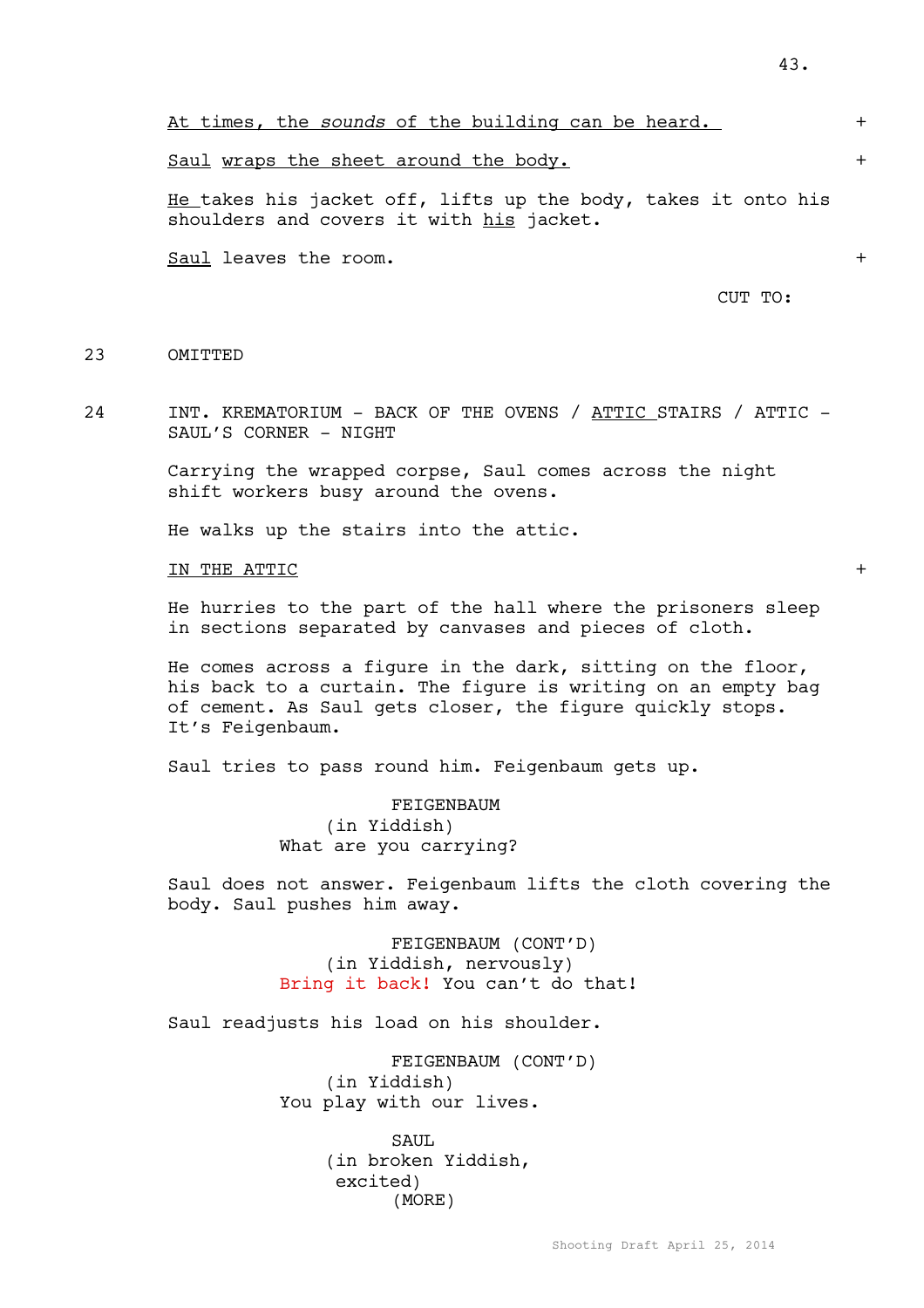I'll show Germans, where, they dig, <mark>your writings <u>KZ</u>.</mark> SAUL (CONT'D)

Feigenbaum stays still. Saul goes behind the curtain.

### IN SAUL'S CORNER +

Saul enters new sections until he reaches a corner with a bedcamp and pieces of cloth.

Saul lays the body of the boy on a bed-camp. Some light comes in from the common area through the canvas and *low-toned conversations* can be heard.

Saul sits down on the ground.

Suddenly, Abraham appears behind the curtain.

ABRAHAM (in Hungarian, low) Saul!

Saul jumps up and exits the corner through the curtain.

IN THE COMMON ROOM  $+$ 

## ABRAHAM (CONT'D) (in Hungarian) We're getting more weapons tonight.

We should be ready by the morning.

SAUL (in Hungarian) The morning?

Abraham looks at him.

ABRAHAM (in Hungarian) It's my plan.

SAUL (in Hungarian) I have to find a rabbi.

Abraham stops. +

## ABRAHAM + (in Hungarian) + I'll get you a rabbi after. +

Saul does not seem to believe him. +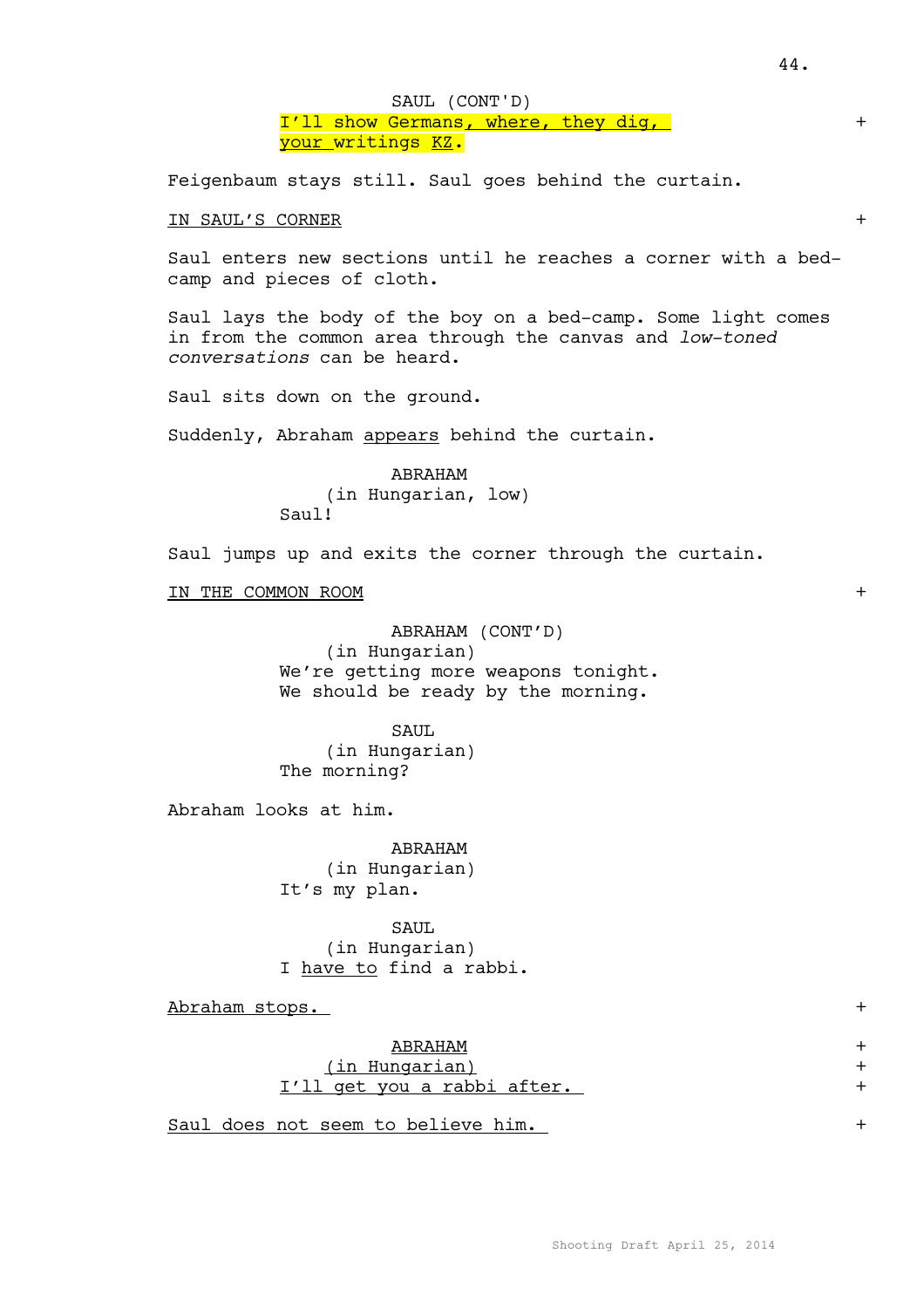ABRAHAM (CONT'D) (in Hungarian) I'll need you Saul.

SAUL. (in Hungarian) You didn't even care much before.

ABRAHAM (in Hungarian, smiling) I still don't.

Saul looks up at Abraham, tired.

SAUL (in Hungarian) Have to eat.

Saul goes toward the common table.

25 OMITTED

26 INT. KREMATORIUM - PRISONERS' HALL UNDER THE ROOF - NIGHT

Saul eats at the table.

The men around him either do not pay attention or look at him, speechless.

Saul looks on, tired. Abraham stands by his side.

Men are talking next to them in Yiddish. +

The *rumble* increases around them, so that the conversation becomes less and less audible.

> HIRSCH (in Yiddish, in awe) + Not just her body. The way she  $\texttt{looked at me.} \qquad \qquad \texttt{+}$

HIRSCH (CONT'D) (in Yiddish) ... I had to talk to her. She was breathtaking.

YANKL (in Yiddish, cynical) So she saw it coming! Tell me!! +

Hirsch sits down. +

Saul rubs his temple. He stops eating. +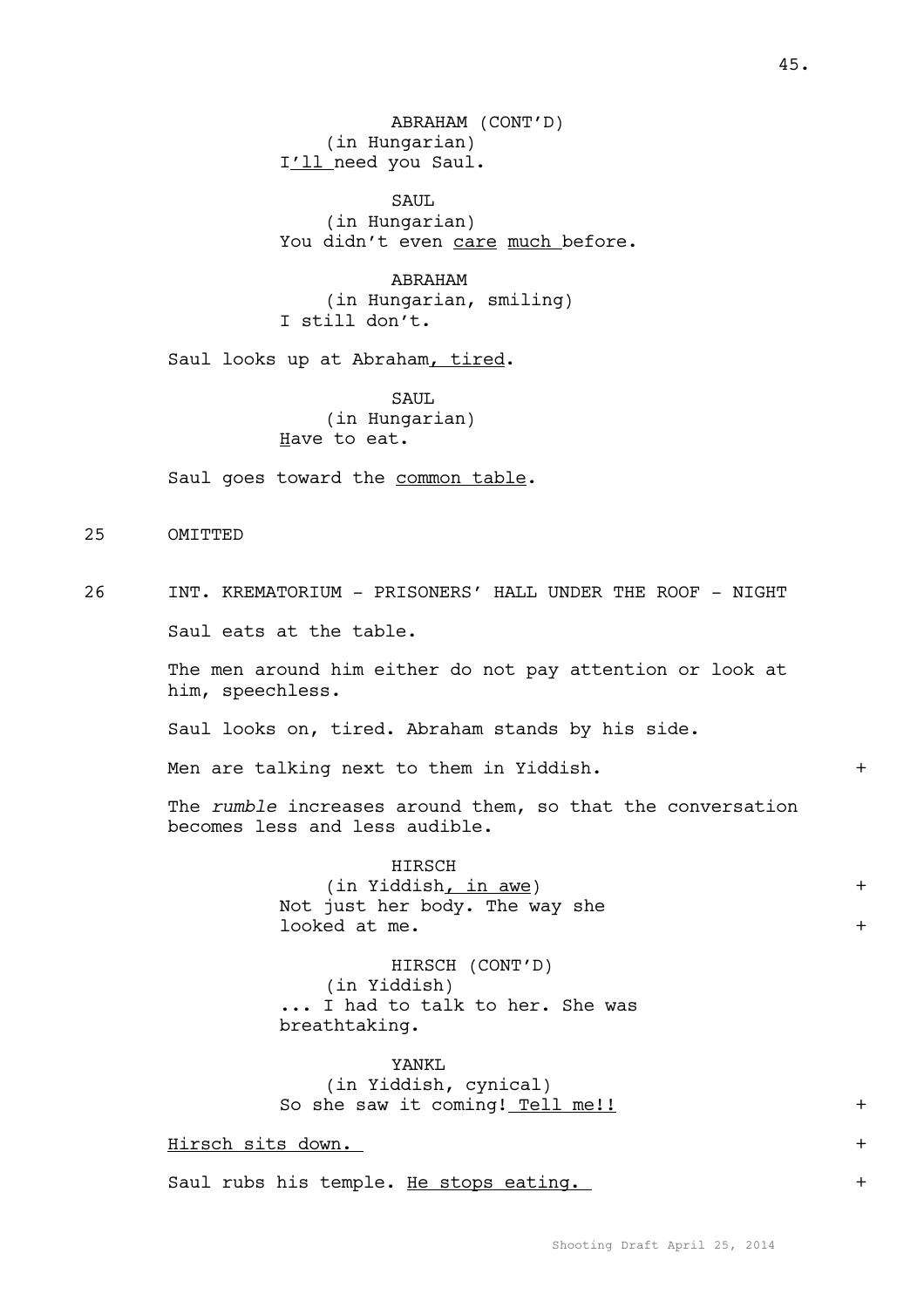SAUL (in Hungarian) I wish I understood nothing. +

ABRAHAM (in Hungarian) You used to talk about women all the time!

SAUL (in Hungarian) I don't remember. +

Abraham looks up, and sees Biederman coming in, tapping a cigarette on his tin box. He is followed by a tall and strongly built man with a harsh look. He is a Russian prisoner in his forties, his name is VASSILI. They talk to Katz.

The three men stop in front of Saul. Biederman gives the cigarette to Vassili, who lights it as he studies Saul.

> VASSILI (in Russian, to Saul) Are you good with weapons?

Saul looks at him, worried.

Abraham intervenes.

ABRAHAM + (in Russian, to Vassili) No.

Vassili keeps on staring at Saul.

VASSILI (in Russian, to <u>Saul)</u> + I'll teach you. +

ABRAHAM (in Yiddish, angry, to Biederman) He's no fighter!

BIEDERMAN (in Yiddish, to Abraham) He saved the day. No need to be his  $+$ mother.  $+$ 

Katz nods. +

Outside *dogs bark*. *Trucks* approaching can be heard from + outside. The men look up.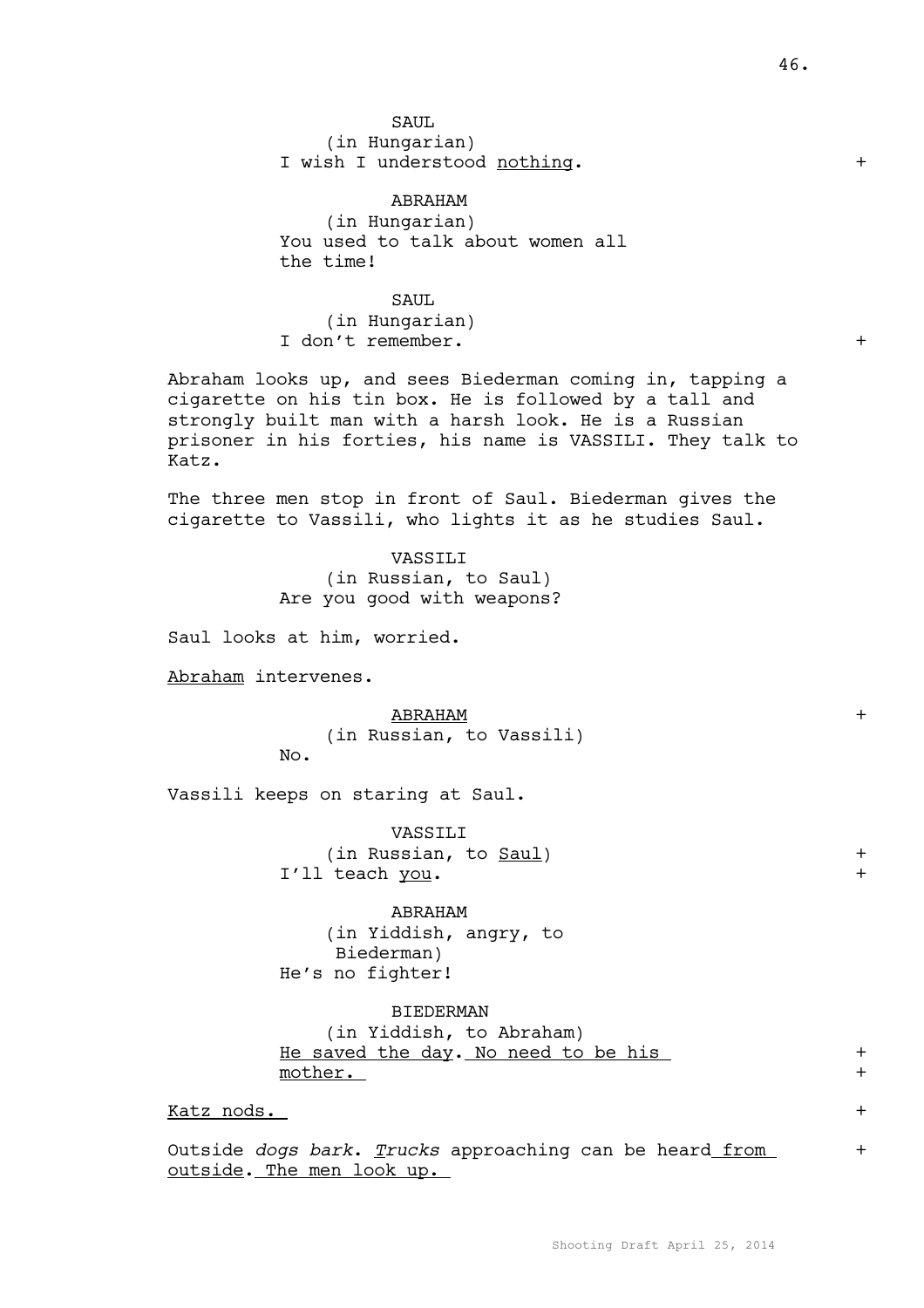(in Yiddish, to Biederman) Were new transports planned tonight?

BIEDERMAN (in Yiddish, surprised) They didn't tell me.

The men go closer to the window. +

Saul stands up and goes toward the windows.

Some men are already gathering near one of the windows, gazing out into the night, as if spellbound.

The men look anxious and are increasingly agitated.

SS OFFICER (O.S.) (in German, shouts) Kapos! All Kapos!

Saul moves away from the window and goes back toward his corner when Biederman grabs him by his arm.

> BIEDERMAN (in Yiddish) You come with me.

The two men hurry to the stairs.

27 OMITTED

28 I/E. KREMATORIUM - UNDERGROUND TUNNEL / COURTYARD - NIGHT

Saul and Biederman rush to the underground exit area.

BIEDERMAN (in Yiddish) You're with me now.

Two other KAPOS followed by two FOREMEN come along with them.

They go to the courtyard of the Krematorium. A group of SS officers, led by VOSS, are already in the middle of the courtyard.

Behind the fence civilians are endlessly walking into the Krematorium.

Voss is yelling with another OFFICER before moving to the kapos.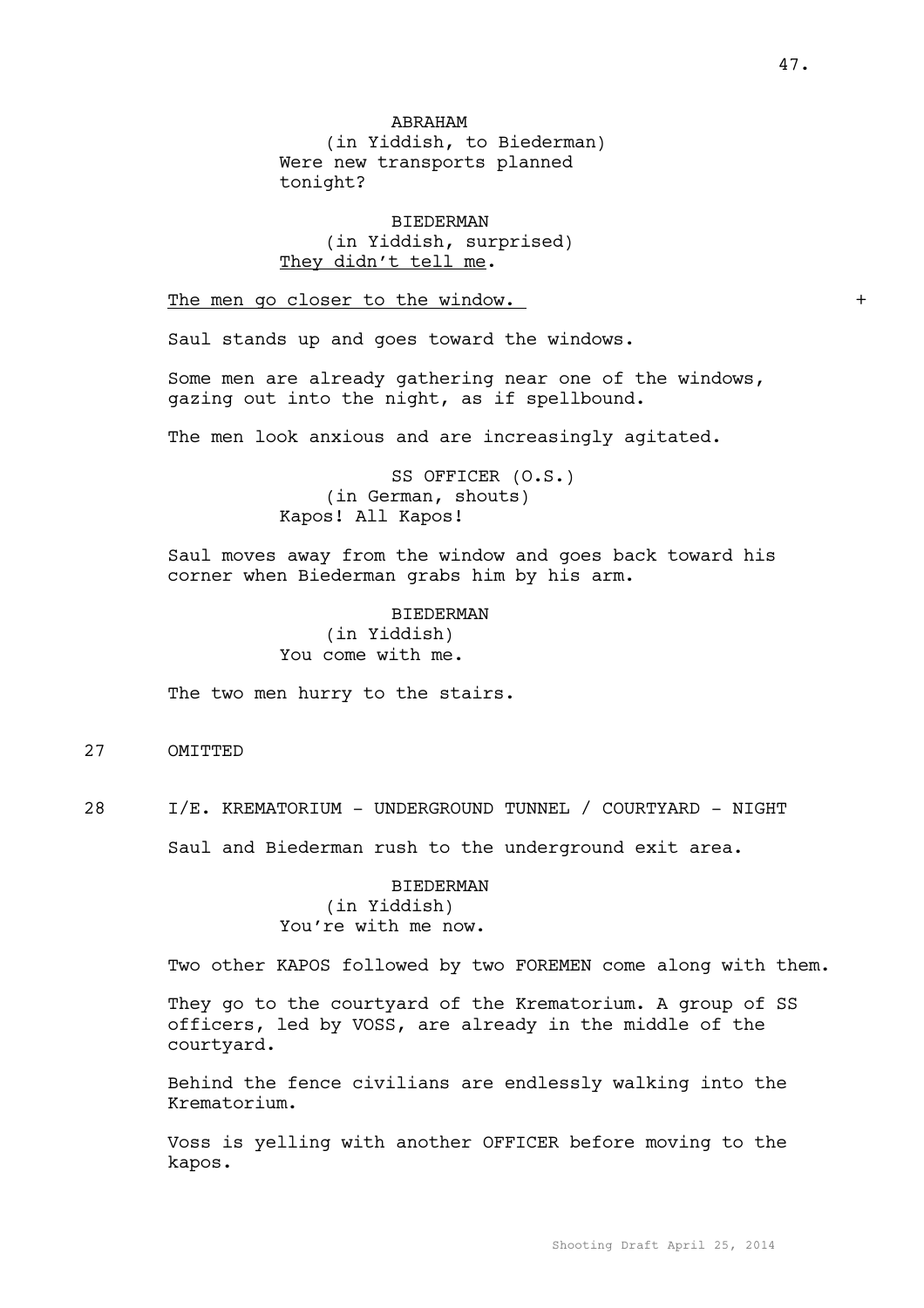VOSS (in German) You all go and get the **day** shift  $+$ men too. Get them to work. All of  $+$ you!

The kapos glance at each other.

KAPOS (in German) Yes, Sir Oberscharführer!

They run away.

VOSS (in German, to Biederman) Count how many to treat still. He stays.

He designates Saul. Biederman runs away, toward the Krematorium.

Voss shakes his head while writing things down on a paper he holds in his hands. He mutters something to the officer standing next to him, before leaving for the Krematorium.

Saul stands there, clueless.

Voss designates Saul and another PRISONER.

VOSS (CONT'D) (in German) You come with me.

They walk behind Voss, as he enters the Krematorium side door + leading to the office.

CUT TO:

29 INT. KREMATORIUM - OFFICER'S ROOM - NIGHT

Voss, Saul and the other prisoner enter the room. Voss sits down at his desk. He is focused on some kind of mental operation.

He designates a large table where a chaos of bottles of alcohol, burnt out cigars and cigarettes, fallen glasses, half-eaten plates of food, and a broken violin can be seen.

### VOSS (in German) Clean up!

Saul and his fellow prisoner clean the table methodically.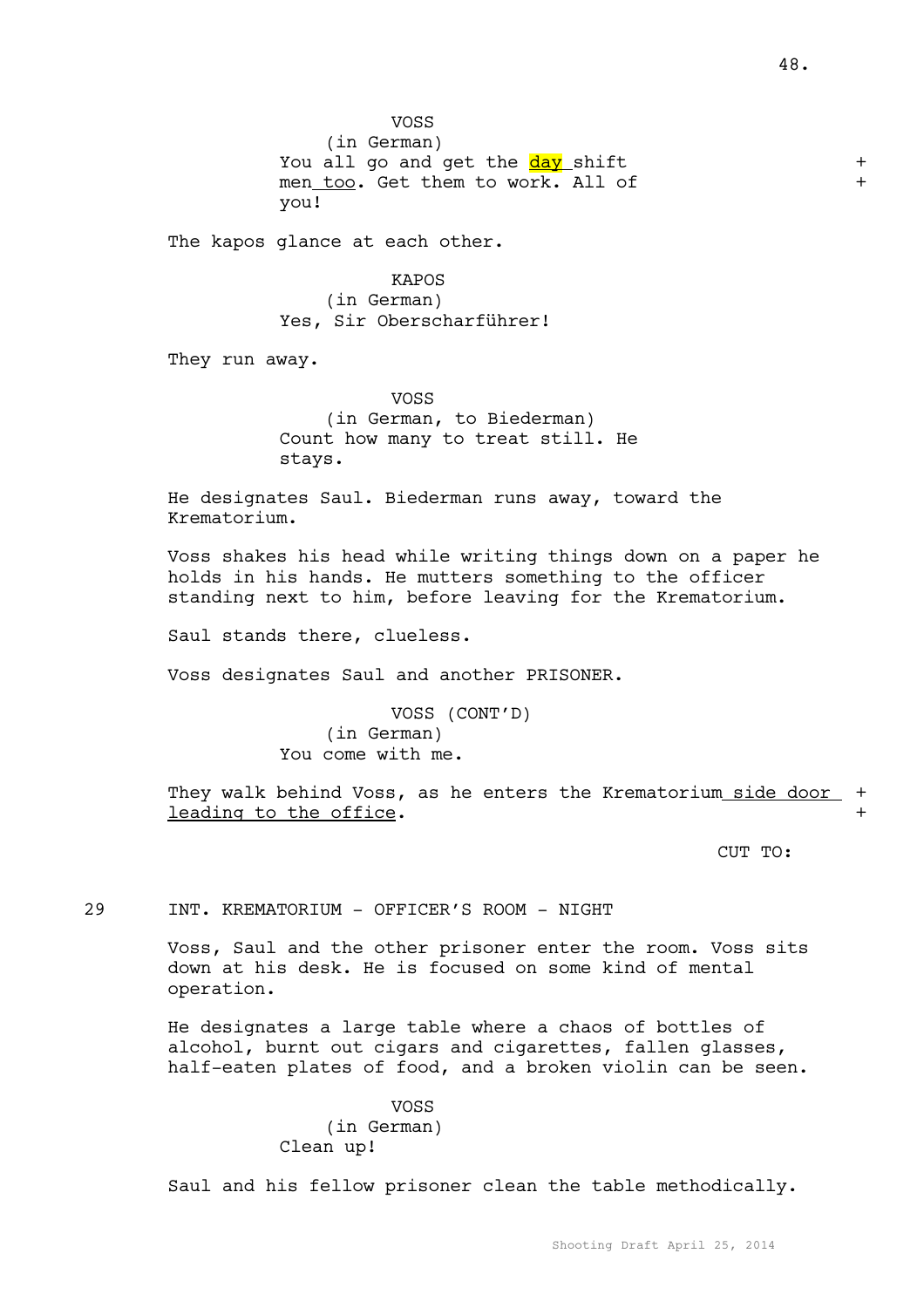Biederman and two other **KAPOS** burst into the room. +

VOSS (CONT'D) (in German) How many still to treat?

him.

BIEDERMAN (in German) 1000, Herr Oberscharführer!

VOSS

(in German) 1000? You swines. There'll be three time more tonight.

He pauses. Biederman looks at Saul, still cleaning the incredible mess in the room.

Voss looks at his watch repeatedly, keeps talking to the  $+$ kapos. +

VOSS (CONT'D)

(in German) It has to be over with by dawn. Every round: two men, a woman, and a child. Pull out the ash after two

rounds. Ventilate every 12 minutes. You're in charge. Understood?

BIEDERMAN (in German)

Yes, Herr Oberscharführer!

Still cleaning, Saul uncovers a revolver on the table. He looks at it, mesmerized, hesitates.

> VOSS (in German) When you finish, you useless vermin, wash and disinfect it all. There'll be a new treatment.

Voss stands up, goes to the table and takes the revolver.

Biederman is about to leave.

VOSS (CONT'D) (in German) Last thing: get me a list of 70 men + by tomorrow noon. (MORE)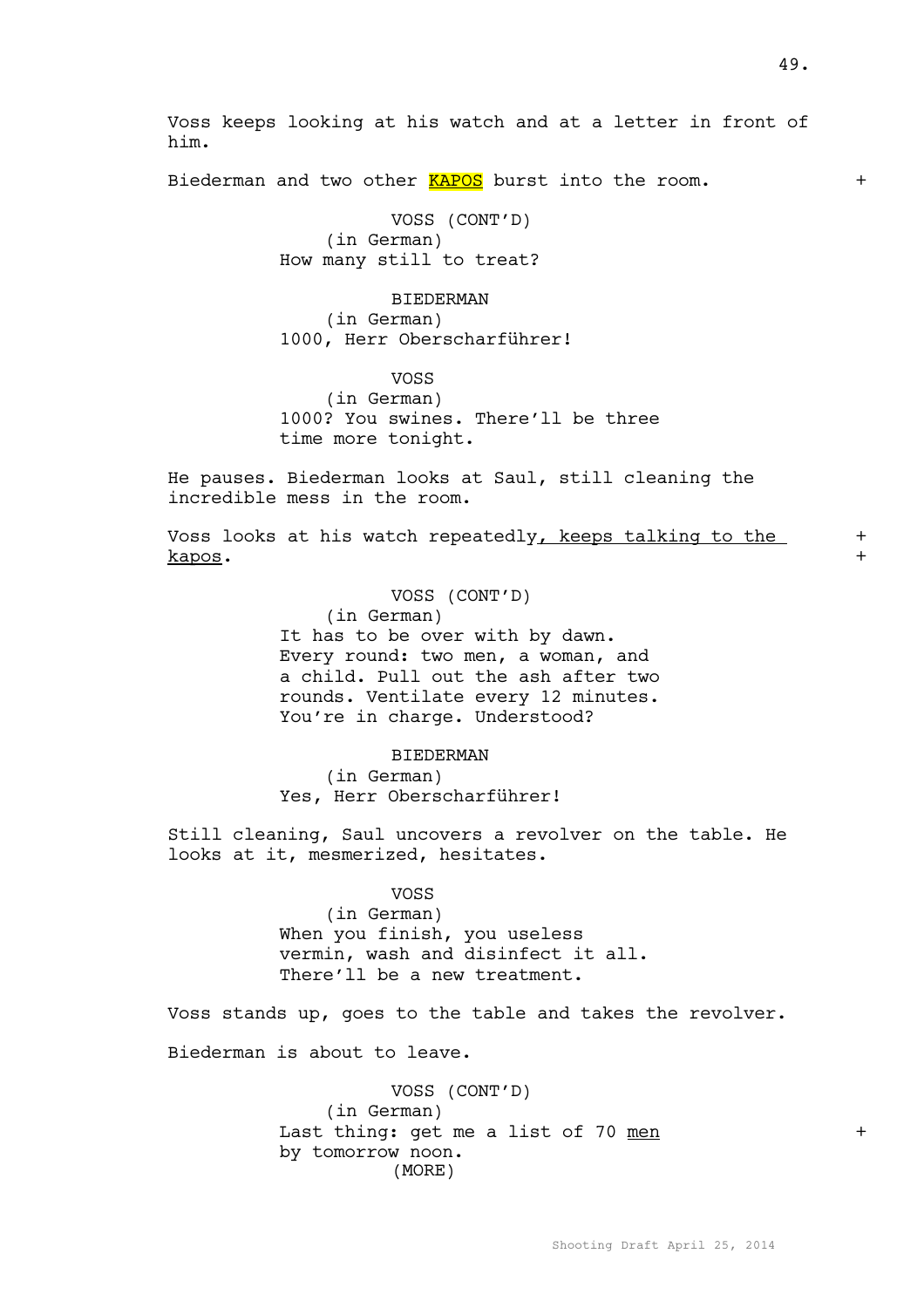Men you can spare. We need them elsewhere. Dismissed! Biederman stops, spellbound. VOSS (CONT'D) (shouts in German) Dismissed! Saul looks on as they run out. Voss lights up a cigarette, lays back and looks up at the smoke rising from his cigarette. He looks at Saul. VOSS (CONT'D) (in German) You go and get me Schlojme from the  $+$ coal room. Saul, his hands full of dishes, stops and looks at Voss. VOSS (CONT'D) (in German) Leave it here! Saul puts everything down and runs out. CUT TO: 30 INT. KREMATORIUM - BACK OF THE OVENS - NIGHT Saul enters the area behind the ovens where a dozen prisoners + are continuously feeding a metal opening with coal. The flames are intense. Many prisoners are painted black by the soot and they all sweat. Saul sees a man organizing and supervising the work. He is in his late thirties. His face is drawn, reddened by alcohol. He VOSS (CONT'D)

> SAUL (in Yiddish) Herr Oberscharführer... calls you.

Schlojme shakes his head and leaves.

is a kapo: SCHLOJME. Saul goes to him.

A red-haired FOREMAN comes in the room. As Saul is trying to get out, the kapo grabs him. He tosses him to the ground and throws him a shovel.

50.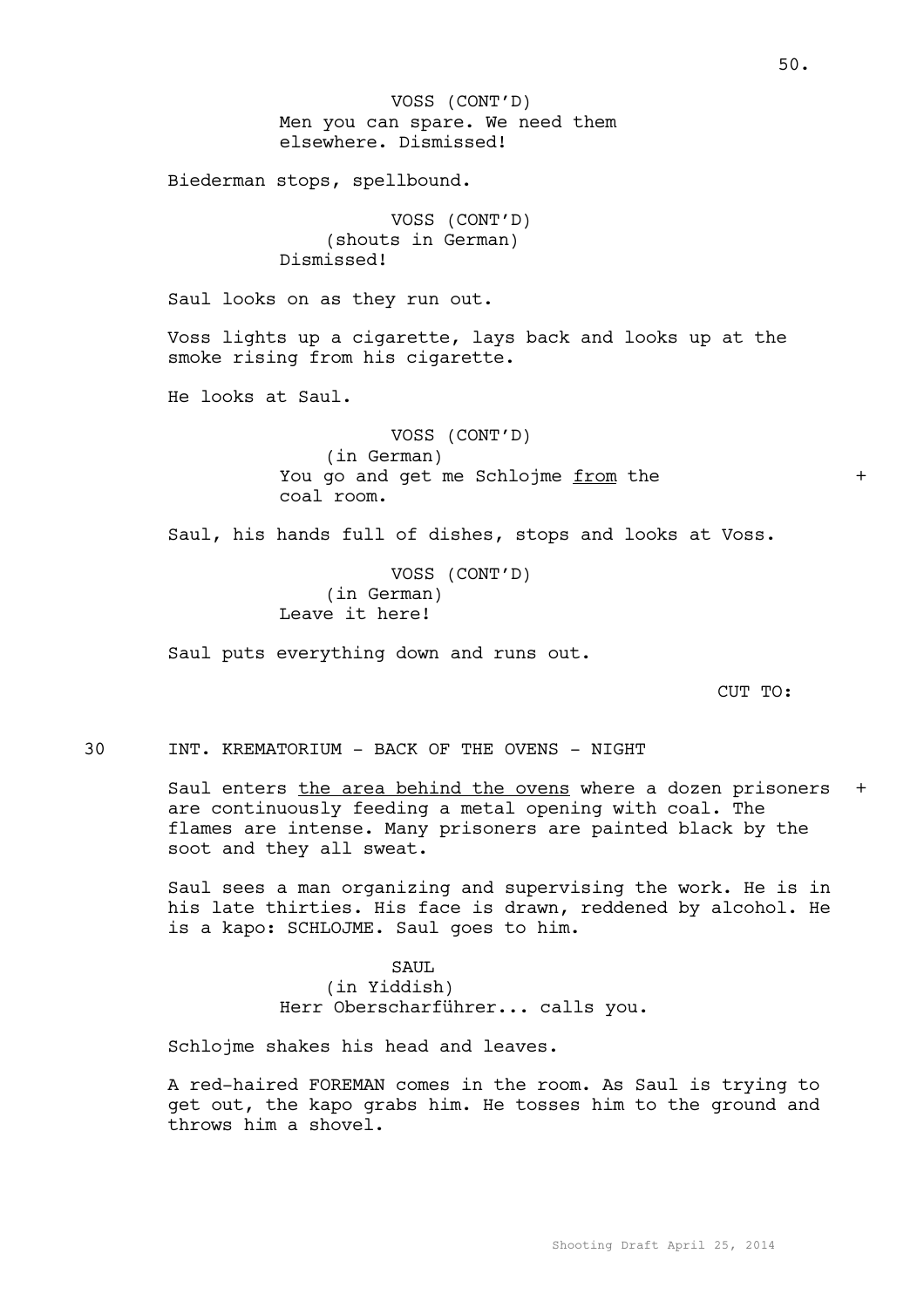Saul gets up. Completely lost, he looks at the entrance and at the foreman. He imitates what the others do: carrying the coal all the way to the fire, in a constant inhuman pace.

He goes to the fire and back. And back to the fire again. Men work silently around him.

The foreman, in the background, beats a man who did not seem to work hard enough.

```
RED-HAIRED FOREMAN (CONT'D)
    (in German)
Faster!
```
Now the foreman orders them to move an enormous trolley full of coal. Saul has to join the group, pushing the trolley, but + to no avail.

The foreman becomes berserk and hit the men, including Saul, with his stick. A man falls down, in pain. The trolley does not move.

> RED-HAIRED FOREMAN (CONT'D) (in German) You move the trolley or you all burn!

Exhausted, Saul looks at the entrance.

Biederman appears, and comes closer.

BIEDERMAN (in German, to the foreman) I take this one.

He grabs Saul.

RED-HAIRED FOREMAN (in German) Useless shit.

Saul follows Biederman outside.

CUT TO:

31 EXT. KREMATORIUM - COURTYARD / FENCE AND KREMATORIUM GATES - NIGHT

In the courtyard, figures move behind the fence.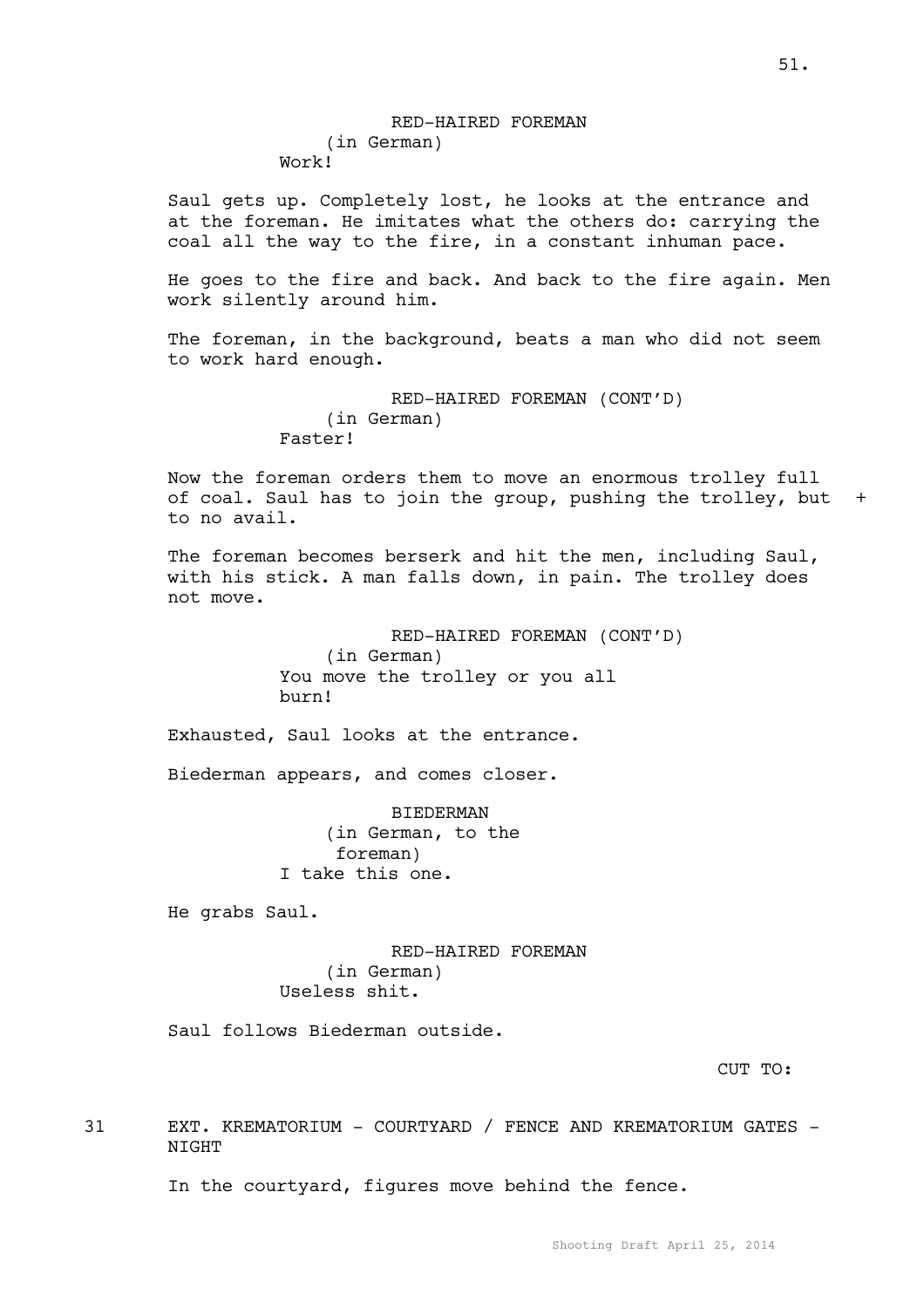The continuous *humming* of the Krematorium cover almost entirely the *shouted* orders of the quards. Men from Saul's kommando are piling clothes on carts. Biederman and Saul find Abraham, Hirsch and Vassili. BIEDERMAN (in Yiddish, to Abraham) You were right. We're next. He wants 70 men by tomorrow. Abraham translates in a low voice in Russian to Vassili. Vassili says a few words in Russian to Abraham. ABRAHAM (in Yiddish) Who is going to get the package then? BIEDERMAN (in Yiddish) I am. ABRAHAM (in Yiddish) I'll come with you. Ella knows me. BIEDERMAN (in Yiddish) No, you need to stay here. ABRAHAM (in Yiddish) Take Saul with you, then, she knows him. SAUL (in Yiddish) I don't know her.  $+$ Abraham becomes angry. ABRAHAM (in Hungarian) Sure you do. SAUL (in Hungarian, to Abraham) I'm not going. ABRAHAM (in Hungarian)

You do as I say.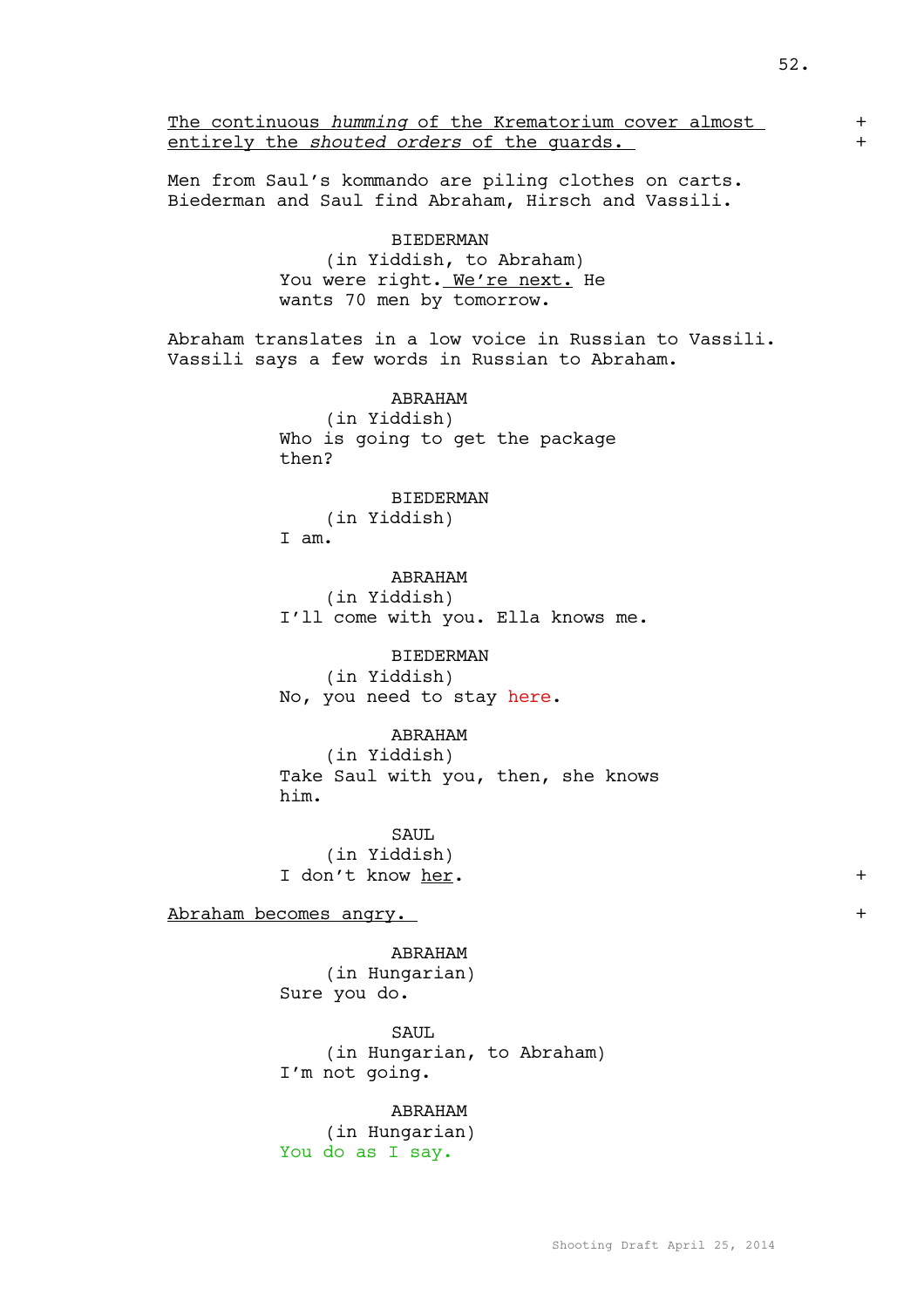Saul tries to leave and go back to the Krematorium. Abraham and Landesman block his way.

> ABRAHAM (CONT'D) (in Hungarian, to Saul) He goes with you.

**BIEDERMAN** (in Yiddish) What's wrong?

## ABRAHAM (in Yiddish) Nothing. Both will go with you.

In the courtyard stands the SS Commander Voss talking with several OFFICERS.

Biederman discreetly waves OFF SCREEN and a GROUP of 15 men, lead by LEMKE, a Jewish kapo, push toward the gate huge carts full of personal belongings - clothes, suitcases, shoes, + bundles, kitchen tools. +

> VOSS (in German) What's this, Oberkapo? We need all the men here!

> > BIEDERMAN

(in German) Herr Oberscharführer, the men can't work because of the belongings piling up! I am taking some men with me to the warehouse!

VOSS

(in German) Oberkapo, you stay here. These can go.

Lemke instructs his men to start pushing the carts. TWO SS GUARDS follow them.

CUT TO: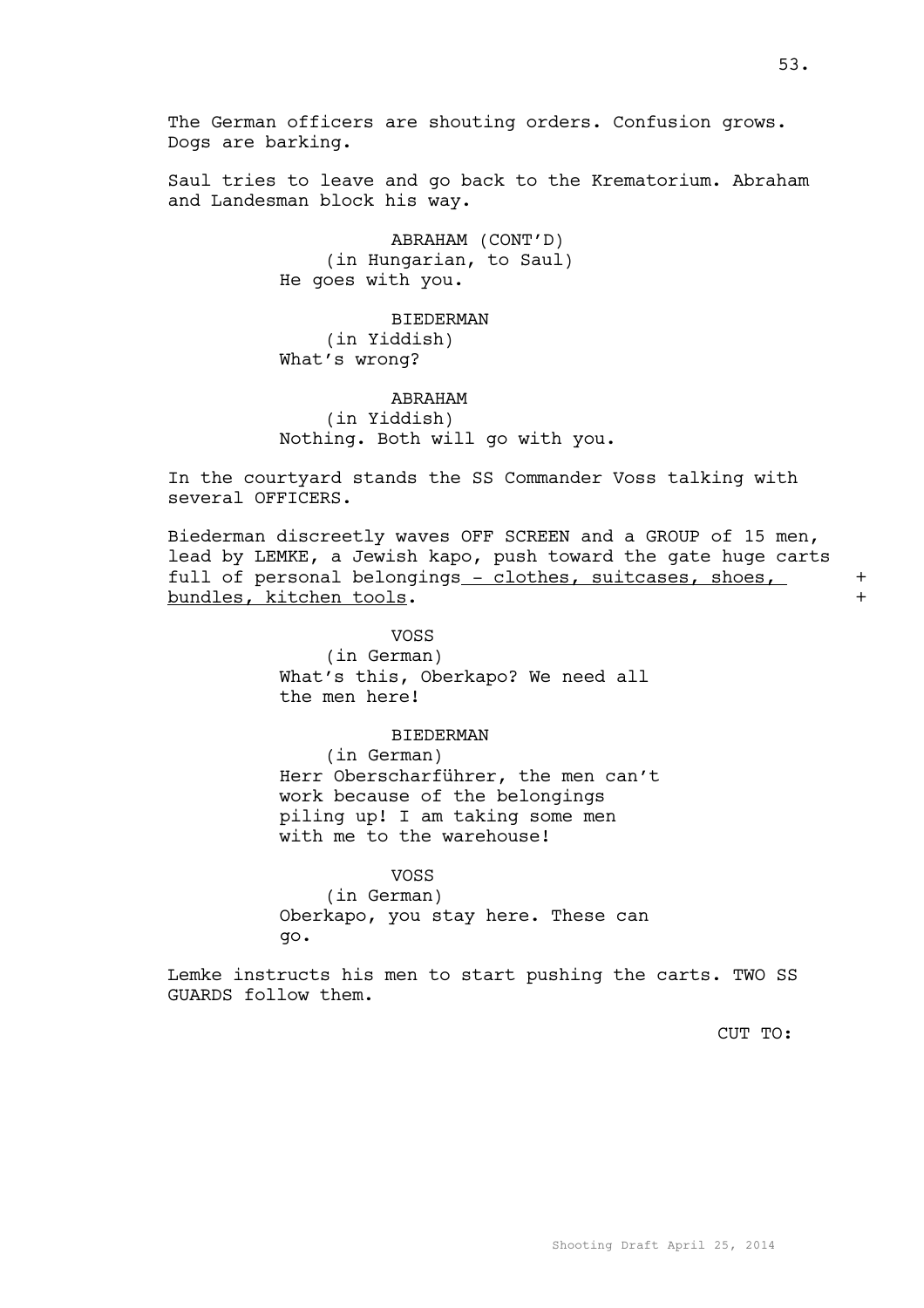### 32 EXT. CAMP ALLEY / WAREHOUSE "KANADA" - NIGHT

Saul pushes a cart with the prisoners, among them Landesman and Hirsch, in an alleyway of barracks as they draw near a warehouse at the entrance of which an armed SS GUARD stands.  $+$ Landesman keeps a constant eye on Saul's moves.

The men throw the clothes and other belongings on the ground.

Landesman stays close to Saul as they proceed with one of the carts.

Hirsch goes to the SS guard and discusses briefly with him, then hands him something.

The quard takes Hirsch and Saul to the side entrance. A female kapo named MANDEL steps out of the building. She talks + to the quard and lets Saul in.

CUT TO:

33 INT. WAREHOUSE "KANADA" - NIGHT

Saul enters the warehouse as four FEMALE JEWISH PRISONERS pass them by to go outside and get the new items back inside.

In the background, other FEMALE JEWISH PRISONERS with white kerchiefs on their head work, putting sorted out items onto large shelves. They use ladders to reach the shelves. FEMALE KAPOS oversee the operations.

*Cries of agony* can be heard from afar.

Mandel looks at Saul. +

 $\underline{\text{MANDEL}}$ (in German) The name of the girl?

#### SAUL

### Ella, Fried.

Mandel goes toward the shelves.

In the background, an old SS GUARD puts a cylinder onto a portable cylinder player. Music fills the warehouse - a female voice can be heard singing a romantic tune.

Mandel comes back to Saul. She is followed by a young woman with a beautiful face and brown hair. It is ELLA. The two women stop in front of Saul.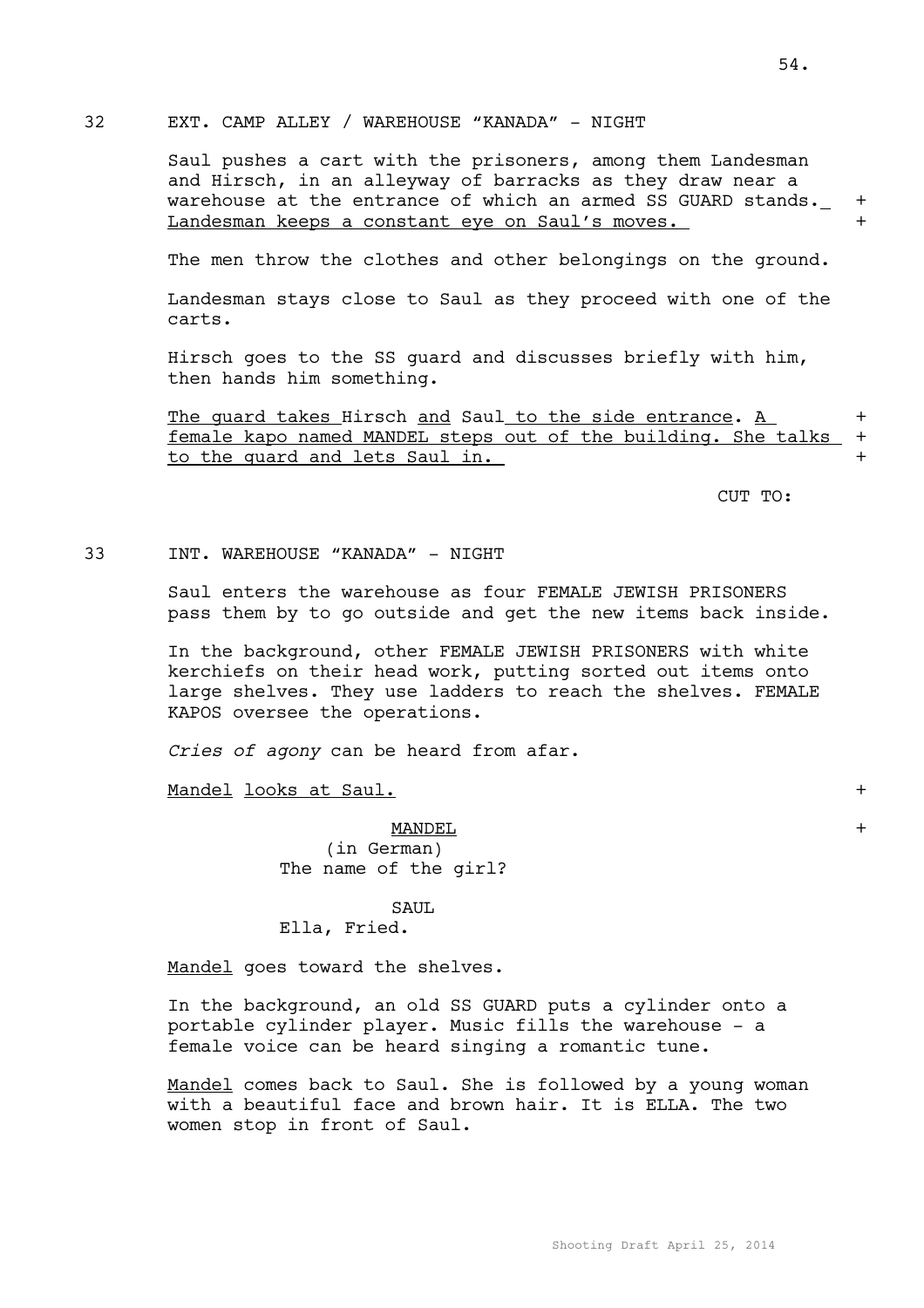55.

## FEMALE KAPO (in German) No touching.

Under the supervision of Mandel, Ella looks at Saul with a happy spark in her eyes.

Saul avoids Ella's eyes. Instead, he looks around her and sees a red-haired female prisoner, ESTERA and another FEMALE PRISONER pass by them. Ella's face turns grave.

Estera climbs on the ladder and suddenly falls on the  $+$ shelves, and takes with her in a chain reaction several shelves full of household objects that fall onto the ground in a loud crashing sound.

A sudden upheaval takes place. Young women rush to the scene from all around, some helping up Estera. +

Mandel, cursing, hurries back to the shelves and start hitting the red-haired girl.

Still looking at him, but with a rapid gesture, Ella takes out a small package of her blouse and gives it to him. He fixes it under his shirt with a belt. She tries to take his hand, but he pushes her away.

### $\overline{\text{ELLA}}$  +

 $Saul.$ 

Estera is still in the background, isolated by Mandel, who + forces her to use her hands to clean the broken glass and china.

In the background, a FEMALE SS GUARD stops the music. +

From outside, barking and voices can be heard.

Saul leaves Ella and goes outside.

At the door, the SS guard looks at him, slightly surprised.

## SS GUARD 6 (in German) That was quick!

The four women go back inside the warehouse with their load in their arms.

Saul goes out with the guard.  $+$ 

CUT TO: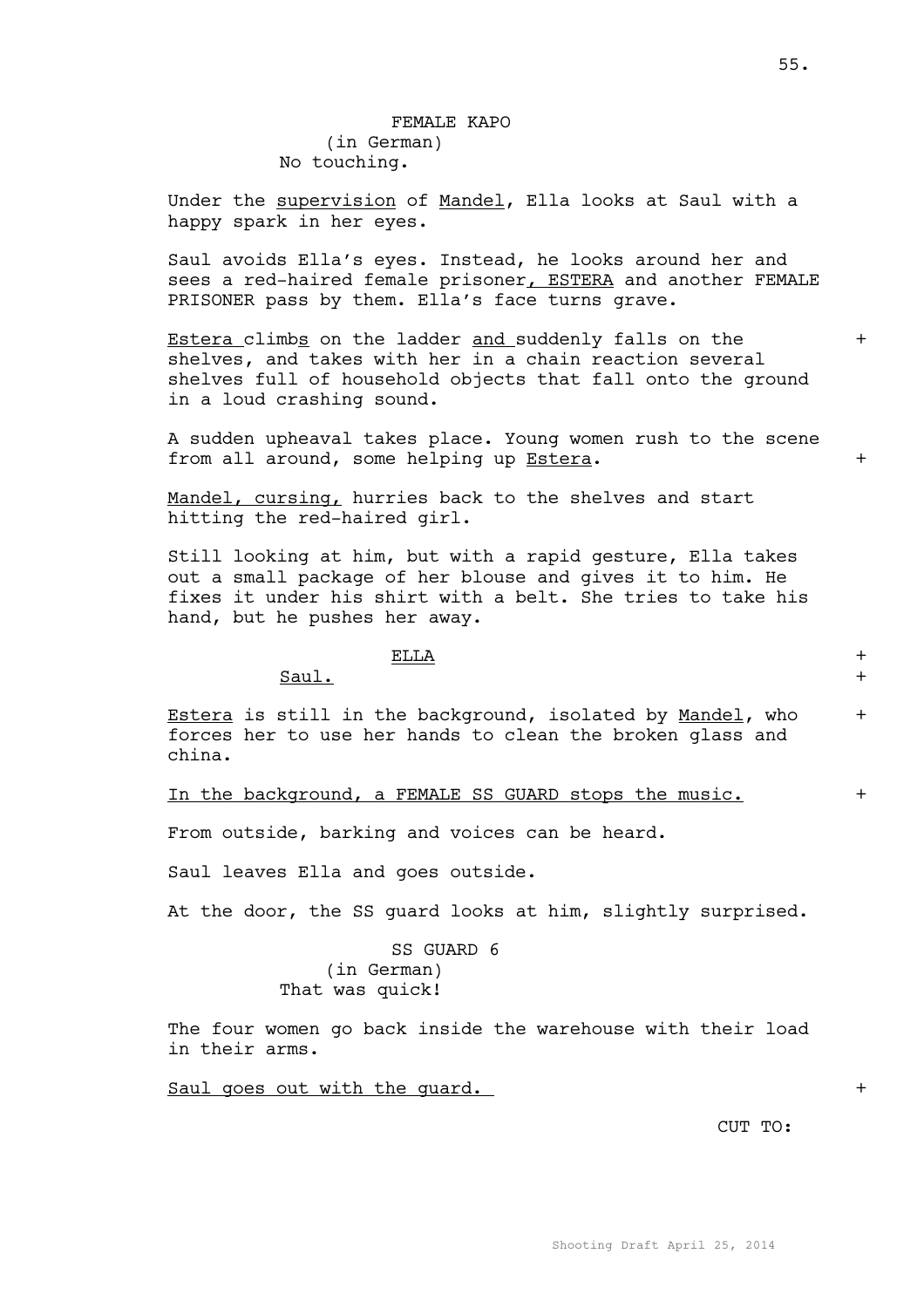# 34 EXT. CAMP ALLEY / KREMATORIUM GATES - NIGHT

The prisoners push the empty carts on the road. Saul is + shadowed by Landesman.

## LANDESMAN

|      | (in Hungarian)<br>Did you get it? |  |
|------|-----------------------------------|--|
|      | SAUL                              |  |
|      | (in Hungarian, irritated)         |  |
| Yes. |                                   |  |

Closer to the gates of the Krematorium courtyard, they cross path with a LARGE GROUP OF CIVILIANS led by Shlojme's kommando heading for the forest.

> SAUL (CONT'D) (in Hungarian) Where are they going?

#### LANDESMAN

(in Hungarian) To the pits. The <u>ovens</u> must be  $+$ full.

Saul moves rapidly to the other group and with lowered head joins it. Landesman, surprised, follows him. +

CUT TO:

35 EXT. ROAD IN WOODS TO TRENCHES / TRENCHES - NIGHT

Saul marches on a road in the dark within the group of civilians. The MAN walking next to him keeps looking at Saul. + Landesman tries to hold him back, but Saul advances and + disappears in the crowd.

A few SS soldiers with hand torches accompany them.

They go deeper into the woods. Some projectors cast a harsh light on the path bordered by woods. Some prisoners of several Sonderkommandos circulate along the path.

SS guards with dogs stand around, carefully watching.

Saul walks beside civilians next a frail PRISONER WITH GLASSES.

> SAUL (in broken Yiddish) You can?... See? A rabbi here?

The man with glasses looks at him, but does not answer. +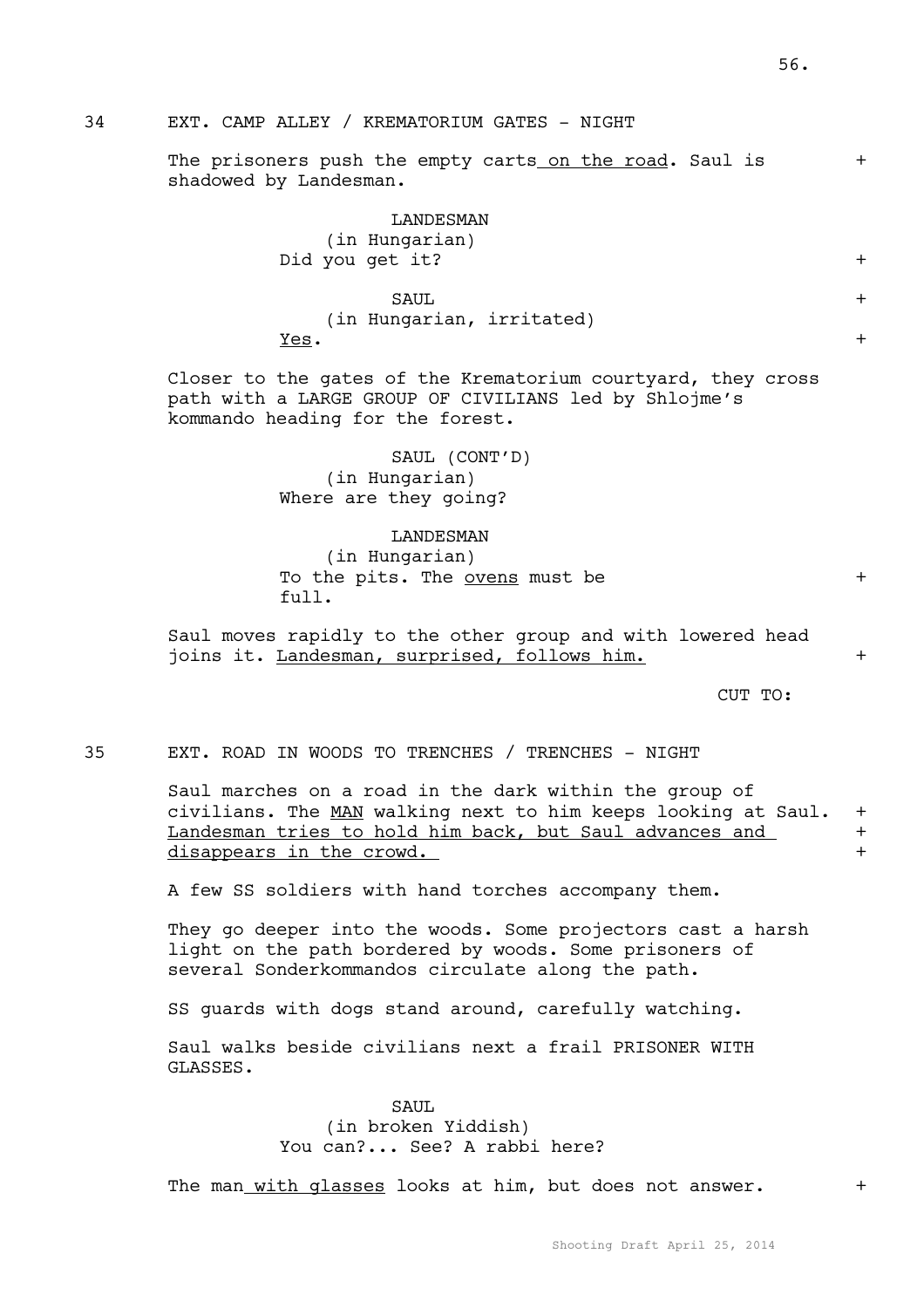Saul stops and lets his comrades go past him and disappear behind the crowd. New civilians keep coming. Other prisoners from the Sonderkommando circle them.

Men, women, children start undressing. A low *rumble* of terrorized voice fills the air.

A YOUNG WOMAN, who has been standing close to Saul, tries to talk to him. She looks at Saul, waiting for some kind of answer. She tries to catch his arm.

Saul pushes her back, and she stumbles. A FOREMAN pulls her up brutally.

Saul sees the young woman as she pulls up her dress, glancing around in a shy way.

In the background a KAPO organizes his men.  $+$ 

He looks away and sees a middle-aged man with a big beard, a RABBI, in the crowd. He is taking off his white shirt.

Saul touches his arm. The rabbi and the few WOMEN around him look at Saul in a strange way.

> SAUL (CONT'D) (in a mixture of Hungarian and Yiddish, whispers) You a rabbi? Come.

The rabbi does not seem to understand. A middle-aged woman comes closer to Saul, shows the rabbi.

> RABBI'S WIFE Rebbe, rebbe.

Behind Saul, another man with a slight beard, has stopped undressing and watches the scene. It is BRAUN, a tall man in  $+$ his forties. Saul turns his back on him.

The strident sound of *whistles* can be heard, not far from them. Some orders are *shouted*.

Braun catches Saul's sleeve and tries to tell him something. But Saul escapes from him and goes to two members of the Sonderkommando who are busy collecting personal belongings on the ground. Saul picks up a jacket.

All at once, the men of the Sonderkommando start pushing the crowd further into the woods.

The civilians depart reluctantly, and Saul follows suit, trying to get closer to the rabbi, who is bare-chested. Landesman appears for an instant somewhere in the crowd.  $+$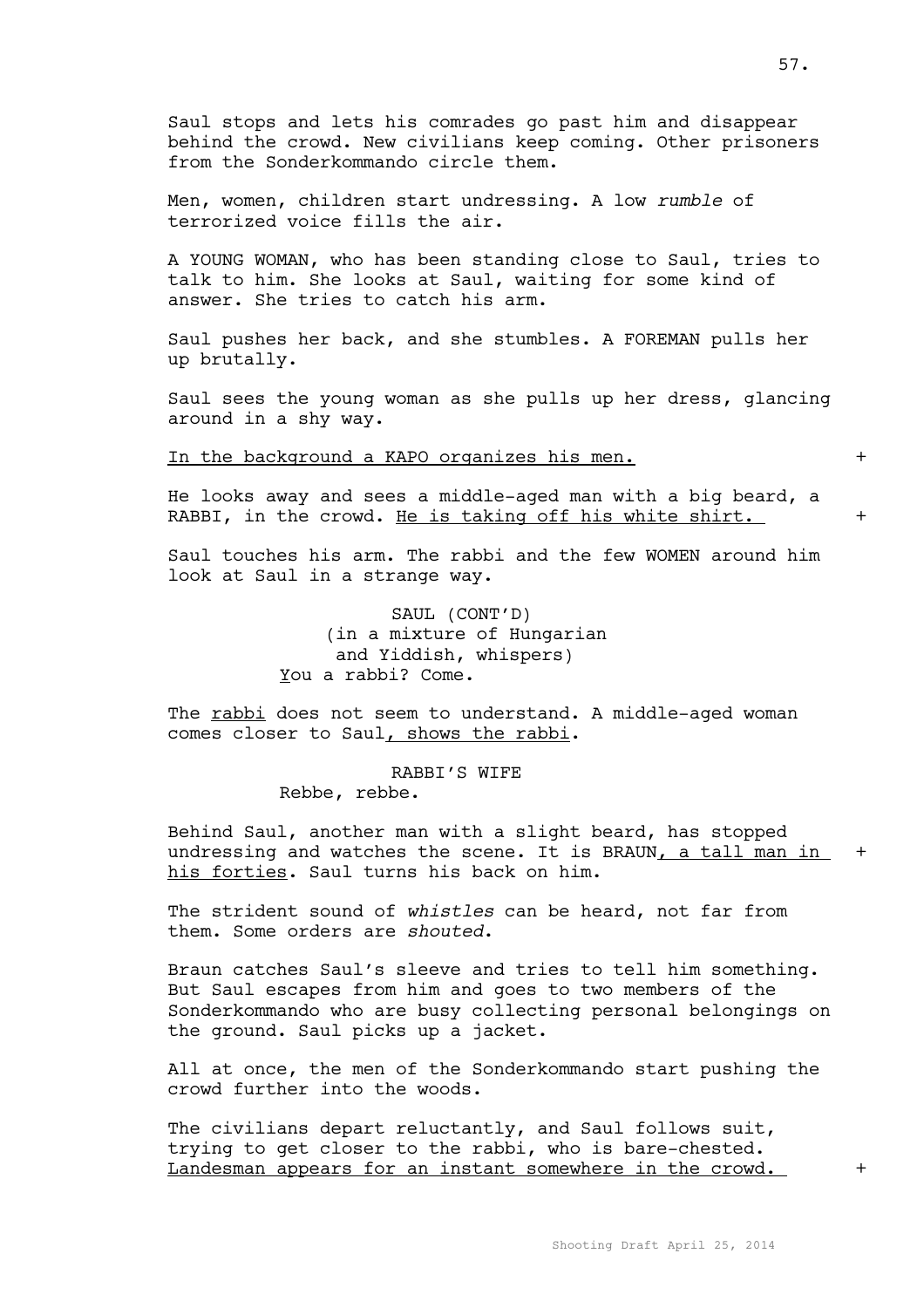Saul now walks next to the rabbi, and touches his shoulder.  $+$ He shows him the jacket he holds. He gives it to him.

A KAPO appears and goes to Saul.

KAPO IN THE WOODS (in German) You're not talking to anybody, are you?

Saul shakes his head.

Landesman sees Saul and tries to get closer.

The whole group follows the path among the trees.

A light is reflected on the faces.  $+$ 

Smoke rises up in the air. People who still have some fabric or clothing in their hand cover their faces. The *loud sound* of a gigantic fire burning and branches *cracking* overwhelms the *crying* and the *shouting* of the people. *Whistles* can be heard throughout the scene.

Saul concentrates on the rabbi. In the background, an enormous trench with fire burning in it appears. SS OFFICERS + come and go near the edge of the trench, they seem to hold small weapons.

Saul takes the rabbi by his arm, and brings him to Schlojme, who stands on the side. Shlojme is discreetly drinking from a bottle.

> SCHLOJME (in Yiddish) You here?

SAUL. (in broken Yiddish) Strong man for Sonderkommando. +

Schlojme shrugs his shoulders.

SCHLOJME (in Yiddish) You want to be replaced already?

In the background, near the trench, it is now obvious that some people are brought to the officers. *Gunshots* are heard.

Busch comes and goes along the trench, with an excited look  $+$ on his face, and hastens the men of the Sonderkommandos. The  $+$ young woman disappears near the fire.  $+$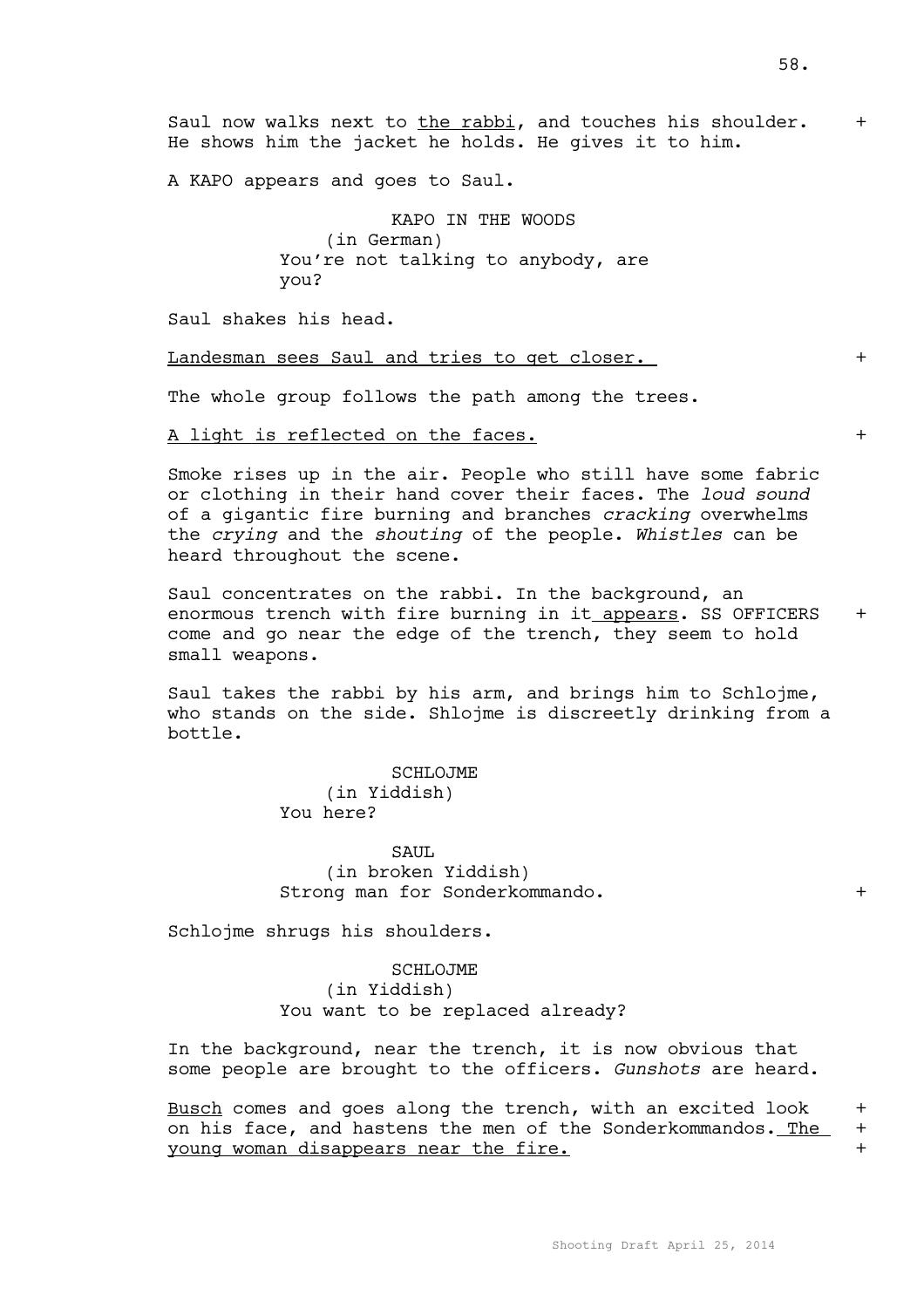BUSCH + (in German, to the men of the Sonderkommando) Jews, that's how you do it!

*Moaning* all around. On the faces of the prisoners of the Sonderkommando, the horror.

Saul takes Schlojme's arm and pushing the rabbi along, he heads toward an SS OFFICER.

The officer turns to Schlojme.

OFFICER 4 (in German) What?

SAUL. (in broken Yiddish, to Schlojme) Tell. Strong man, for  $+$ Sonderkommando...

SCHLOJME (in Yiddish) You lost your mind?

OFFICER 4 (in German) What?

The SS sees something behind, and takes the rabbi's arm, pushes Saul to the side, who falls. Schlojme glances at him and hurries away.

Saul sees a forest of naked legs around him. Some people wear trousers, they run. Some yell.

Saul, still on the ground, sees as the rabbi is taken by the officer to the trench and shot.

Saul sees Landesman, takes by Busch, furious. Landesman tries + to explain something. Busch shots Landesman, he falls to the + ground.  $+$ 

Saul slowly tries to get up, but hears something from behind.

BRAUN Rabbi. Rabbi.

Saul undoes his Sonderkommando jacket and shirt, and gives them to the man who peers out of the darkness.  $+$ 

Saul, half naked, looks for the right clothes in the chaos.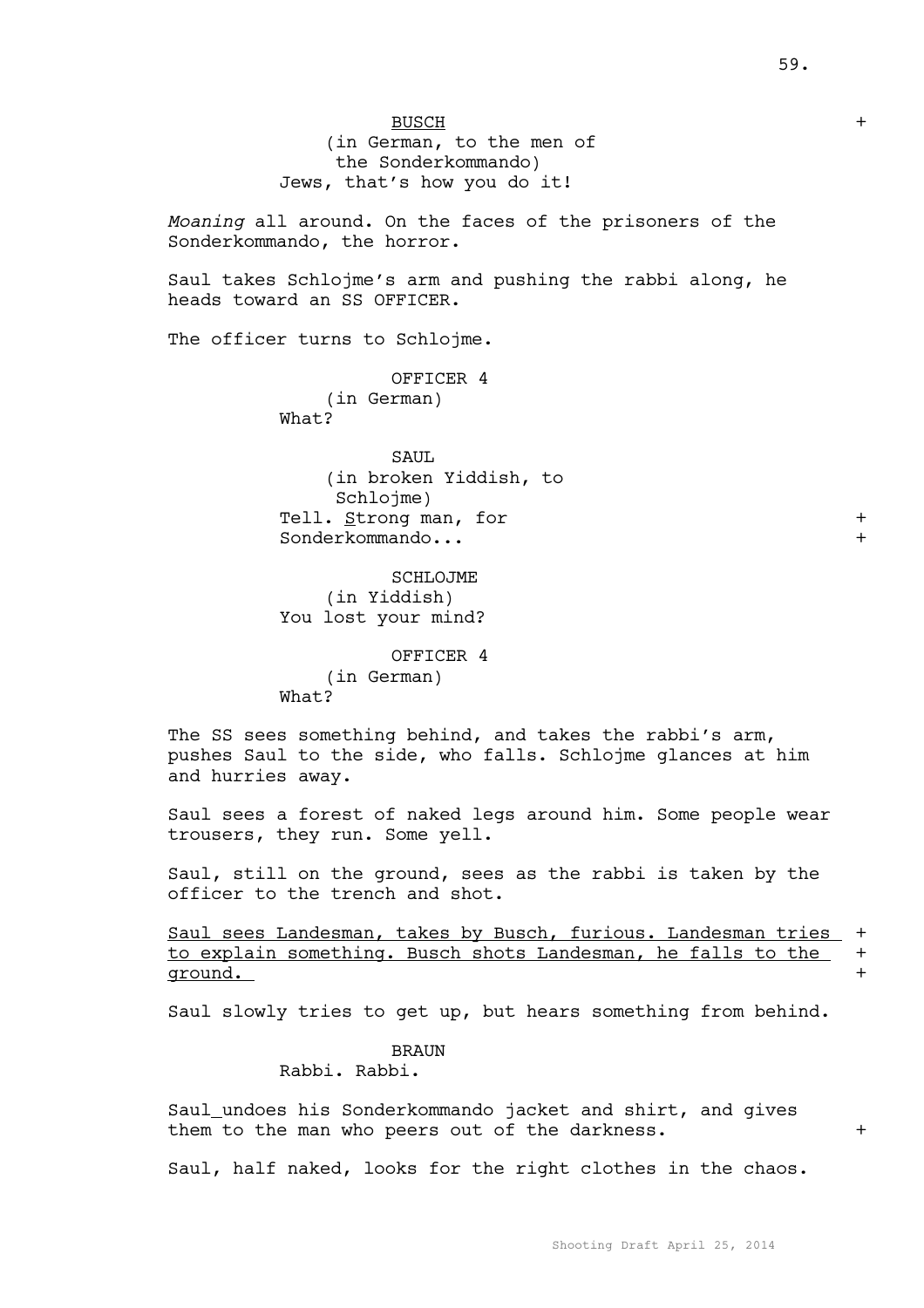Suddenly, an SS GUARD grabs his arm and pushes him into the line of civilians aligned in front of the burning trench.

## SAUL (in German) Sonderkommando. Sonderkommando!

The guard does not even listen.

Saul looks around, helpless, as people disappear in front of him into the trench.

At the end of the line an SS OFFICER with a revolver is standing next to Mietek, who's acting hectically.

Saul looks around at the faces of people waiting for their death.

When it is his turn, the SS OFFICER raises his weapon.

Saul looks at Mietek, who looks at him, disgusted.

MIETEK (in German) You are from a Kommando, you vermin!

SAUL (in German) B-7005, Sonderkommando!

Mietek takes Saul out of the line.

MIETEK (in German) This time you'd better have two bracelets.

Saul looks inside the shoes lying on the ground. Mietek furiously hits him with his stick.

> MIETEK (CONT'D) (in German) Hurry!

A voice shouts Mietek's name. Mietek freezes and runs off.

Saul grabs a pair of trousers on the ground. He quickly dresses up, and runs out, looking for the man he saved.

He finds him on the side. Then, he takes him when no guard is watching to a few meters into the woods.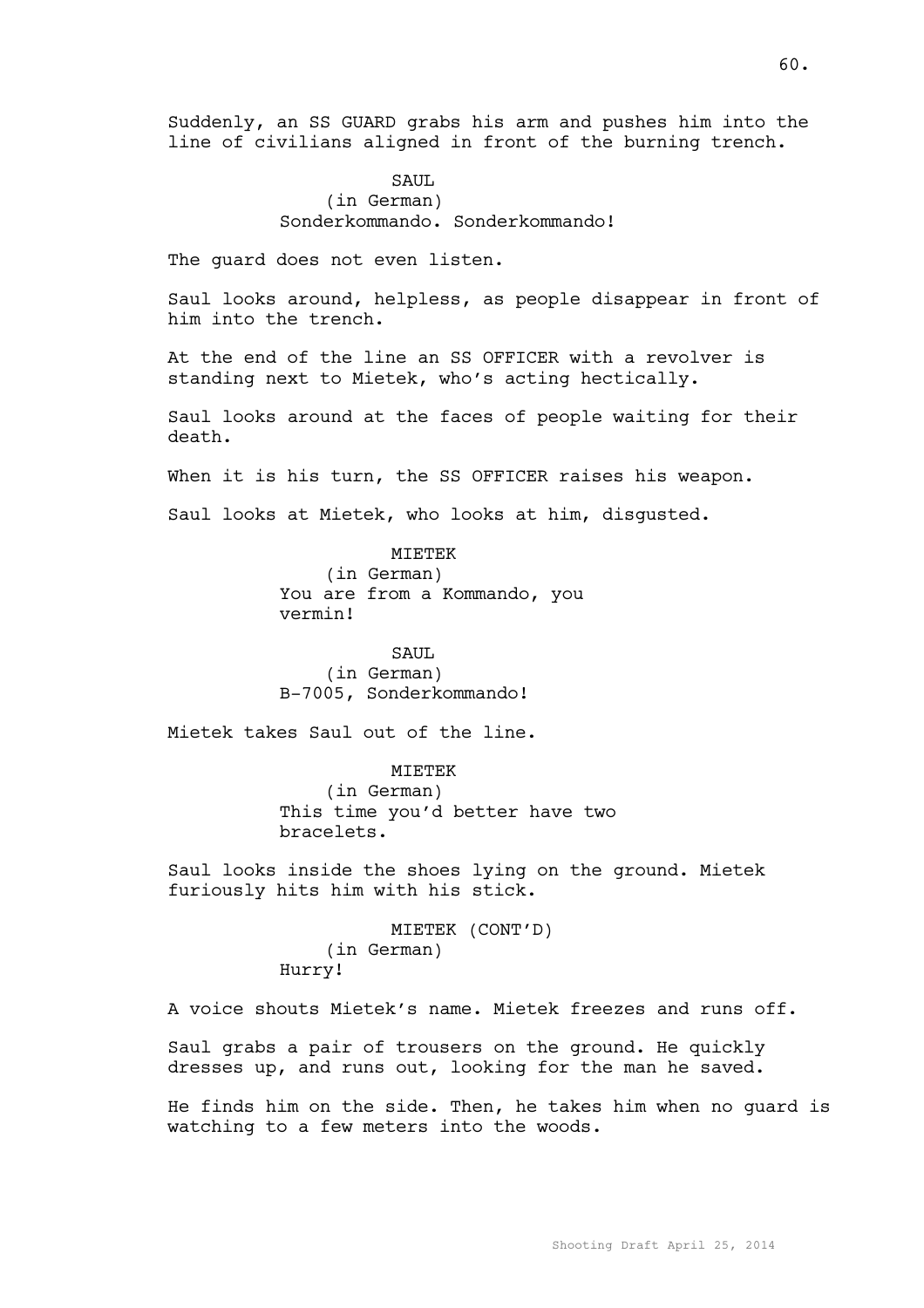## SAUL (in Hungarian, breathless) You will help me bury my son.

## Saul wraps Braun's bearded face in a strip of clothe. He + wraps Braun's arm as well, as if burned.

CUT TO:

36 EXT. KREMATORIUM GATES / COURTYARD - NIGHT

Prisoners of the Sonderkommando stand in front of the gates, watched by a GUARD.

Braun stands next to Saul, quietly shivering. Braun looks + back at the woods behind.  $+$ 

Schlojme, the intoxicated kapo, counts the men.

SCHLOJME

(in German) 67! +

Schlojme starts talking to another Kapo, as if something was wrong. An SS OFFICER comes to them.

| SS OFFICER 4                    |  |
|---------------------------------|--|
| (in German)                     |  |
| 67? What's going on, you filthy |  |
| scum?                           |  |

The kapos talk to him, but their conversation cannot be heard.

Saul and Braun look at the scene. Braun seems terrorized.

Schlojme, weary, comes toward them. He looks at the man, and then at Saul.

> SCHLOJME (in Yiddish, whispers) Who the hell is this?

> > SAUL.

(in broken Yiddish) He's from Krema II. Biederman expects him.

SCHLOJME (in Yiddish) The hell I care!

The SS officer walks toward them.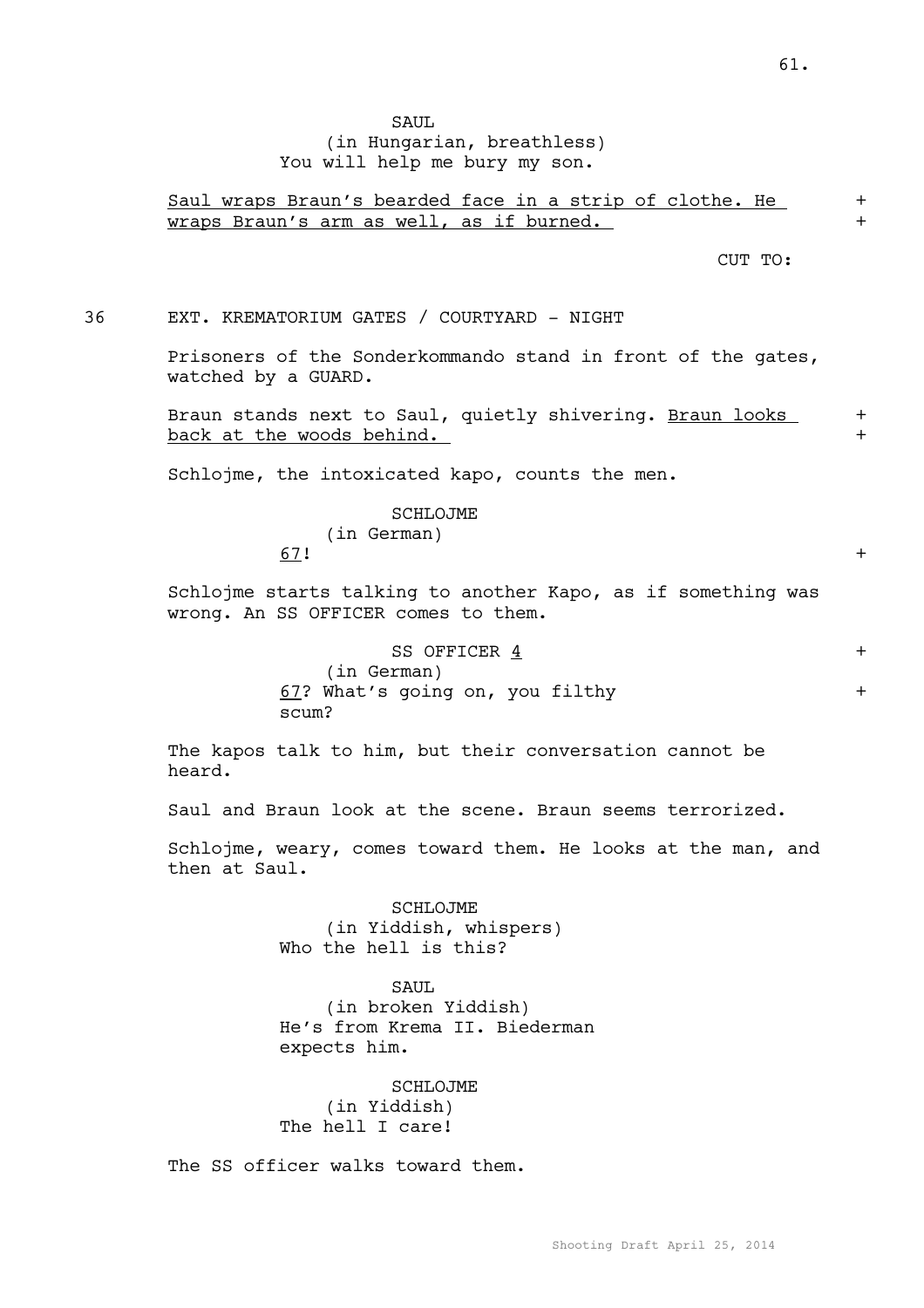SS OFFICER 5 (in German) Kapo, what's going on with the numbers??

Schlojme does not move for seconds. And then...

SCHLOJME (in German) Abgang, Herr Untersharführer.

SS OFFICER 4 + (in German, indifferent) We'll see at roll call.

The officer moves away.

The gates open. They enter the krematorium.

CUT TO:

37 INT. KREMATORIUM - BACK OF THE OVENS / ATTIC STAIRS / PRISONERS' HALL UNDER THE ROOF - SAUL'S CORNER - NIGHT

> The group of exhausted prisoners, among them Saul and Braun, walk behind the silent ovens. They climb up the stairs.

> Frankel reaches Saul at the top of the stairs. Yankl follows them as they go further in the attic.

> > FRANKEL

(in Yiddish) Why did you bring this one in?

SAUL (in broken Yiddish) Rabbi. +

Frankel looks startled. They reach Saul's corner. Braun enters and lies down on the camp bed.

Saul turns to Frankel, who is still behind.

SAUL (CONT'D) (in broken Yiddish) For the dead.  $+$ 

FRANKEL (in Yiddish) We carry our dead ourselves.

A beat.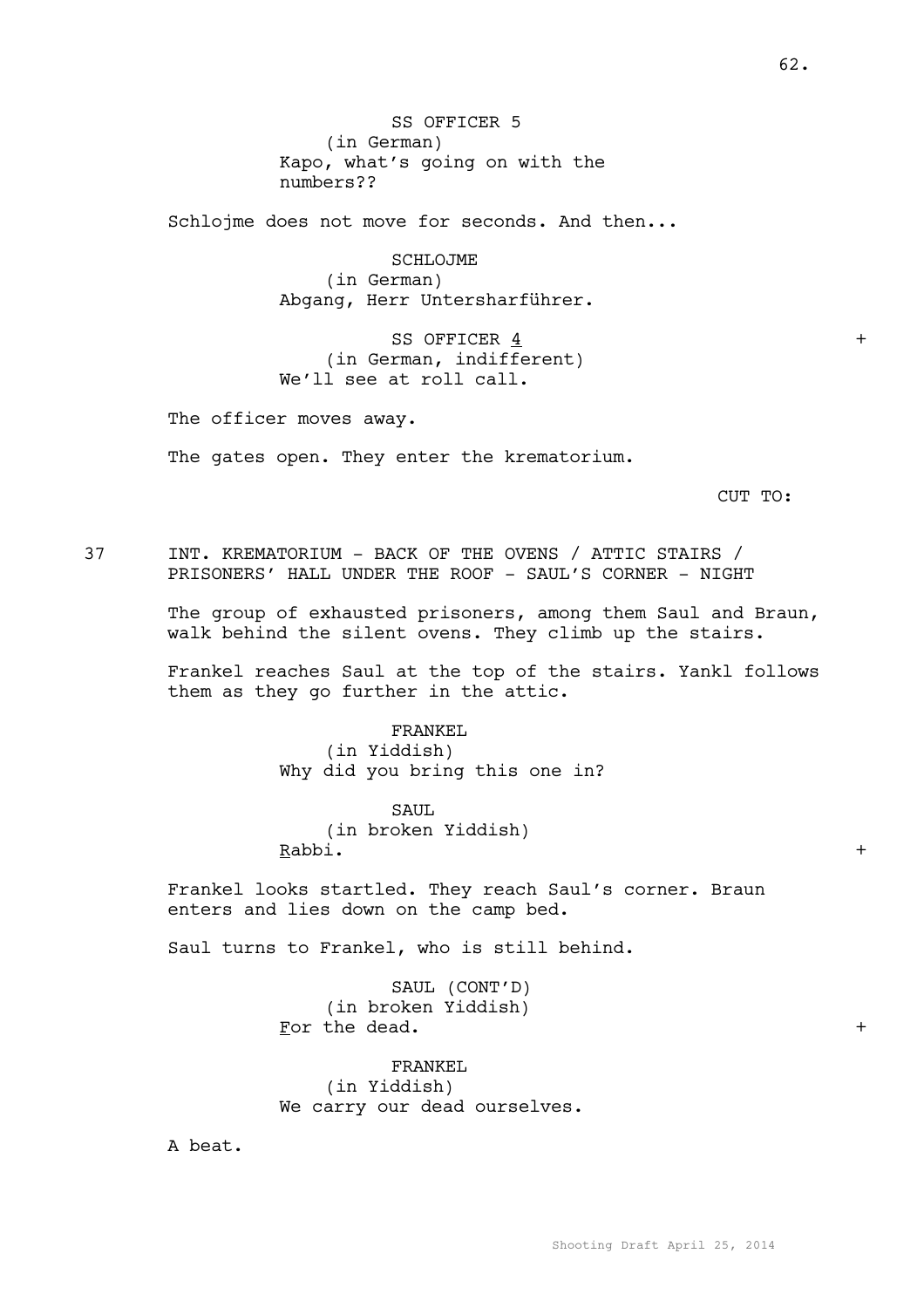FRANKEL (CONT'D) (in Yiddish) People come to me.  $+$ 

SAUL. (in broken Yiddish) I did.

FRANKEL (in Yiddish) I said a Kaddish.

Saul doesn't answer. Yankl catches them up. He peers into Saul's corner.

## YANKL (in Yiddish) + This is a bandit who snores.  $+$

Saul enters his corner. Frankel and Yankl leave. Braun is asleep.

Saul points to a sheet below a little curtain in the hidden corner of the room.

> SAUL. (in Yiddish) That's the boy. I hid him. +

Braun doesn't wake up.

SAUL (CONT'D) (in Hungarian) You'll tell me what to do.

Saul goes to the body, kneels down, touches the sheet.

When he turns back, Braun has fallen asleep.

Saul gets up, pours some water from a tank in a dish and puts it next to the boy. He is about to uncover the body when he hears murmurs from outside.  $+$ 

Saul hurries back to the bed.

Then, he goes back to the body and uncovers it. He looks at it for some time.

With delicate gestures, he pours some water on the frail chest, and cleans the skin. He clears the face as well. A smile on his face. A strange light illuminates his eyes. +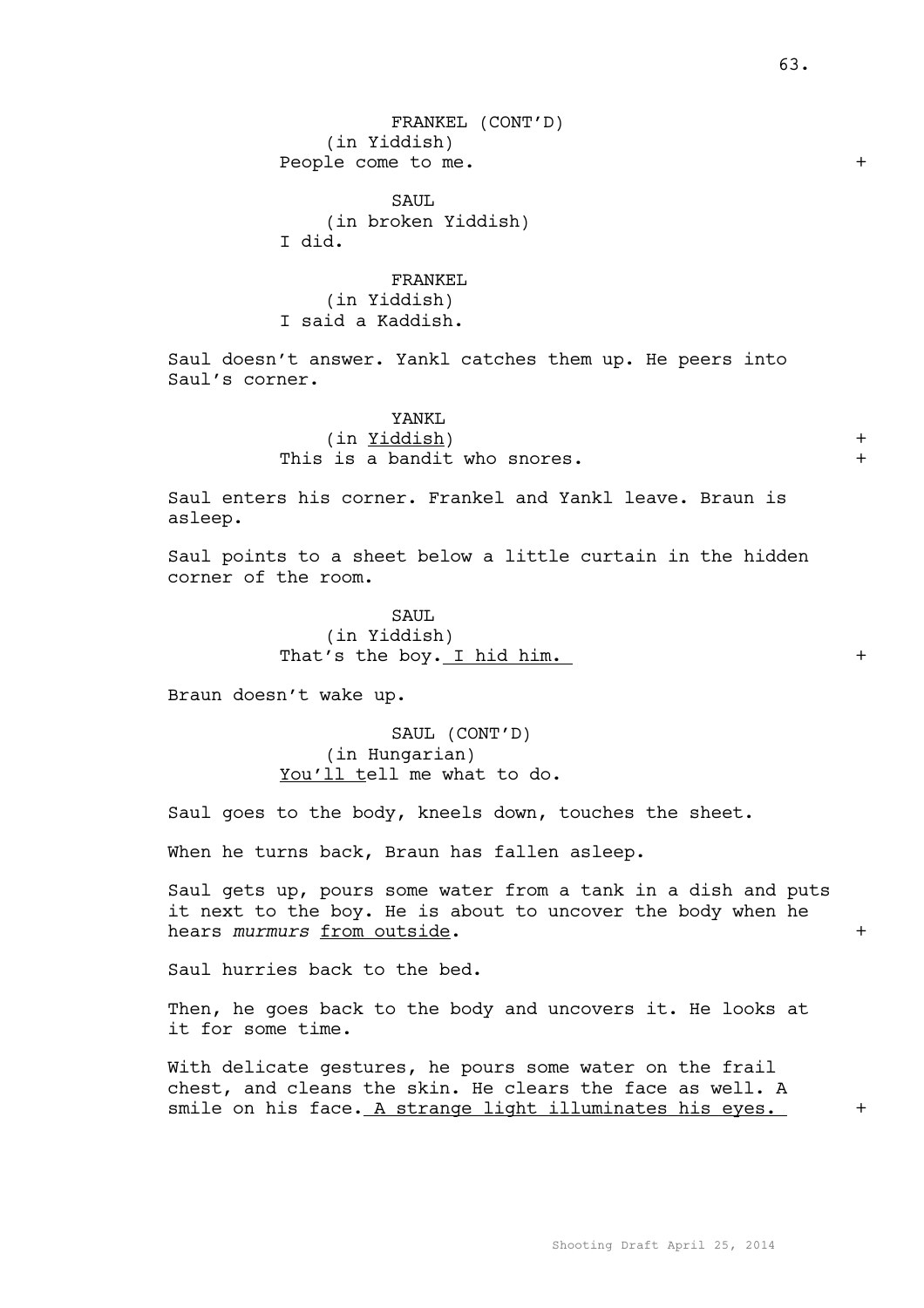He gazes at it and eventually puts back the sheet onto the body.

CUT TO:

38 INT. KREMATORIUM - SAUL'S CORNER / PRISONERS' ROOM UNDER THE ROOF - NIGHT

*Steps* can be heard behind the door.

Saul gets up and goes to the curtain. Abraham stands in the doorway, Saul keeps the door half-closed.

> ABRAHAM (in Hungarian) Where have you been all night?

SAUL (in Hungarian) I was taken to the pits.

ABRAHAM (in Hungarian) Where's the powder?

Saul looks up, confused.

ABRAHAM (CONT'D) (in Hungarian, impatient) The package sent by the women?

Saul feels his trousers, looks up.

SAUL (in Hungarian) Fallen...

Abraham looks at him, terrified.

ABRAHAM (in Hungarian) How will we blow up this thing now?

Angry, Abraham pushes Saul inside his corner. Braun wakes up.

Abraham looks at Braun and back at Saul, astonished.

In a rush of wrath, he grabs Saul's collar.

SAUL. (in Hungarian) He'll help us tomorrow!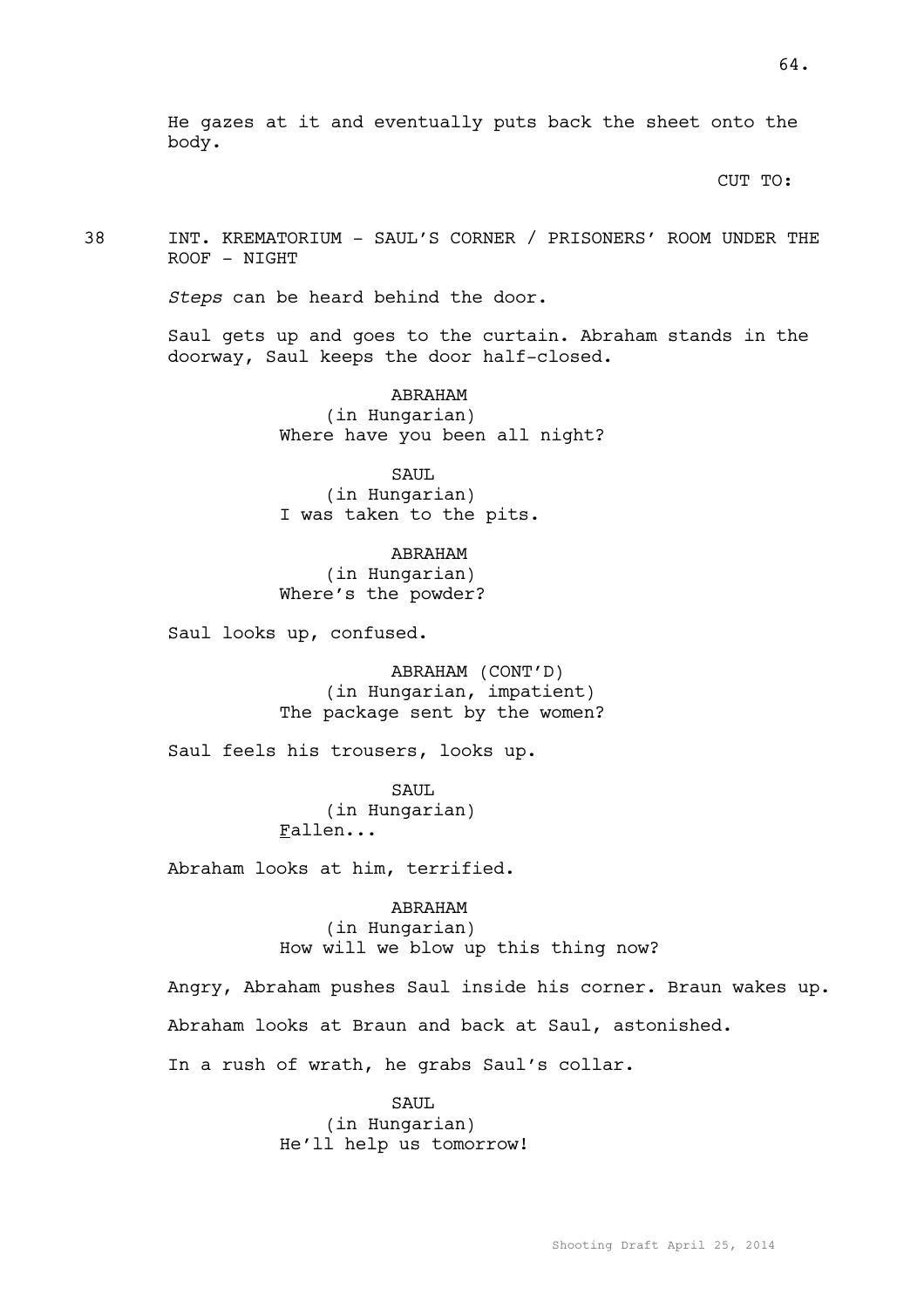# ABRAHAM (in Hungarian) You found him?? +

Abraham lets go of him.  $+$ 

ABRAHAM (CONT'D) (in Hungarian, whispers) You pick a rabbi from the dead? +

Vassili appears, looking at the scene. +

## VASSILI (in Russian, to Saul) Where's the bundle?

Abraham leans toward Vassili, explaining something to him.

VASSILI (CONT'D) (in Russian) Stupid Jew.

Vassili looks at Saul, anger blurs his eyes. He punches Saul in the stomach, cursing in Russian. Abraham stands there, he does not intervene. Saul falls on the ground.

> ABRAHAM (in Russian) Stop!

Vassili hits Saul one last time and leaves.  $+$ 

When Saul gets up again, Abraham has uncovered the body and is kneeling by him. Braun is watching from the bed.

Saul goes to the body and covers him back.

ABRAHAM (CONT'D) (in Hungarian) Who is this?

SAUL. (in Hungarian) My son.

ABRAHAM (in Hungarian, dismayed) But you have no son.

He tries to remain calm.

SAUL (in Hungarian) I do.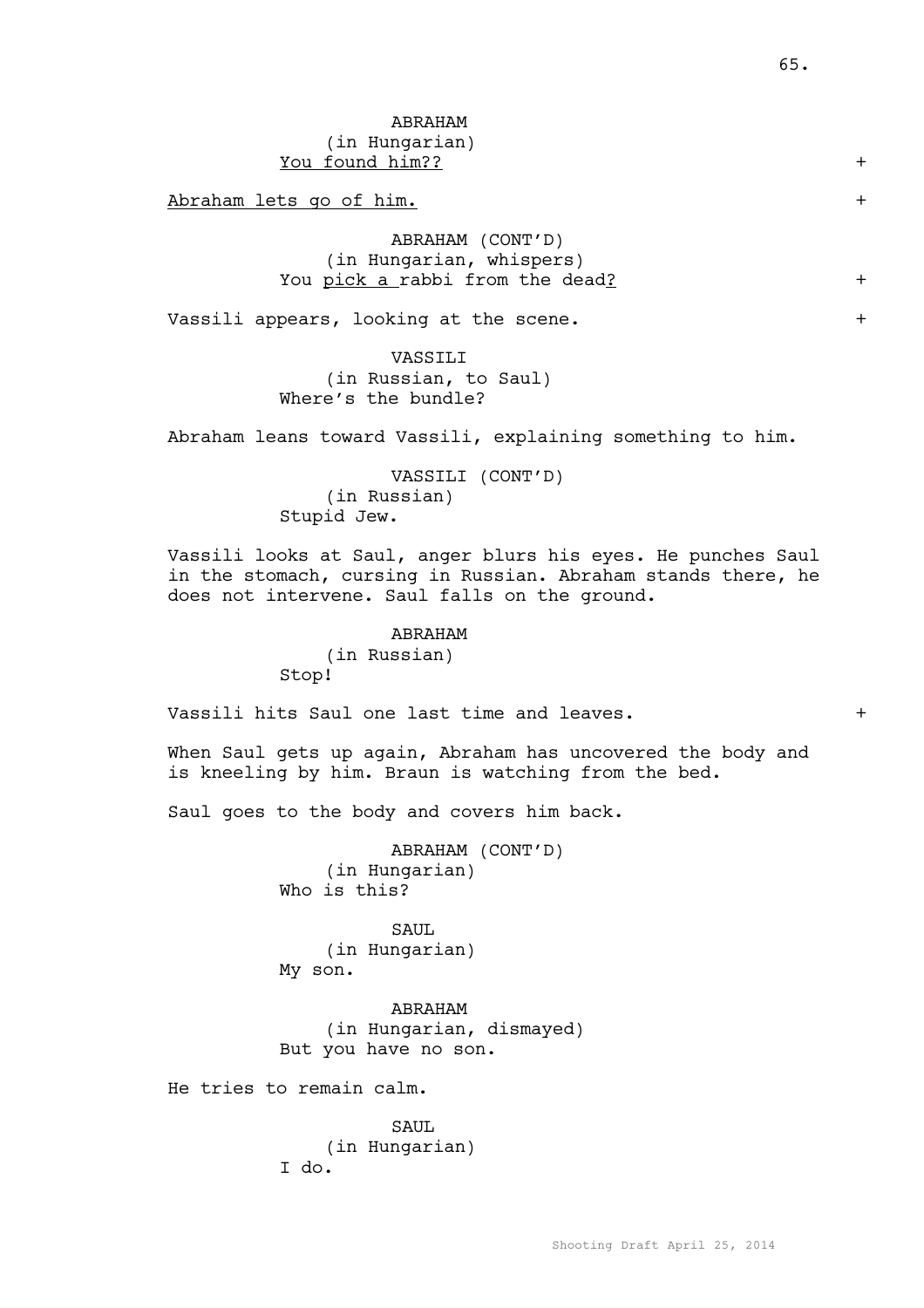66.

Abraham looks at Saul.

SAUL (CONT'D) (in Hungarian) I have to bury my son.  $+$ 

ABRAHAM (in Hungarian, annihilated) + You don't need a rabbi for that!

SAUL (in Hungarian, pointing at Braun) At least he will do what's right.

Abraham goes toward the curtain. He keeps an eye on Braun.  $+$ 

ABRAHAM (in Hungarian, to Saul) This man stays in the room. You get rid of the body.

Abraham leaves.

CUT TO:

### 38B INT. KREMATORIUM - SAUL'S CORNER - DAWN

Saul goes to Braun, takes a razor out of his pocket and starts shaving the man, looking at his face.

Braun does not look into Saul's eyes. +

CUT TO:

39 I/E. KREMATORIUM - COURTYARD - CONSTRUCTION AREA - MORNING

Saul and Braun are digging in the ground with shovels. Next to them, there is a cart covered with a canvas.

They are standing in an area partially covered by a large canvas in a corner of the courtyard. Bricks and boards are aligned on the side, along with shovels and other tools.

Around them other PRISONERS are busy working.

Saul stops when he feels a hand on his arm. It is Feigenbaum.

FEIGENBAUM (in Yiddish) Don't dig here!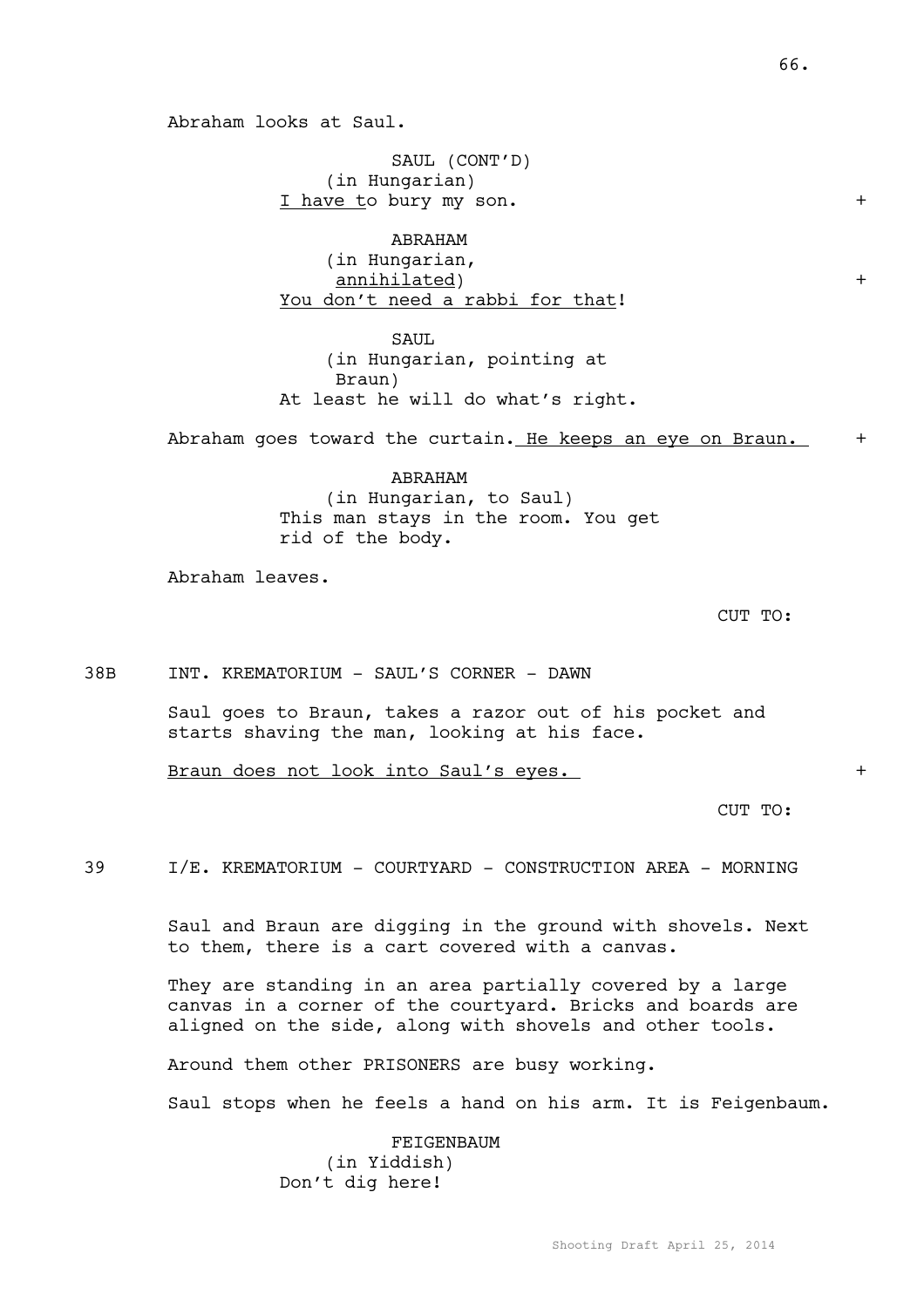SAUL (in Hungarian) I don't understand.

He resumes his digging.

FEIGENBAUM (in Yiddish) What did you say?

Braun stops and looks at Feigenbaum. Feigenbaum tries to speak to him in Yiddish.  $+$ 

Feigenbaum loses his patience.

FEIGENBAUM (CONT'D) (in Yiddish, to Saul) This is my spot!  $+$ 

An *alarm* goes off somewhere near the Krematorium.

The men are seemingly confused.

Prisoners run out of the building, ordered by quards to + gather in the courtyard...  $+$ 

A Kapo comes toward Saul and Braun.

KAPO (in German) Schnell!

Feigenbaum and the workers run out of the work area toward + the courtyard where the guards have already started directing the prisoners into a side entrance.

Saul loses Braun and engulfed in the crowd, enters the  $+$ darkness of the side entrance.

CUT TO:

40 I/E. KREMATORIUM - COURTYARD - COAL STORAGE ROOM - DAY

Saul is standing still among the other prisoners. The room is packed. The worried faces of many men can be seen around him. Some whisper to each other. No sign of Braun.

Saul pushes the men around him and looks at the faces as he proceeds forward in the room. He looks for Braun. +

A *low rumble* of mixed voices can be heard, in all languages.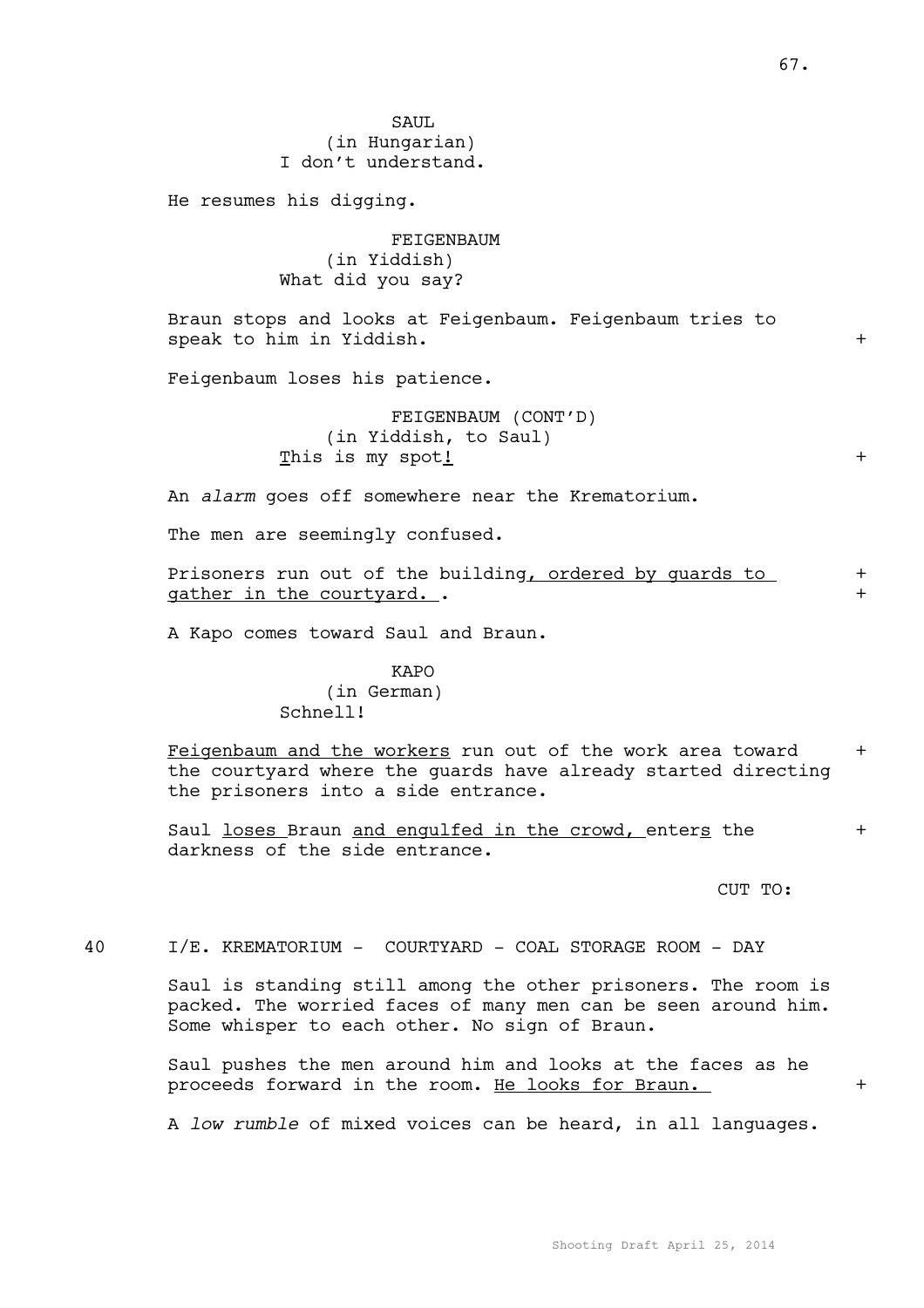LEMKE +

(in Hungarian)

70 men?

GREEK PRISONER I (in Greek) Did the Oberkapo make the list?

GREEK PRISONER II (in Greek) How many men?

Vassili grabs Saul's shirt. Saul pushes him away and proceeds + throught the crowd, looking.  $+$ 

> BIEDERMAN (in Yiddish) Have to be quick.

HIRSCH (in Yiddish) Krema II won't move a finger...

Saul keeps on moving forward.

The men all turn silent as the *noise of trucks* and *shouted* + *orders* can be heard outside.

> VOICE (O.S.) (in German) Faster!

The men look at each other.

Saul follows Biederman next to a group of several men intensely arguing. Vassili stands in the middle of the group, with Abraham, Feigenbaum and other men.

Abraham tells something to Feigenbaum, who leaves the group and goes whispering something into the men's ears who stand further.

Feigenbaum passes Saul, and goes to Frankel and Hirsch, who + are close to Saul.  $+$ 

Saul goes toward Abraham, who is carefully listening to the conversations around him. He looks up at Saul but does not tell him anything.

Saul spots Frankel who stands next to a small group, looking + <u>down.</u> .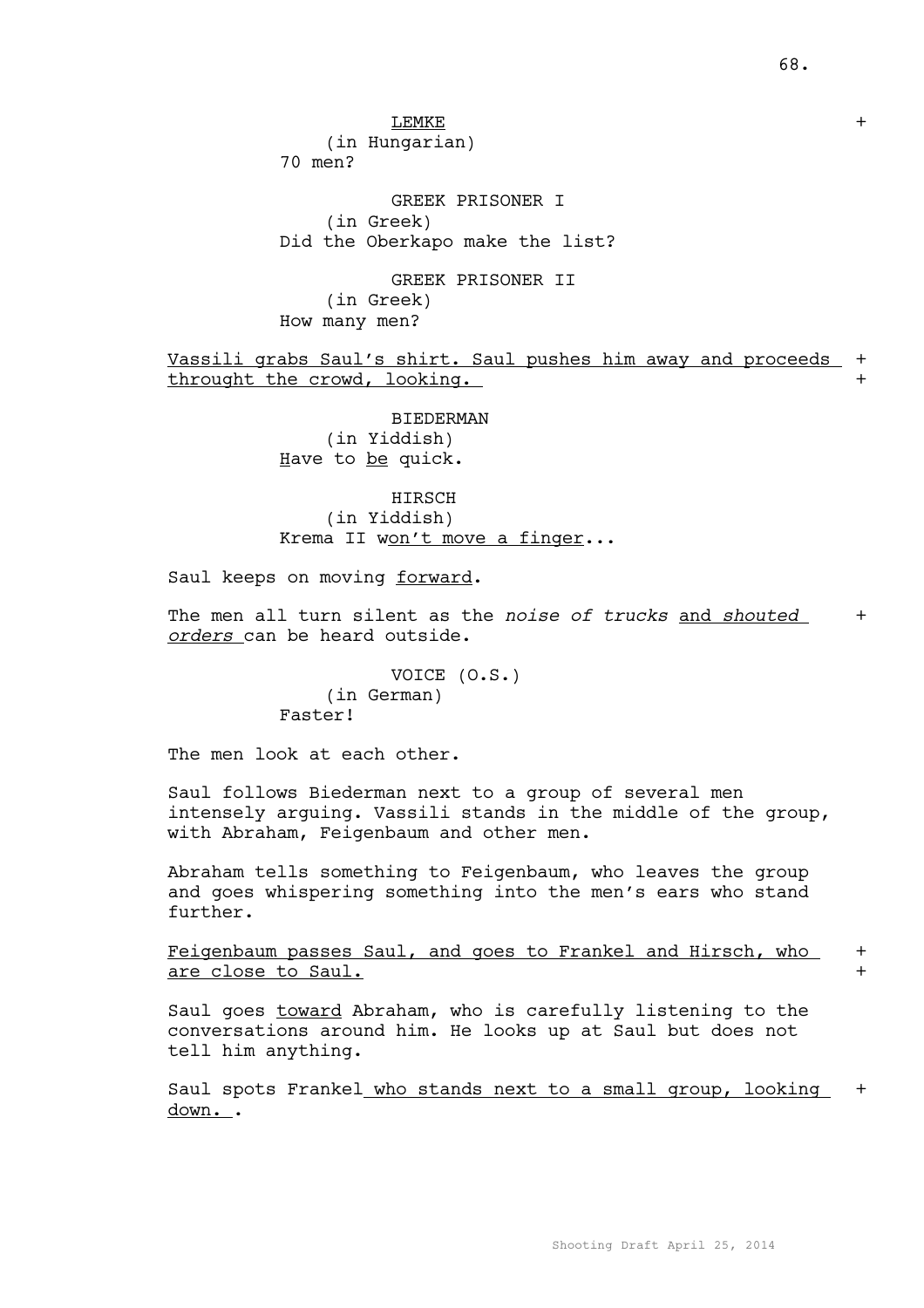FRANKEL (in Yiddish) And this man now.

Behind, Yankl and a POLISH PRISONER stand next to Braun, harassing him.

> YANKL (in Yiddish) Well, rabbi? It's sabbath.

POLISH PRISONER (in Polish) + Can't you talk?

Saul goes to them and tries to stand tall.

POLISH PRISONER (CONT'D) (in Polish) + What do you want?

SAUL (in Hungarian) You leave him.

YANK<sub>L</sub> (in Hungarian, ironic) He should do the service.

HIRSCH + (in Yiddish) We'll die because of you two.

SAUL (in broken Yiddish) We're already dead.

Saul takes Braun's arm, lifts him up, and they go toward Abraham. Yankl and Hirsch disappear. Braun is afraid, cannot + look into Abraham's eyes. Saul, weary, looks at Abraham.

> SAUL (CONT'D) (in Hungarian) I have to take care of my son.

Abraham's gaze is cold, with no empathy. +

ABRAHAM +

(in Hungarian) +

What son? +

SAUL (in Hungarian) He's not from my wife.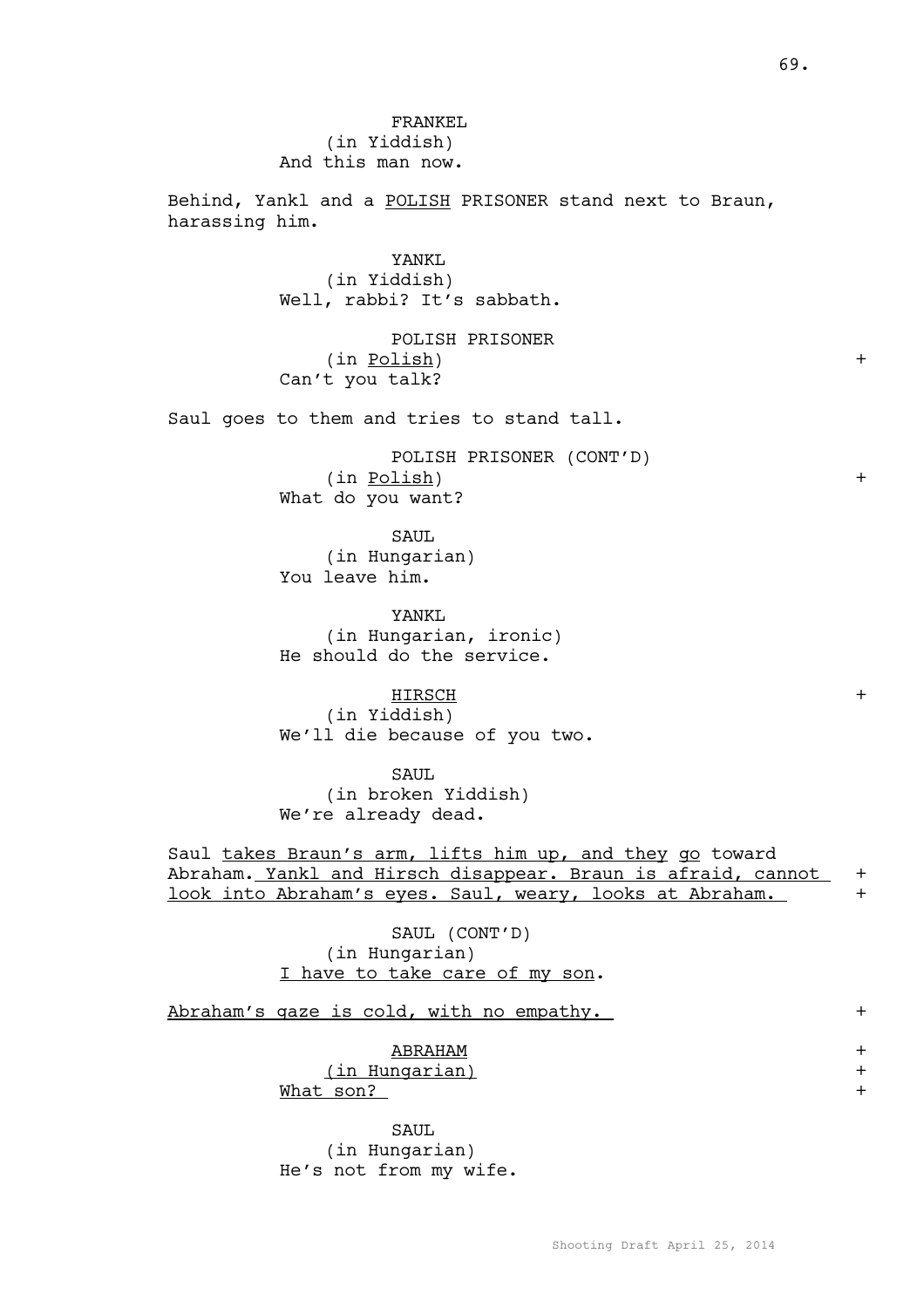A pause.  $+$ 

ABRAHAM (in Hungarian) When did you last see him?

A pause. Saul looks down.

Abraham looks at Saul as if asking.  $+$ 

ABRAHAM (CONT'D) (in Hungarian) You have no son.

 $A \text{ beat.}$  +

The door flings open, the daylight blinds everybody.

Four SS GUARDS led by an OFFICER barge in. They go to Biederman, standing very close to Saul, grab him by the armpits and take him out of the room.

The door slams behind them.

In shock, the men stay silent for a while.

Saul looks at Abraham, who does not pay attention to him.  $+$ Abraham's first reaction is to consult with Vassili.

CUT TO:

41 EXT. KREMATORIUM - COURTYARD - DAY

The diffused morning pours a strange light on the men aligned in ranks in the courtyard.

The men are weary and worried, try to look around, but the guards around them are aggressive and watch out.

Next to Saul stands Abraham. Saul seems endlessly weary.

Saul sees Miklos, looking battered, exiting the building. Miklos looks among the men aligned. He comes to Saul.

> MIKLOS (in Hungarian, in an excited voice) Find me a boy. Same age, same look.

Miklos barely waits for Saul's answer and goes back toward the Krematorium.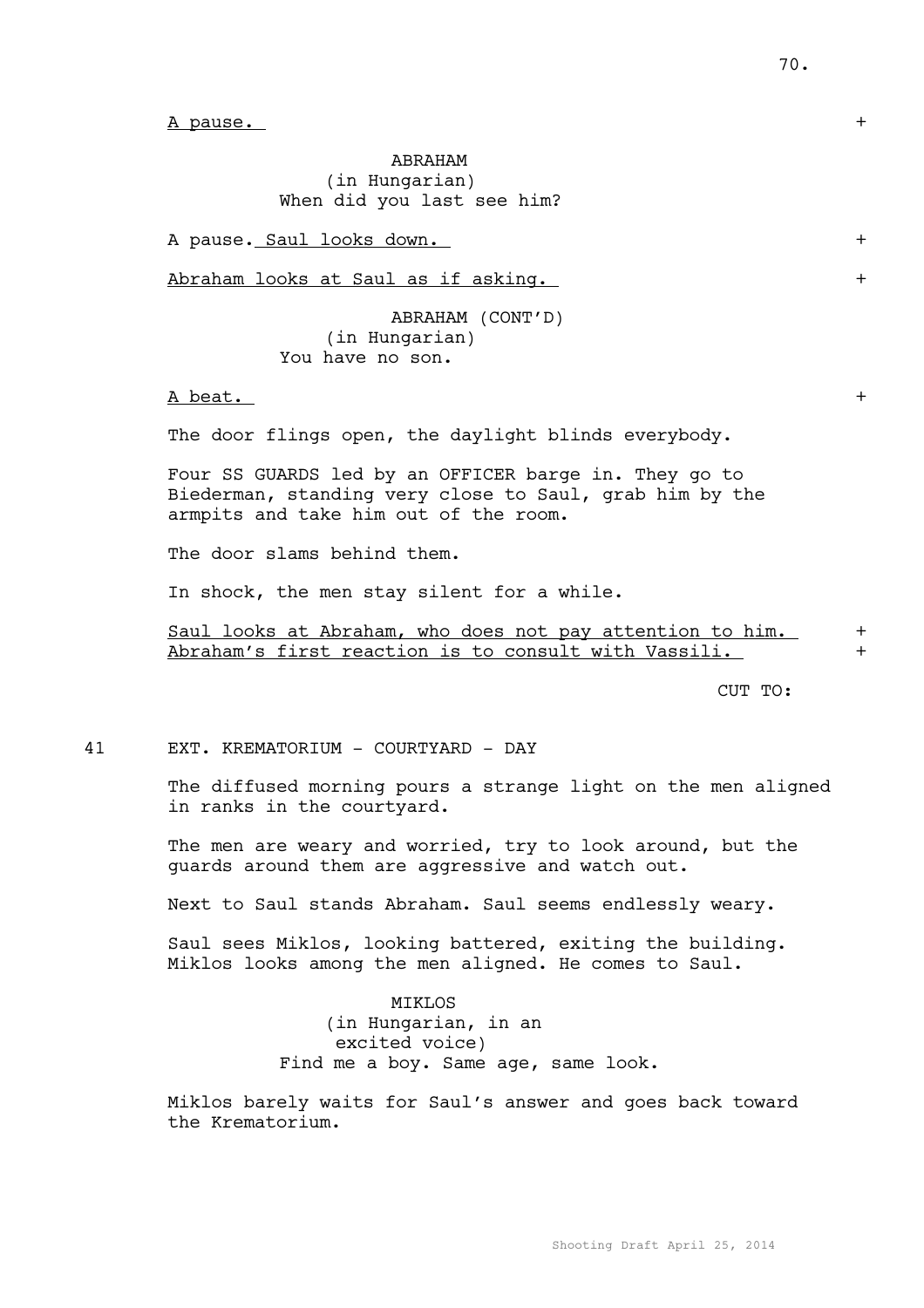The chief doctor exits the building. Miklos stops. The chief doctor passes him by without a look and leaves the courtyard though the gate.

Miklos enters the Krematorium.

ABRAHAM (in Hungarian) You failed the living for the dead.

Saul does not answer.

He looks back at Braun.

SS guards gather at the other end of the courtyard. They come toward the prisoners and order them into the Krematorium.

> SS GUARD (in German) To the undressing room!

The prisoners move toward the entrance door.

CUT TO:

#### 42 OMITTED

43 INT. KREMATORIUM - UNDRESSING ROOM / UNDERGROUND TUNNEL - DAY

The men are brought to the  $undressing$  room, where pieces of  $+$ clothes are scattered on the ground.

The guards start shouting orders.

SS GUARDS (in German) Gather all clothes! Fast!

Saul sees jackets marked with red Xs on the back. He takes one up, shows it to the others.  $+$ 

> FRANKEL (in Yiddish) Another Kommando!

Next to Frankel, Yankl, in his cavalry trousers, kneels down and starts gathering the clothes. Frankel pulls him up.

Clothes go from one hand to the other.

HIRSCH (in Yiddish) They burnt them!  $+$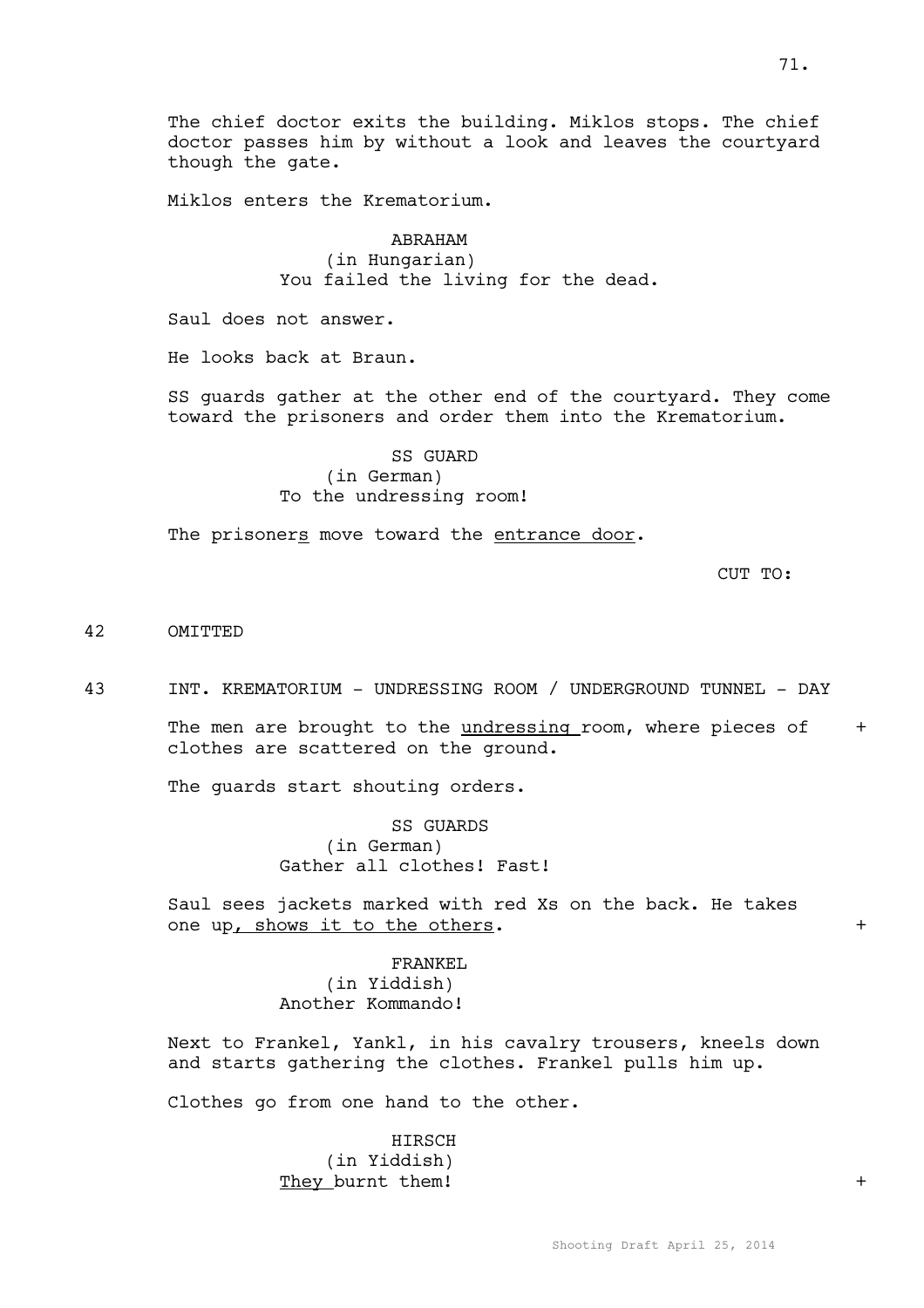## The prisoners refuse to obey.  $+$

### Guards start hitting some of the prisoners.

Abraham kneels down next to a pile and uncovers Biederman's tin box. He lifts it up for all to see.

> ABRAHAM (in Yiddish) This is Biederman's!

The initial surprise turns into a wave of wrath that crosses the room.

In the background, a man wrestles with a guard. The guards look at the scene, startled.

They are pushed back by the prisoners.

The rebellion rises.

Shouts, chaos and confusion take over the room.

Hammers, shovels and sticks appear in the hands of the prisoners.

The guards try to contain them, but to no avail.

People run in all directions, guards and some kapos are beaten. Some prisoners are shot. Some others manage to take sticks and guns from the hands of two guards.

Saul looks for Braun in the room.

He finds him and they go with the flow toward the exit while a general rumble takes over the Krematorium and its surroundings.

Just as the two men approach the exit, Vassili seizes Saul and forces him to come with him.

Saul looks behind him but he has lost sight of Braun.

44 OMITTED

### 45 INT. KREMATORIUM - BACK OF THE OVENS / ATTIC STAIRS - DAY

#### ON THE STAIRS LEADING TO THE ATTIC  $+$

Vassili brings Saul to Abraham, who is pouring some fuel on the walls and the floor with two OTHER MEN. Mattresses are burning.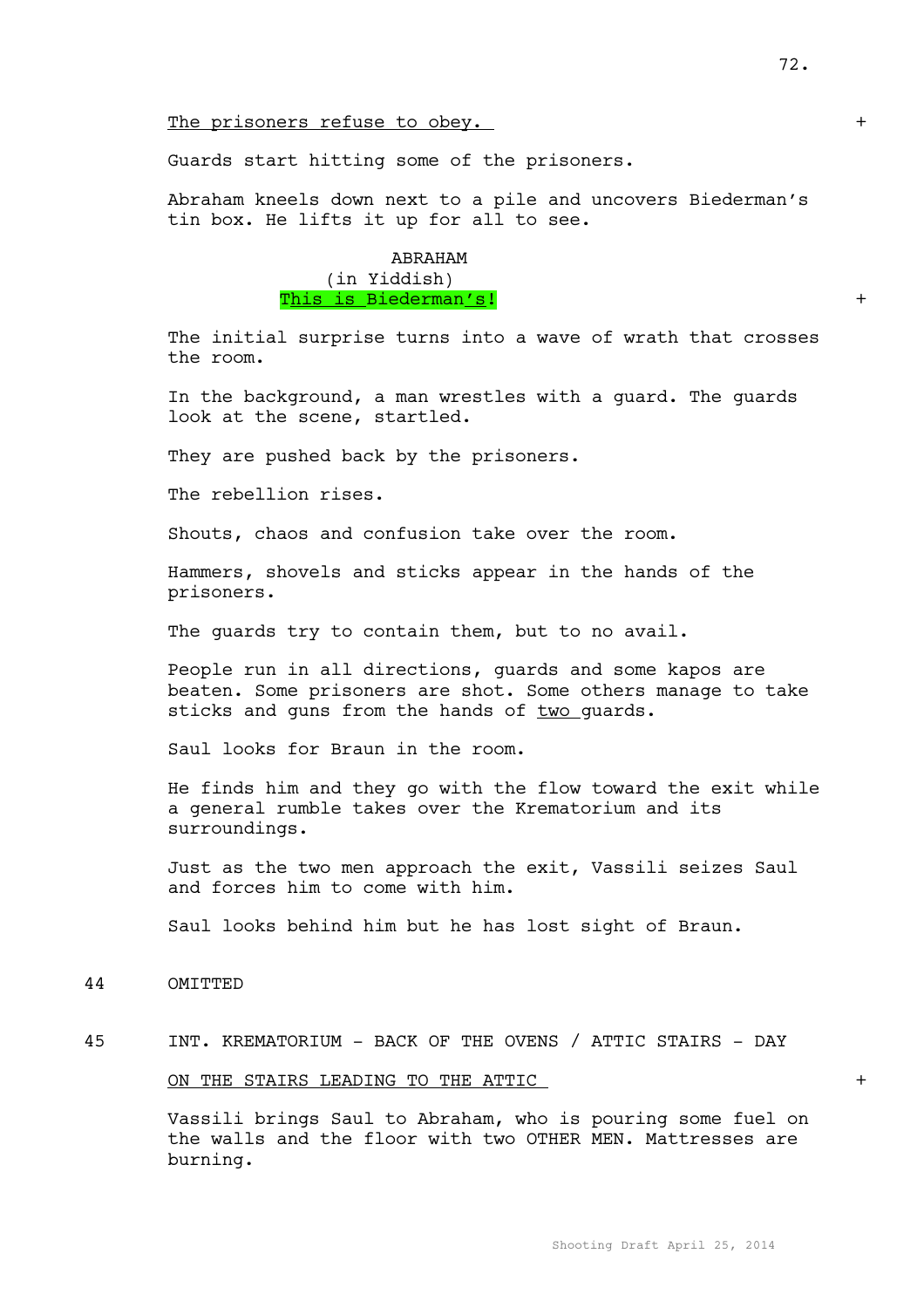Abraham comes down to meet them.

# VASSILI (in Russian) I brought this one. Use him.

Abraham looks tense as he looks up and notices Saul.

*Gunshots* can be heard from outside. Vassili runs down with + Lemke, both carrying hand-made grenades.

## SAUL (in Hungarian) Let me go.

Abraham looks at Saul, his eyes filled with pity and anger. He turns his back on Saul.

Saul rushes out.

CUT TO:

46 I/E. KREMATORIUM - EXIT AREA / COURTYARD - DAY

In the exit area, a grenade explodes.

Saul follows prisoners rushing out.

In the courtyard, the confusion spreads to the entire area.

Prisoners and guards are shouting. Bullets are fired from both sides.

A strong explosion shakes the Krematorium's walls. Saul looks up and around.

Smoke everywhere.

Amidst machine gun fire, Saul finds Braun. He takes his arm and they run to the work area. Saul looks under the canvas for the body. He lifts it up.

Prisoners in the courtyard continue fighting.

Saul sees as on the other side of the fence, a military truck draws nearer.

Prisoners with wire cutters cut the barbed wires, creating an + opening through the fence. Some prisoners escape through the opening, toward the forest.

Saul looks back to the military truck. SS guards are pouring out of it.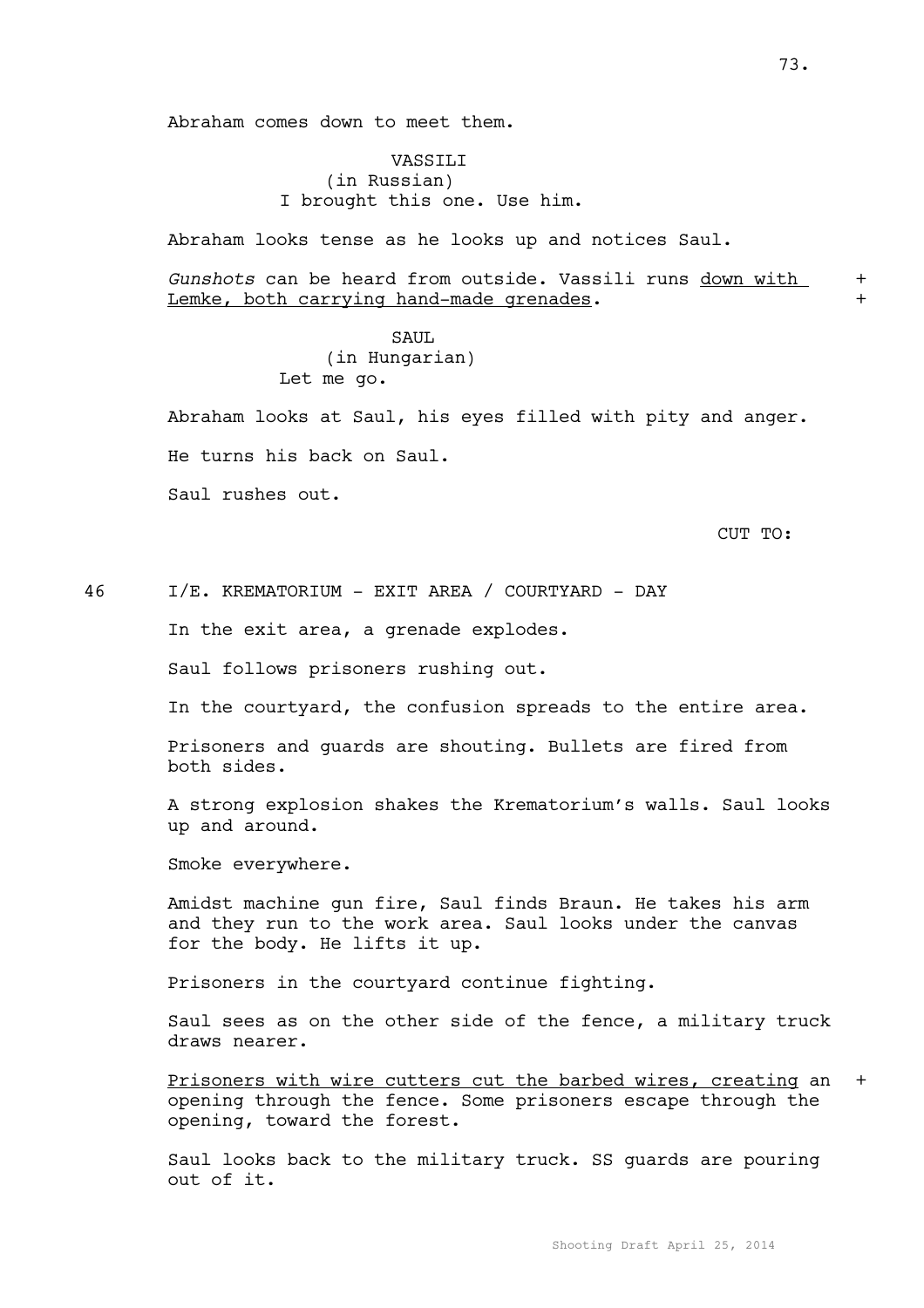Saul looks at Braun, who seems to be looking for an opportunity to flee.

> SAUL. (in broken Yiddish) Follow.  $+$

They start running amidst the bullets toward the opening. They leave the courtyard, running in the smoke and chaos.

CUT TO:

47 EXT. WOODS - DAY

The two men run in the woods with the corpse still wrapped in a sheet.

In the distance, sporadic shots can be heard.

They are both exhausted. Saul does not let his companion stop, even for a second.

Then, after taking a path that goes down a little slope hidden by the trees, Saul suddenly stops.

Saul starts digging with his hand by the roots of a large tree.

Braun looks at him, clueless. He tries to pull Saul up as footsteps can be heard drawing nearer.

Braun looks at Saul, who relentlessly resumes digging the dry earth with his hands.

> SAUL. (in broken Yiddish) Kaddish. Kaddish. Please. Say it.

BRAUN (very low) Yitgaddal veyitqaddash shmeh rabba...

Braun suddenly stops.

Saul looks at him.

BRAUN (CONT'D) (in Greek) I forgot.

Braun runs away. +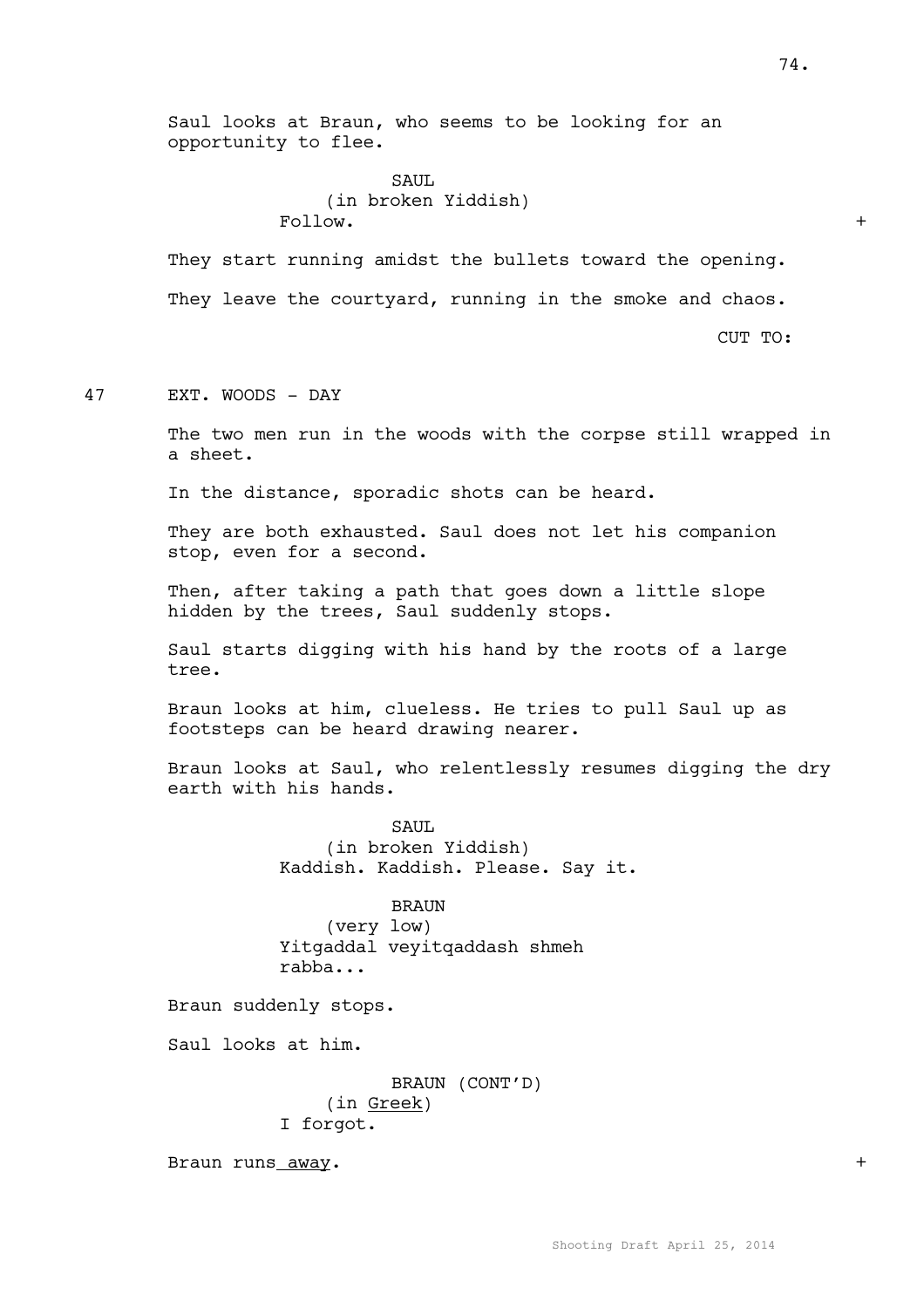# SAUL (in Yiddish) You!

Saul gets up, takes the corpse and follows him, also running.

CUT TO:

48 EXT. RIVER AND WOODS - DAY

Saul, carrying the wrapped corpse, stops by the river, where he finds Braun.

He softly puts the corpse down to the ground. *Dog barking* can be heard.

Behind him eight fugitives of the Sonderkommando run out of the woods, with Feigenbaum and Frankel leading them. Some of + them carry a revolver or a stick. Feigenbaum is wounded.

The fugitives look briefly at the two men.

Feigenbaum does not stop.

FEIGENBAUM (in Yiddish, to his companions) Don't waste your time. Come on! +

He goes to the water and starts swimming.

The men all follow Feigenbaum into the river.

Braun goes into the water.

Saul tries to grab Braun.  $+$ 

SAUL (in Hungarian) Help me.

Braun stops, and looks at Saul, before swimming away.

Saul goes back to the boy, uncovers the young face and looks at it.

He takes up the body and enters the water.

He tries to maintain the body above the water, while swimming toward the other side.

Reaching the middle of the river, he looks around. He is alone.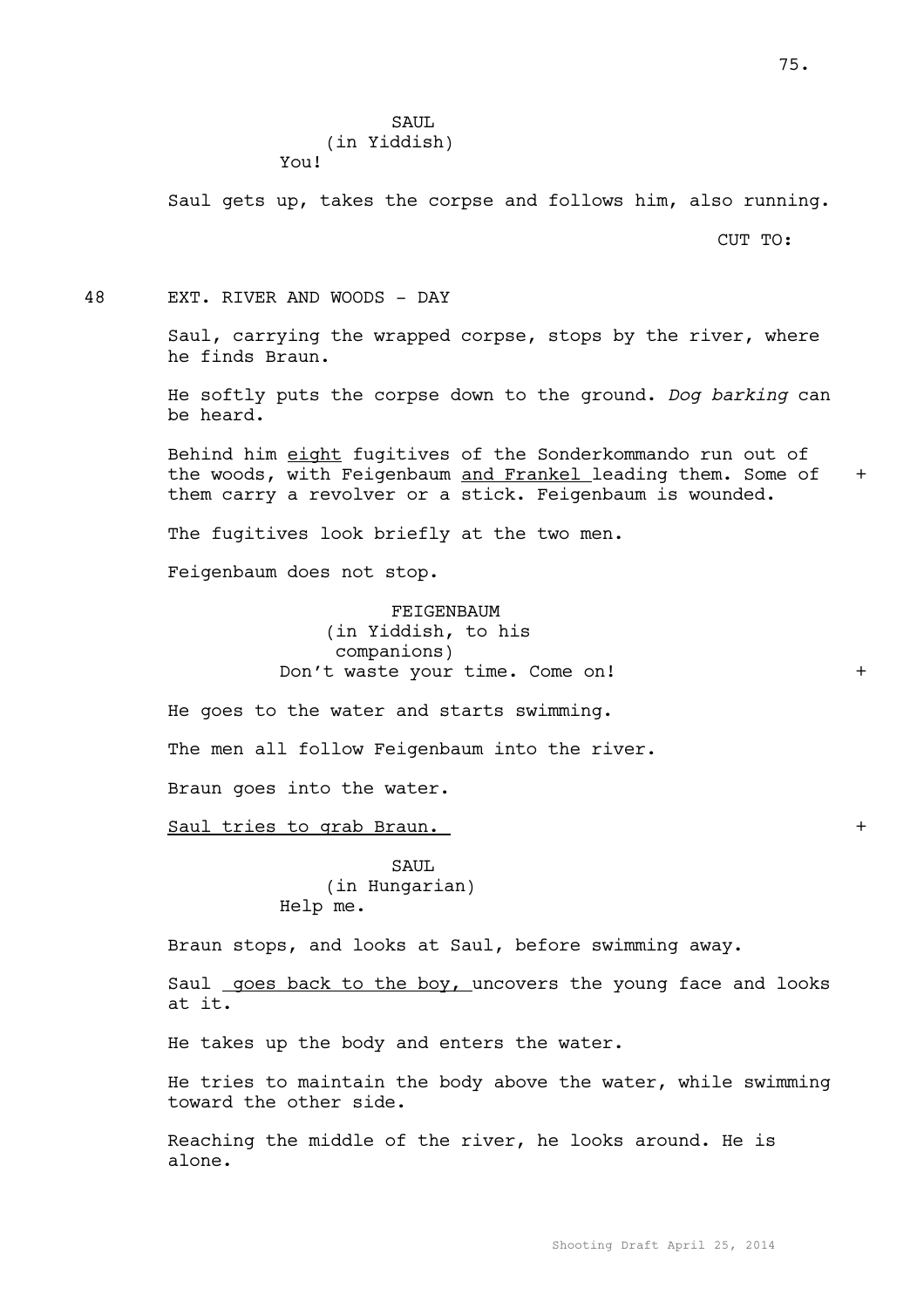The stream is too powerful.

Saul, with no forces left, almost drowning, lets the body out of his control.

He watches helplessly as the wrapped body is taken by the waters and slowly disappears.

Saul starts drowning.

Frankel reaches Saul and helps him to the other side.

Saul does not resist, but his face is now transformed, engulfed by helplessness.

CUT TO:

49 I/E. WOODS / BARN - DAY

Saul is pushed forward by Frankel, who trails the other fugitives in the woods.

They come upon a derelict barn. The men enter.  $+$ 

Saul is the last to enter.

Feigenbaum is on the floor, one of the fugitives attend to his wound. He looks battered.

Some fugitives look at the scene, worried.

Others try to dry their clothes with straw.

FEIGENBAUM (in Yiddish) Five minutes, we have to go on.

Frankel looks at Saul, who stands still, silent.

Two men are in a heated discussion about their plans to reach the Partisans.

The entrance door is suddenly opened.

The men are stirred up, most of them jump up.

A YOUNG BOY dressed in peasant clothes slowly enters the room. He must be 12 at most, but already robust. His hair is fair, and he contemplates these ragged men with uttermost interest.

The men look at him, amazed.